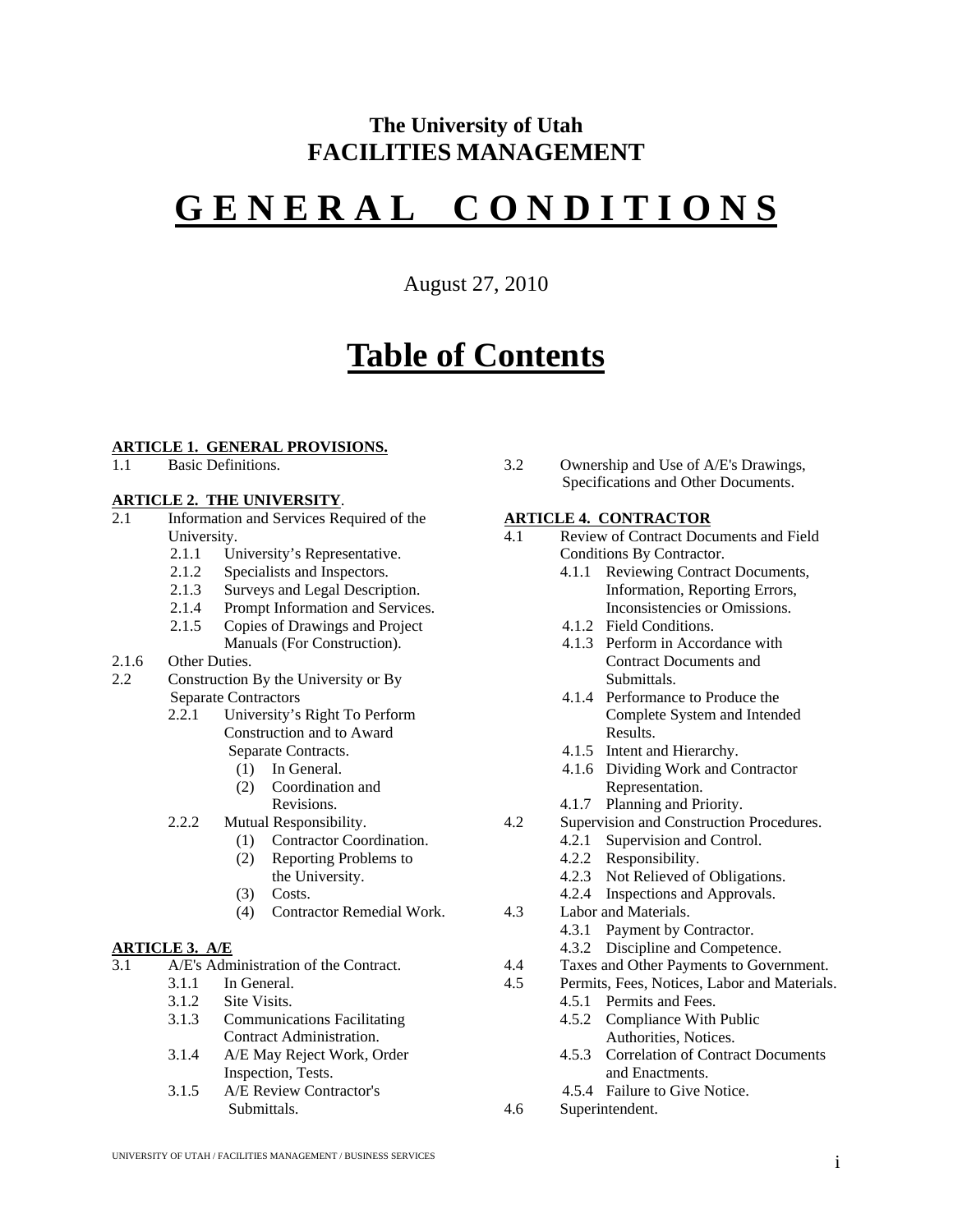- 4.7 Time and Contractor's Construction Schedules.
	- 4.7.1 Progress and Completion.
		- (1) Time Is of the Essence; Complete Within Contract Time.
		- (2) Notice to Proceed and Insurance.
	- 4.7.2 Schedule Preparation.<br>4.7.3 Initial Contract Time.
	- 4.7.3 Initial Contract Time.
	- 4.7.4 Interim Completion Dates and Milestones.
	- 4.7.5 Schedule Content Requirements.
	- 4.7.6 University's Right to Take Exceptions.
	- 4.7.7 Float Time.
	- 4.7.8 Initial Schedule Submission.
	- 4.7.9 Updates.
	- 4.7.10 Schedule of Submittals.<br>4.7.11 Schedule Recovery.
	- Schedule Recovery.
	- 4.7.12 Schedule Changes and **Modifications** 
		- (1) Contract Time Change Requires Modification.
		- (2) Contractor Reordering, Re-sequencing and Changing Activity Durations.
		- (3) Changes In Contract Time.
	- 4.7.13 Excusable Delay.
		- (1) In General.
			- (2) Weather-Related Excusable Delays.
	- 4.7.14 Compensable Delay, Suspension or Interruption.
		- (1) Basic Conditions.
		- (2) Compensable Delay Formula.
		- (3) Period of Compensable Delay, Suspension or Interruption
		- (4) Concurrent Delay.
	- 4.7.15 Time Extension Requests.
	- 4.7.16 Liquidated Damages.
		- (1) In General.
		- (2) No Waiver of University's Rights.
- 4.8 Documents and Samples at the Site, Certifying "As-Builts".
- 4.9 Shop Drawings, Product Data and Samples.
	- 4.9.1 Not Contract Documents.<br>4.9.2 Promptness. Promptness.
	- 4.9.3 Not Perform Until A/E Approves.
	-
	- 4.9.4 Representations by Contractor.<br>4.9.5 Contractor's Liability. Contractor's Liability.
- 4.9.6 Direct Specific Attention to Revisions.
- 4.9.7 Informational Submittals.
- 4.9.8 Reliance on Professional Certification.
- 4.10 Use of Site.
	- 4.10.1 In General.
	- 4.10.2 Access to Neighboring Properties.
- 4.11 Access to Work.
- 4.12 Royalties and Patents.
- 4.13 Indemnification. 4.13.1 In General.
	-
- **ARTICLE 5. SUBCONTRACTORS**.
- 5.1 Award of Subcontracts and Other Contracts For Portions of the Work.
	- 5.1.1 Approval Required.
	- 5.1.2 Business and Licensing Requirements.
	- 5.1.3 Subsequent Changes.
	- 5.1.4 Bonding of Subcontractors.
- 5.2 Subcontractual Relations.
	- 5.2.1 Comply With Contract Documents.
		- 5.2.2 Rights.
		- 5.2.3 Sub-Subcontractors.
	- 5.2.4 Document Copies.
- 5.3 Contingent Assignment of Subcontracts. 5.3.1 Conditions for Assignment to the University.

#### **ARTICLE 6. PROTECTION OF PERSONS AND PROPERTY.**

- 6.1 Safety of Persons and Property.
	- 6.1.1 Contractor Responsibility.
		- 6.1.2 Safety Program, Precautions.
		- 6.1.3 Compliance With Laws.
		- 6.1.4 Erect and Maintain Safeguards.
		- 6.1.5 Utmost Care.
		- 6.1.6 Prompt Remedy.
		- 6.1.7 Safety Designee.
		- 6.1.8 Load Safety.
		- 6.1.9 Off-Site Responsibility.
	- 6.1.10 Emergencies.
- 6.2 Hazardous Materials.
- 6.3 Historical and Archeological
- Considerations.
- 6.4 Contractor Liability.

#### **ARTICLE 7. MODIFICATIONS, REQUEST FOR INFORMATION, PROPOSED CHANGE ORDER, PRELIMINARY RESOLUTION EFFORTS AND CLAIMS PROCESS**.

- 7.1 Modifications: In General.
	- 7.1.1 Types of Modifications and Limitations.
		- 7.1.2 By Whom Issued.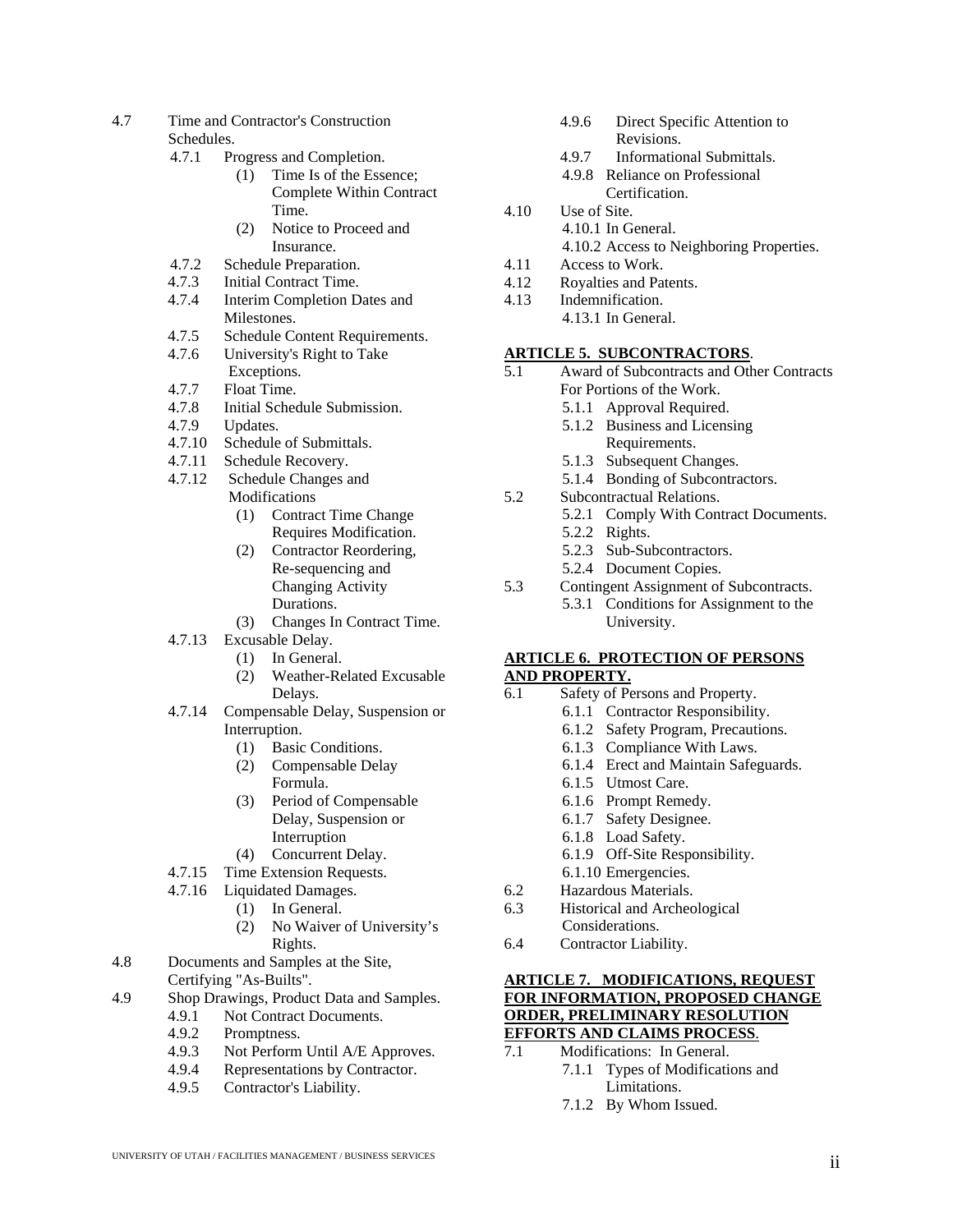- 7.1.3 Contractor to Proceed Unless Otherwise Stated.
- 7.1.4 Adjusting Unit Prices.<br>7.1.5 Special Notices Requ
- Special Notices Required In Order To Be Eligible For Any Contract Modification.
	- (1) Concealed or Unknown Conditions.
	- (2) Increase in Contract Time.
- 7.2 Contractor Initiated Requests.
	- 7.2.1 The Request for Information, RFI, Process and Time to File.
	- 7.2.2 Proposed Change Order ("PCO").
- 7.3 Proposal Request Initiated by the University.
	- 7.3.1 If Agreement, Change Order Issued.
	- 7.3.2 If Disagreement.
- 7.4 Evaluation of Proposal For Issuing Change Orders.<br>7.4.1
	- Adjusting Sum Based Upon Agreement.
	- 7.4.2 University Resolution of Sum and Standards in the Absence of an Agreement Under Paragraph 7.4.1.
	- 7.4.3 Credits.
- 7.5 Construction Change Directives.
	- 7.5.1 When Used and Contractor's Right to Challenge.
	- 7.5.2 Proceed With Work and Notify the University About Adjustment Method.
	- 7.5.3 Interim Payments by the University.
- 7.6 A/E's Supplemental Instruction
- 7.7 Procedure For Preliminary Resolution Efforts.
	- 7.7.1 Request For Preliminary Resolution Effort (Pre).
	- 7.7.2 Time For Filing.
	- 7.7.3 Content Requirement.<br>7.7.4 Supplementation.
	- Supplementation.
	- 7.7.5 Subcontractors.
	- 7.7.6 Pre Resolution Procedure.<br>7.7.7 Contractor Required to Co
	- **Contractor Required to Continue** Performance.
	-
	- 7.7.8 Decision.<br>7.7.9 Decision Decision Final Unless Claim Submitted.
	- 7.7.10 Extension Requires Mutual Agreement.
	- 7.7.11 If Decision Not Issued.
	- 7.7.12 Payment for Performance.
- 7.8 Resolution of Claim.
	- 7.8.1 Claim.
- 7.8.2 Subcontractors.
- 7.8.3 Time for Filing.
- 7.8.4 Content Requirement.
- 7.8.5 Extension of Time to Submit Documentation.
- 7.8.6 Contractor Required to Continue Performance.
- 7.8.7 Agreement of Claimant on Method and Person(s) Evaluating the Claim.
- 7.8.8 The Evaluation Process, Timeframes of Evaluator(s), Director's Determination, Administrative Appeal to the Executive Director and Judicial Review.
- 7.8.9 Appeal Process Prerequisite for Further Consideration or Judicial Review.
- 7.9 Payment of Claim.
- 7.10 Allocation of Costs of Claim Resolution Process.
- 7.11 Alternative Procedures.
- 7.12 Impact on Future Selections.
- 7.13 Report to Building Board.
- 7.14 University's Right to Have Issues, Disputes or Claims Considered

#### **ARTICLE 8. PAYMENTS AND COMPLETION**.

- 8.1 Schedule of Values.
- 8.2 Applications for Payment.
	- 8.2.1 In General.
		- 8.2.2 Payment for Material and Equipment.
			- 8.2.3 Warranty of Title.
		- 8.2.4 Holdback by the University.
- 8.3 Certificates for Payment.
	- 8.3.1 Issued by A/E.
	- 8.3.2 A/E's Representations.
- 8.4 Decisions to Withhold Certification.
	- 8.4.1 When Withheld.
	- 8.4.2 Certification Issued When Reasons For Withholding Removed.
	- 8.4.3 Continue Work Even if Contractor Disputes A/E's Determination.
	- 8.4.4 University Not in Breach.
- 8.5 Progress Payments.
	- 8.5.1 In General, Interest on Late Payments.
	- 8.5.2 Contractor and Subcontractor Responsibility.
	- 8.5.3 Information Furnished by A/E or University to Subcontractor.
	- 8.5.4 University and A/E Not Liable.
	- 8.5.5 Certificate, Payment or Use Not Acceptance of Improper Work.
- 8.6 Payment Upon Substantial Completion.
- 8.7 Partial Occupancy or Use.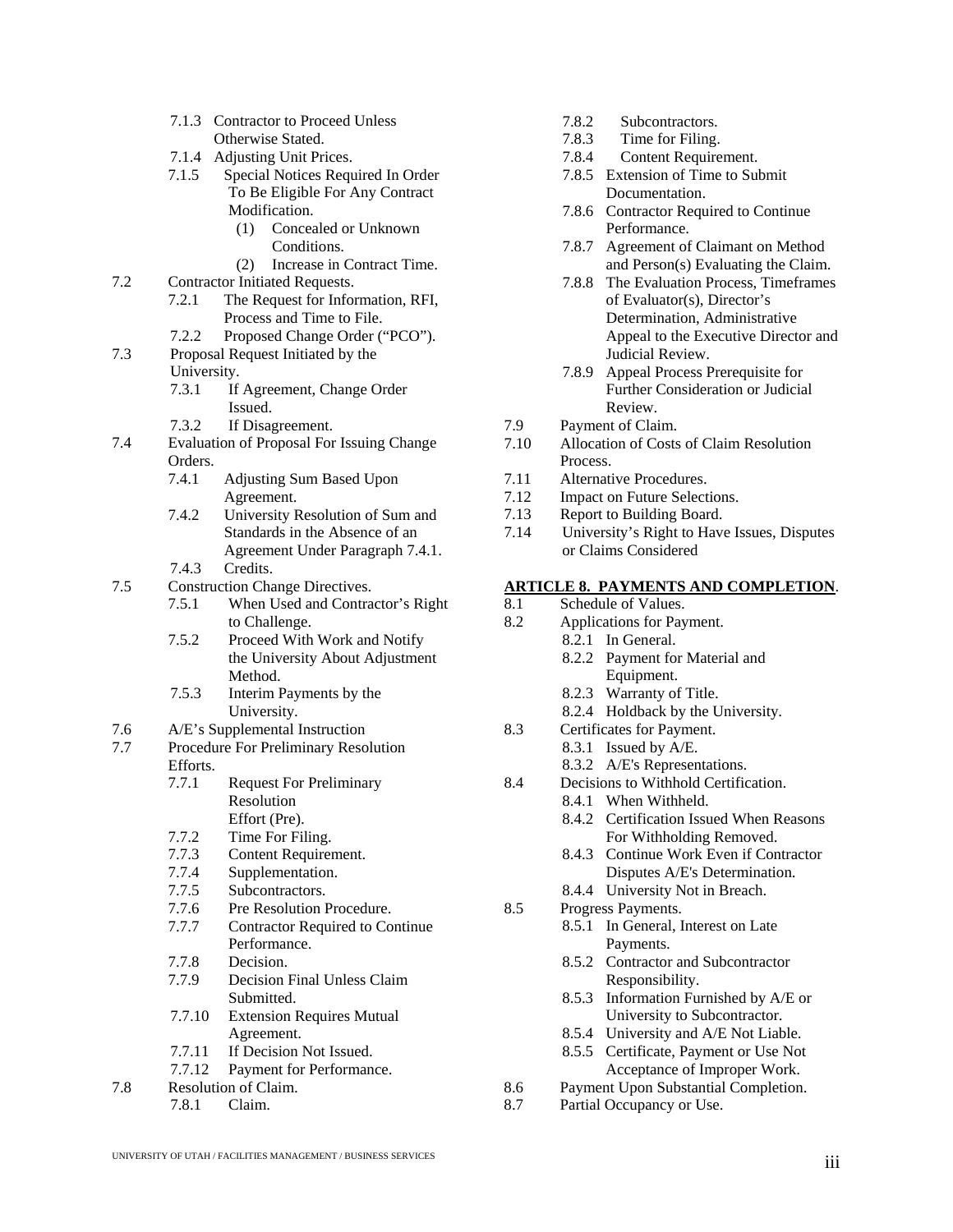- 8.7.1 In General.
- 8.7.2 Inspection.
- 8.7.3 Not Constitute Acceptance.
- 8.8 Final Payment.
	- 8.8.1 Certificate for Payment.
	- 8.8.2 Conditions for Final Payment.<br>8.8.3 Waiver of Claims: Final Paym
	- Waiver of Claims: Final Payment.
	- 8.8.4 Delays Not Contractor's Fault.
	- 8.8.5 Waiver by Accepting Final Payment.

#### **ARTICLE 9. TESTS AND INSPECTIONS, SUBSTANTIAL AND FINAL COMPLETION, UNCOVERING, CORRECTION OF WORK AND GUARANTY PERIOD.**

- 9.1 Tests and Inspections.
	- 9.1.1 In General.
	- 9.1.2 Failure of an Inspector to Appear.<br>9.1.3 Nonconforming Work.
	- Nonconforming Work.
	- 9.1.4 Certificates.<br>9.1.5 A/E Observi
	- 9.1.5 A/E Observing.<br>9.1.6 Promptness.
	- Promptness.
- 9.2 Inspections: Substantial and Final.
	- 9.2.1 Substantial Completion Inspection.<br>9.2.2 Final Completion Inspection.
	- Final Completion Inspection.
- 9.3 Uncovering of Work.
	- 9.3.1 Uncover Un-inspected Work.
	- 9.3.2 Observation Prior to Covering.
	- 9.3.3 When an Inspector Fails to Appear or A/E or the University Did Not Make Prior Request.
- 9.4 Correction of Work and Guaranty Period.
	- 9.4.1 Contractor Correct the Work.
	- 9.4.2 Guaranty and Correction After Substantial Completion.
	- 9.4.3 Removal of Work.<br>9.4.4 Not Limit Other Ol
	- Not Limit Other Obligations.
- 9.5 Additional Warranties.
	- 9.5.1 In General.
	- 9.5.2 Exclusion.
	- 9.5.3 Furnish Evidence on Request.
- 9.6 Acceptance of Nonconforming Work.

#### **ARTICLE 10. INSURANCE AND BONDS.**

- 10.1 Liability Insurance.
	- 10.1.1 In General.
	- 10.1.2 Configurations.
	- 10.1.3 Contractor Liability.
	- 10.1.4 Certificate, Notice Requirements, Additional Insured.
	- 10.1.5 Deductible Liability.
	- 10.1.6 Additional Requirements:
- 10.2 "Builder's Risk" Property Insurance.
	- 10.2.1 In General.
		- 10.2.2 Inspections, Recommendations.
		- 10.2.3 Deductible.
- 10.2.4 Adjusted With and Payable to Risk Manager as Trustee.
- 10.2.5 Waiver.
- 10.2.6 Special Hazards.
- 10.3 Performance Bond and Payment Bond.

#### **ARTICLE 11. MISCELLANEOUS**

#### **PROVISIONS.**

- 11.1 A/E's Responsibilities.<br>11.2 Successors and Assigns
- Successors and Assigns.
- 11.3 Written Notice.
	- 11.3.1 Personal Delivery and Registered or Certified Mail.
		- 11.3.2 Fax.
- 11.4 Rights and Remedies.
	- 11.4.1 Not Limit.
	- 11.4.2 Not Waiver.
- 11.5 Commencement of Statutory Limitation Period.
	- 11.5.1 Before Substantial Completion.
	- 12.5.2 Between Substantial Completion
		- and Final Certification for Payment.
	- 11.5.3 After Final Certification for Payment.
	- 11.5.4 Exception.
- 11.6 Not Discriminate, No Sexual Harassment.
- 11.7 Applicable Laws.
- 11.8 Interpretation.
- 11.9 Venue.
- 11.10 Severability.<br>11.11 Construction
- Construction of Words.
- 11.12 No Third Party Rights.

#### **ARTICLE 12. TERMINATION OR**

#### **SUSPENSION OF THE CONTRACT.**

- 12.1 Termination by Contractor.
	- 12.1.1 In General.
	- 12.1.2 Notice.
- 12.2 Termination by the University for Cause.
	- 12.2.1 In General.
		- 12.2.2 University's Right to Carry Out the Work.
		- 12.2.3 Items Required to Be Transferred or Delivered.
	- 12.2.4 Payment.
	- 12.2.5 University Protection if Lienable.
	- 12.2.6 Credits and Deficits.
	- 12.2.7 If Contractor Found Not in Default or Excusable.
	- 12.2.8 Rights and Remedies Not Exclusive.
- 12.3 Suspension, Delay or Interruption of Work
	- By the University for Convenience.
	- 12.3.1 By University in Writing.
	- 12.3.2 Time Period for Claims.
	- 12.3.3 Adjustments.
- 12.4 Termination for Convenience of the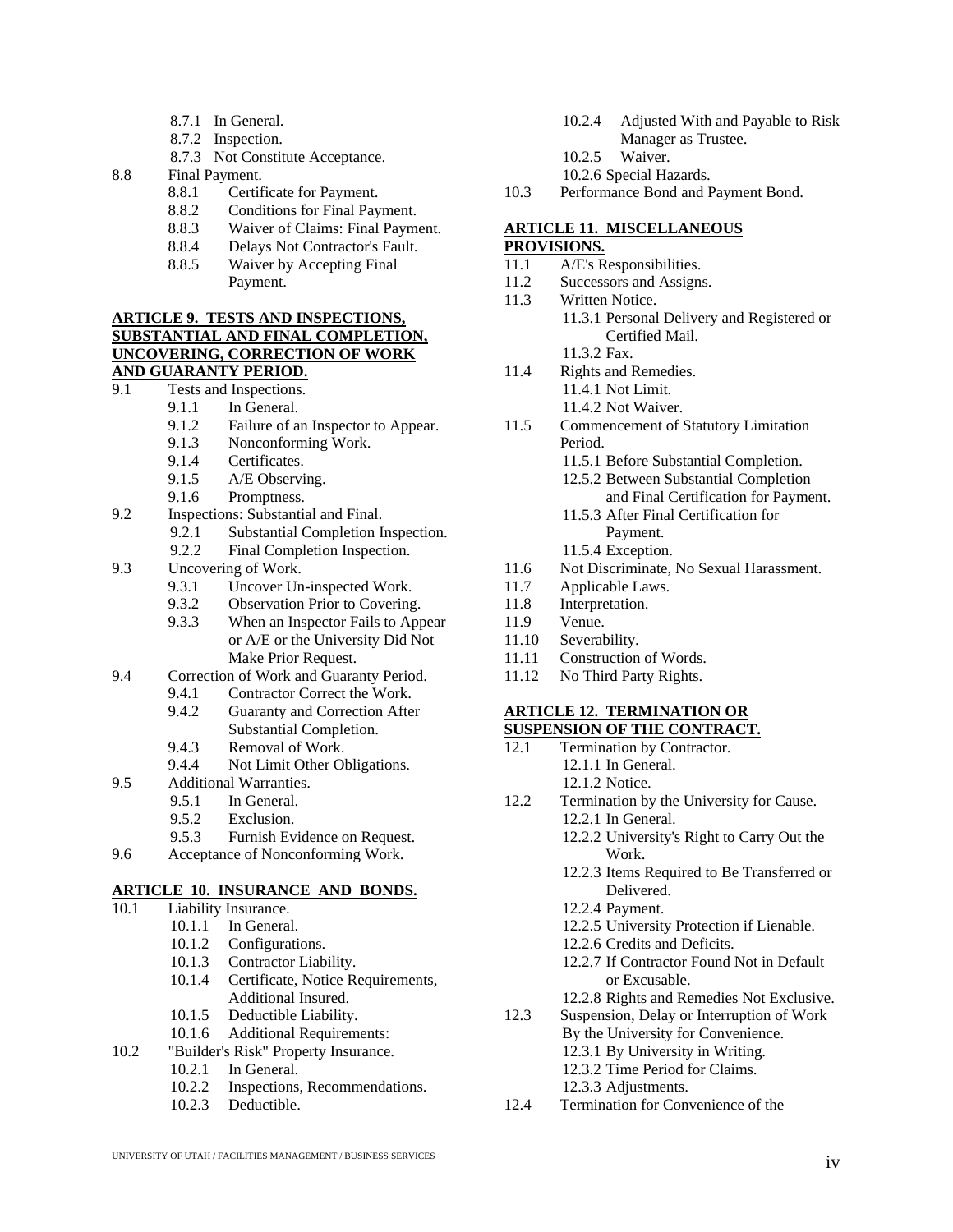University.

- 12.4.1 In General.
- 12.4.2 Contractor Obligations.
- 12.4.3 Termination Claim.
- 12.4.4 Agreed Upon Payment.
- 12.4.5 Payment Not Agreed Upon.
- 12.4.6 Deductions.
- 12.4.7 Partial Termination.
- 12.4.8 Partial Payments.
- 12.4.9 Preserve and Make Available Records.
- 12.5 University's Right to Stop the Work.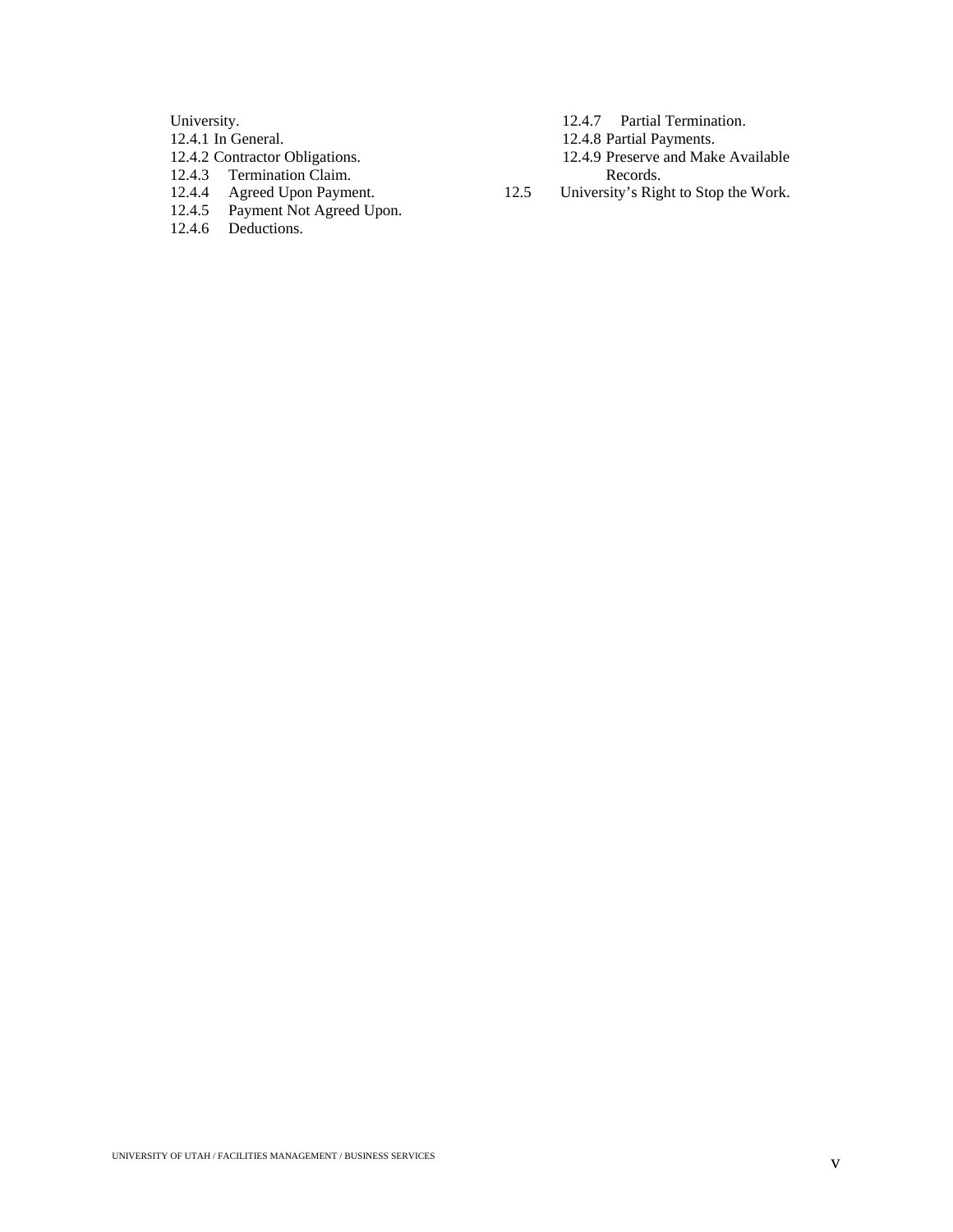# **The University of Utah FACILITIES MANAGEMENT**

# **G E N E R A L C O N D I T I O N S**

August 27, 2010

#### **ARTICLE 1. GENERAL PROVISIONS.**

#### **1.1 BASIC DEFINITIONS.**

**A/E.** (including all design professionals). "A/E" means the person lawfully licensed to practice architecture or engineering or an entity lawfully practicing architecture or engineering identified as such in the A/E's Agreement and is referred to throughout the Contract Documents as if singular in number. The term "A/E" also means the A/E's representative and its subconsultants. When these General Conditions are part of a Contract in which the design professional is an interior designer, landscape subconsultant or other design professional, the term "A/E" as used in these General Conditions shall be deemed to refer to such design professional. A license is not required when the type of design professional is one which is not subject to a professional license, but such professional must meet the prevailing standards in the State of Utah for such practice. For projects where there is no A/E hired by the University, the references in the General Conditions to A/E shall be deemed to refer to the University or University of Utah Facilities Management as may be practicably applied.

**ADDENDA**. "Addenda" means the written or graphic instruments issued prior to the opening of Bids which clarify, correct or change the bidding documents or the Contract Documents.

**ASI.** "ASI" shall mean a Supplemental Instruction issued by the A/E to the Contractor which may result in clarifications or minor changes in the Work and does not affect the contract time or the contract amount.

#### **ASSOCIATE VICE PRESIDENT / FACILITIES MANAGEMENT or AVP-FM.**

"Associate Vice President / Facilities Management" (hereinafter referred to as "AVP-FM") means the University of Utah administrative officer with oversight responsibility for the planning, design, construction, maintenance and operation of campus facilities. AVP-FM may include a designee selected by the AVP-FM for the particular function referred to in the General Conditions.

**BID**. "Bid" means the offer or proposal of the bidder submitted on the prescribed form setting forth the prices for the Work to be performed.

**BONDS.** "Bonds" mean the bid bond, performance and payment bonds and other instruments of security.

**CHANGE ORDER**. "Change Order" means a written instrument signed by the University and Contractor, stating their agreement for changes of the Contract as specified on the required University change order form.

**CLAIM. "**Claim" means a dispute, demand, assertion or other matter submitted by the Contractor, including a Subcontractor at any tier subject to the provisions of these General Conditions. The claimant may seek, as a matter of right, modification, adjustment or interpretation of Contract terms, payment of money, extension of time or other relief with respect to the terms of the Contract. A request for Preliminary Resolution Effort (PRE) shall not be considered a "Claim." A requested amendment, requested change order, or a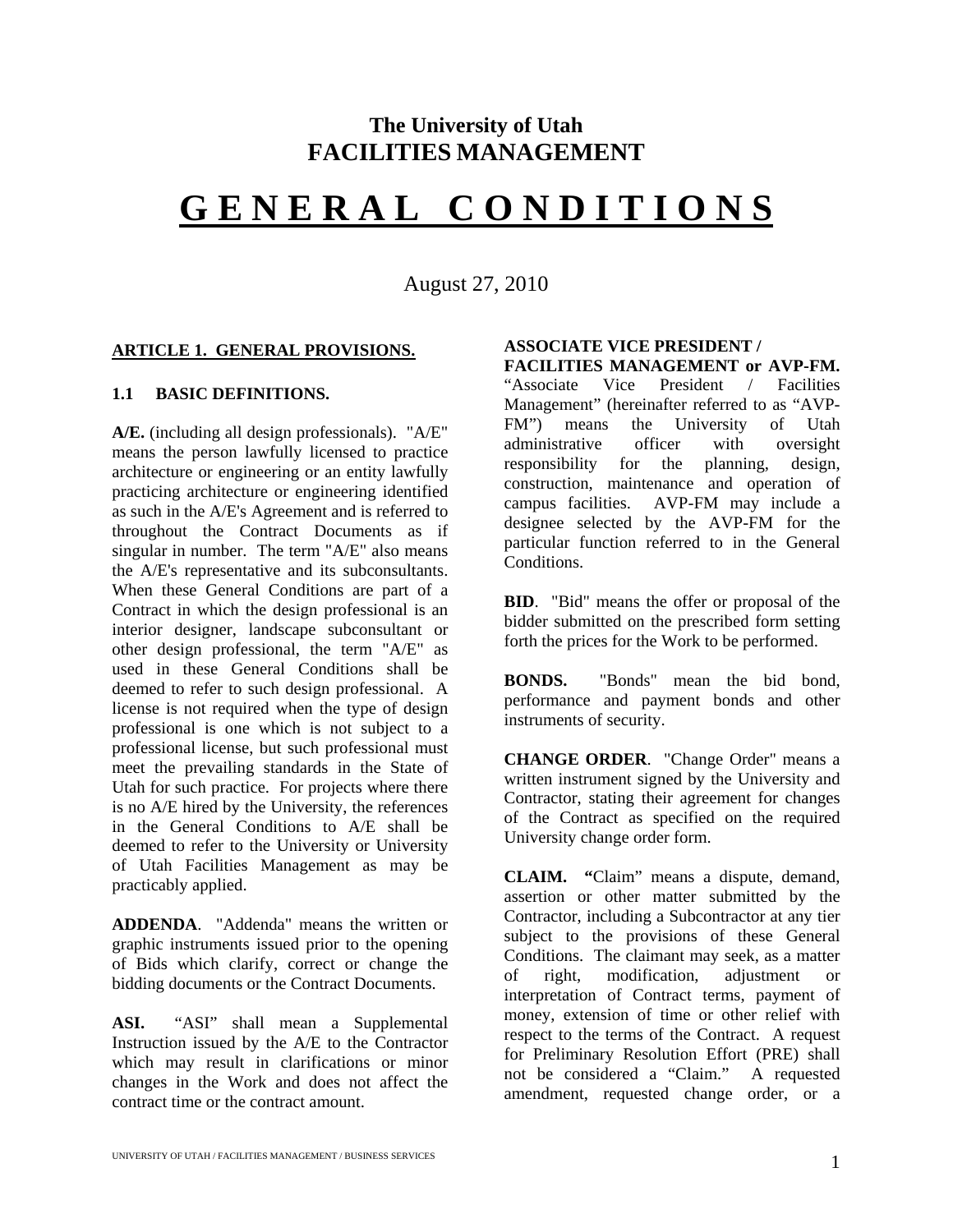Construction Change Directive (CCD) is not a PRE or Claim unless agreement cannot be reached and the procedures of these General Conditions are followed.

#### **CONSTRUCTION CHANGE DIRECTIVE**.

A "Construction Change Directive" means a written order signed by the University, directing a change in the Work and stating a proposed basis for adjustment, if any, in the Contract Sum or Contract Time, or both. The University may by Construction Change Directive, without invalidating the Contract, order changes in the Work within the general scope of the Contract consisting of additions, deletions or other revisions; even if it may impact the Contract Sum and Contract Time.

**CONTRACT**. The Contract Documents form the Contract for Construction. The term "Contract" represents the entire and integrated agreement between the parties hereto and supersedes prior negotiations, representations or agreements, either written or oral. The Contract Documents shall not be construed to create a contractual relationship of any kind (1) between the A/E and Contractor, (2) between the University and a Subcontractor or (3) between any persons or entities other than the University and Contractor.

**CONTRACT DOCUMENTS**. The term "Contract Documents" means the Contractor's Agreement between the University and Contractor (hereinafter referred to as "Contractor's Agreement"), the Conditions of the Contract (General, Supplementary and other Conditions), the Drawings, Specifications, Addenda, other documents listed in the Contractor's Agreement and Modifications issued after execution of the Contractor's Agreement. The Contract Documents shall also include the bidding/proposal documents, including the Instructions to Bidders/Proposers, Notice to Contractors and the Bid/Proposal Form, to the extent not in conflict with the other above-stated Contract Documents and other documents and oral presentations as part of the Selection which are documented as an attachment to the Contract.

**CONTRACT SUM**. The term "Contract Sum" means the Contract Sum as stated in the Contractor's Agreement and, including authorized and signed adjustments to this agreement (modifications), is the total amount payable by the University to the Contractor for performance of the Work under the Contract Documents.

**CONTRACT TIME**. "Contract Time", unless otherwise provided in the Contract Documents, means the period of time, including authorized and signed adjustments (modifications), stated in the Contract Documents for Substantial Completion of the Work.

**CONTRACTOR**. The Contractor is the person or entity identified as such in the Contractor's Agreement and is referred to throughout the Contract Documents as if singular in number. The term "Contractor" means the Contractor or the Contractor's authorized representative. When separate contracts are awarded for different portions of the Project or other construction or operations on the site, the term "Contractor" in the Contract Documents in each case, shall mean the Contractor who executes each separate Contractor Agreement.

#### **CONTRACTOR'S AGREEMENT.**

"Contractor's Agreement" means, unless the context requires otherwise, the agreement executed by the Contractor and the University for the Project.

**DAY**. The term "day" or "days" as used in the Contract Documents shall mean calendar day unless otherwise specifically defined.

**DEFECTIVE.** "Defective" is an adjective which when modifying the word "Work" refers to Work that does not conform to the Contract Documents, or does not meet the requirements of any inspection, referenced standard, code, test or approval referred to in the Contract Documents, or has been damaged.

**DIRECTOR**. "Director" means the University of Utah Facilities Management Director of Campus Design & Construction unless the context requires otherwise. Director may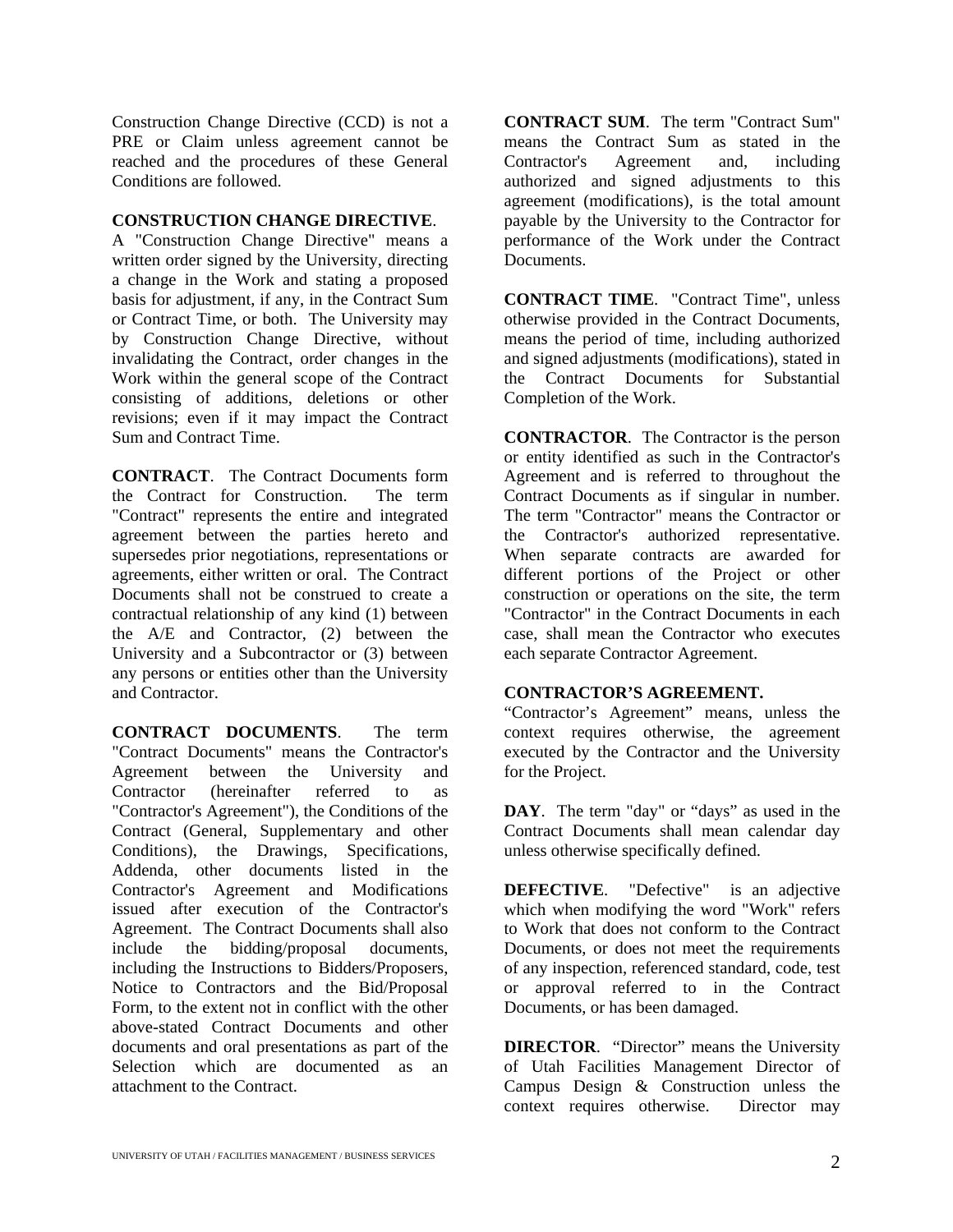include a designee selected by the Director for the particular function referred to in the General **Conditions** 

**DFCM.** "DFCM" means the Division of Facilities Construction and Management established pursuant to Utah Code Annotated Section 63A-5-201 et seq.

**DRAWINGS**. The "Drawings" are the graphic and pictorial portions of the Contract Documents, wherever located and whenever issued, showing the design, location and dimensions of the Work, and generally include the drawings, elevations, sections, details, schedules and diagrams.

**INSPECTION**. The word "inspection" or its derivatives shall mean a review of the Project, including but not limited to a visual review of the Work completed to date to ascertain if the Work is in accordance with the Contract Documents, including all applicable building codes and construction standards.

**MODIFICATION**. A "Modification" is (1) a Change Order (2) Construction Change Directive or (3) ASI. The Contract may be amended or modified only by (1) a written amendment executed by both the University and Contractor, or (2) by a Modification.

**NOTICE TO PROCEED**. A "Notice to Proceed" is a document prepared by the University and by its terms authorizes the Contractor to commence Work on the Project. It is deemed issued upon being sent by the University to the Contractor's specified address within the bid or proposal.

**PARTIAL USE**. "Partial Use" means placing a portion of the Work in service for the purpose for which it is intended (or a related purpose) before reaching Substantial Completion for all the Work. This partial use does not constitute "substantial completion".

#### **PRELIMINARY RESOLUTION EFFORT**.

"Preliminary Resolution Effort" or "PRE" means the processing of a request for preliminary resolution or any similar notice

about a problem that could potentially lead to a Claim and is prior to reaching the status of a Claim.

**PRODUCT DATA**. "Product Data" means illustrations, standard schedules, performance charts, instructions, brochures, diagrams and other information furnished by the Contractor to illustrate materials or equipment for some portion of the Work.

**PROJECT.** The "Project" means the total construction of the Work performed under the Contract Documents.

#### **PROJECT MANUAL (FOR**

**CONSTRUCTION)**. The "Project Manual" is the volume assembled for the Work and may include the bidding/proposal requirements, sample forms, General or Supplementary Conditions of the Contract and Specifications.

#### **PROPOSAL REQUEST OR "PR."**

A "Proposal Request" or "PR" is a proposal request filed with the Contractor for the purposes of seeking a proposal in order to resolve an issue as part of the Change Order or Contract Modification process.

#### **PROPOSED CHANGE ORDER.**

A "Proposed Change Order" ("PCO"), is an informal request by the Contractor filed with the University Representative, in an effort to commence the Contract Modification Process. It shall not be considered a "PRE" or a "Claim." The PCO may be related to any potential, or actual delay, disruption, unforeseen condition or materials or any other matter in which the Contractor intends to seek additional monies or time.

#### **REQUEST FOR INFORMATION or RFI.**

A "Request for Information" or "RFI" is a request filed by the Contractor with the A/E regarding any request for information, direction or clarification related to the Contract Documents, plans or specifications.

#### **RESOLUTION OF THE CLAIM.**

"Resolution of the Claim" means the final resolution of the Claim by the Director, but does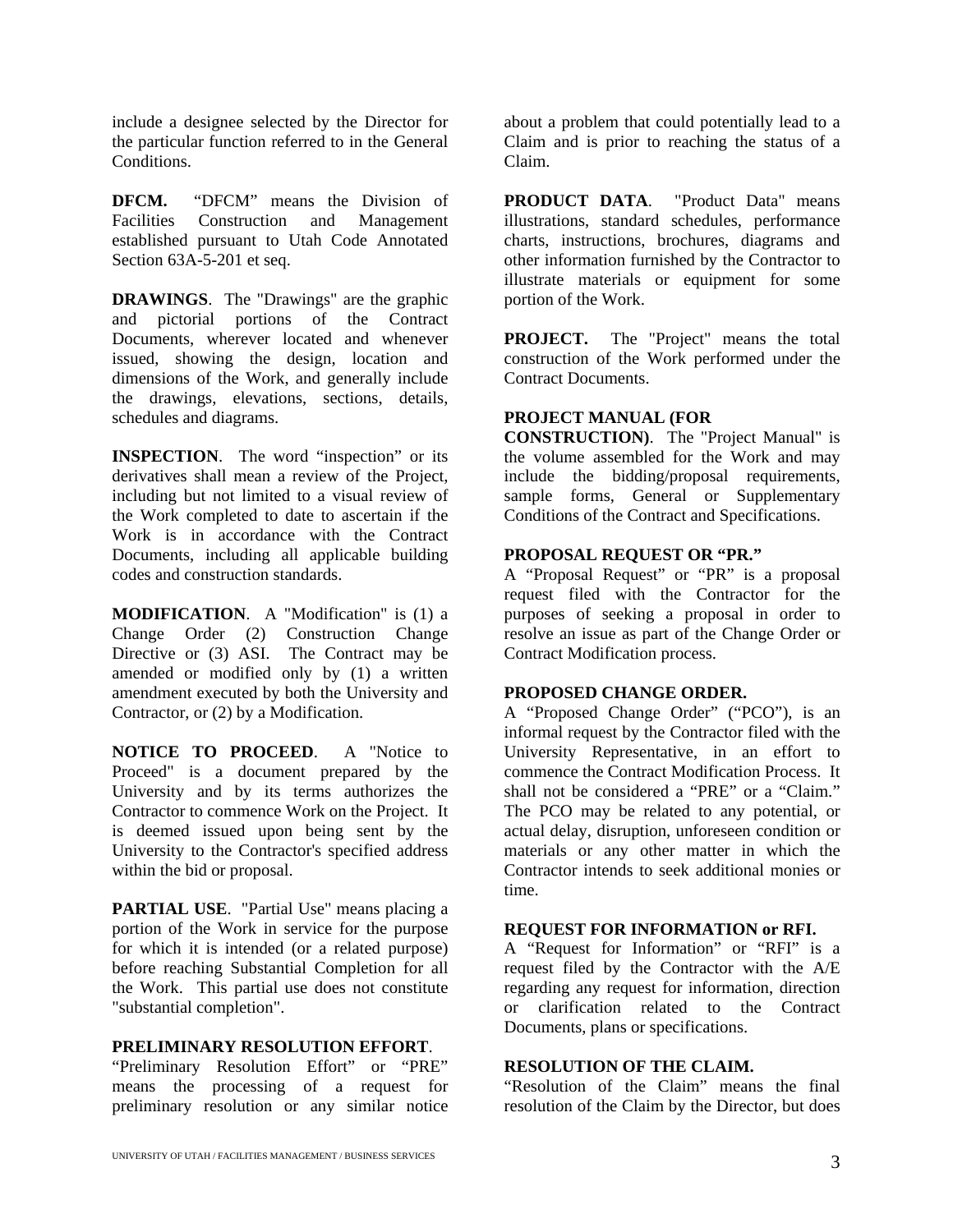not include any administrative appeal, judicial review or judicial appeal thereafter.

**RULE.** "Rule," unless the context requires otherwise, shall mean a Rule of the Utah Administrative Code.

**SALES TAX and/or USE TAX**. Sales Tax and/or Use Tax, unless the context requires otherwise, shall mean the sales tax and/or use tax collected or to be collected by the Utah State Tax Commission and shall include any sales and/or use tax that the Utah State Tax Commission collects on behalf of any special district, local government or political subdivision.

**SAMPLES**. "Samples" mean physical examples, which illustrate materials, equipment or workmanship and establishes standards by which the Work will be judged.

**SHOP DRAWINGS**. "Shop Drawings" means drawings, diagrams, schedules and other data specially prepared for the Work by the Contractor or a Subcontractor, Subsubcontractor, manufacturer, supplier or distributor to illustrate some portion of the Work.

**SPECIFICATIONS**. The "Specifications" are that portion of the Contract Documents consisting of the written requirements for materials, equipment, construction systems, standards, installation and workmanship for the Work, and performance of related systems and services.

**SUBCONTRACTOR**. "Subcontractor" means the person or entity that has a direct contract with the Contractor, including any trade contractor or specialty contractor, or with another Subcontractor at any tier to provide labor or materials for the work but does not include suppliers who provide only materials, equipment or supplies to a contractor or  $\sum_{r=1}^{N}$  subcontractor. Notwithstanding the foregoing, the text in which the term is used may provide for the exclusion of Subcontractors of other Subcontractors or the exclusion of suppliers. The term "Subcontractor" is referred to

throughout the Contract Documents as if singular in number and means a Subcontractor or authorized representative of the Subcontractor. The Term "Subcontractor" does not include a separate contractor or subcontractors of a separate contractor.

#### **SUBSTANTIAL COMPLETION**.

"Substantial Completion" is the date certified in accordance with Article 9.2 and means the date the Work or designated portion thereof is sufficiently complete, and any lack of completion or performance does not reasonably interfere with the University's intended use of the Project, in accordance with the Contract Documents so that the University can occupy and use the Work for its intended use. University's "intended use" or "occupy" as used in this definition, shall include any intended use or occupation by any agency or entity for which the University has intended to so occupy the Project.

#### **SUPPLEMENTAL CONDITIONS OR SUPPLEMENTAL GENERAL**

**CONDITIONS**. "Supplementary Conditions," "Supplemental Conditions" or "Supplemental General Conditions" means the part of the Contract Documents which amends or supplements these General Conditions.

#### **UNIVERSITY OF UTAH or UNIVERSITY.**

"University of Utah" (hereinafter referred to as "the University") means an institution of higher education located in Salt Lake City, Utah, a body politic and corporate of the State of Utah. Unless the context requires otherwise, "the University," as represented by the University of Utah Facilities Management is the "Owner" as that term is commonly referred to in the construction industry.

#### **UNIVERSITY REPRESENTATIVE or PROJECT MANAGER.**

"University Representative" means the University of Utah Facilities Management person directly assigned to work with the Contractor on a regular basis. Unless the context requires otherwise, the "University Representative" is the "University Project Manager."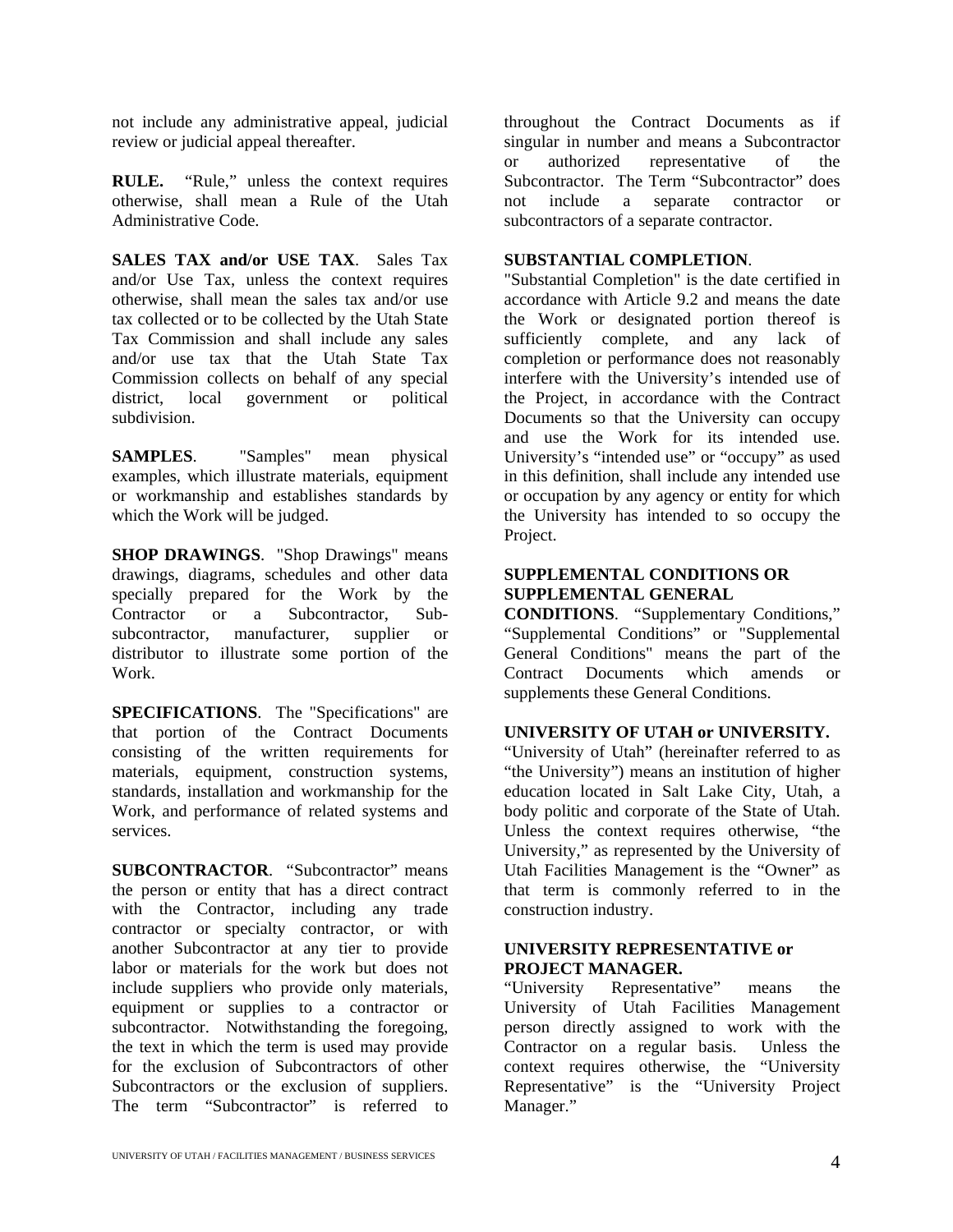**WORK**. The term "Work" means the construction and services required by the Contract Documents, whether completed or partially completed, and includes all labor, materials, equipment and services provided, or to be provided, by the Contractor to fulfill the Contractor's obligations.

#### **ARTICLE 2. THE UNIVERSITY.**

#### **2.1 INFORMATION AND SERVICES REQUIRED OF THE UNIVERSITY.**

#### **2.1.1 UNIVERSITY'S**

**REPRESENTATIVE**. The University shall designate a University Representative authorized to act in the University's behalf with respect to the Project. The University or such authorized representative shall render decisions within a reasonable time pertaining to documents submitted by the A/E and/or Contractor in order to avoid a compensable delay in the orderly and sequential progress of the Project.

#### **2.1.2 SPECIALISTS AND**

**INSPECTORS**. The University will provide certified building inspection services in accordance with the adopted Building Codes. This includes 'routine' and 'special' inspections unless otherwise noted in the A/E Agreement. The University may assign an inspector or specialist to note deviations from, or necessary adjustments to, the Contract Documents or to report deficiencies or defects in the Work. The inspector or specialist's activities in no way relieves the Contractor of the responsibilities set forth in the Contract Documents.

#### **2.1.3 SURVEYS AND LEGAL**

**DESCRIPTION**. The University shall furnish surveys describing physical characteristics, legal limitations and utility locations for the site of the Project, and a legal description of the site. The Contractor shall review this information, including the surveys and any provided soils tests, and compare such information with observable physical conditions and the Contract **Documents** 

#### **2.1.4 PROMPT INFORMATION**

**AND SERVICES**. Upon receipt of a written request from the Contractor, the University shall furnish information or services under the University's control with reasonable promptness to avoid delay in the orderly progress of the Work.

#### **2.1.5 COPIES OF DRAWINGS AND PROJECT MANUALS**

**(FOR CONSTRUCTION)**. Unless otherwise provided in the Contract Documents, the Contractor will be furnished, free of charge, such copies of Drawings and Project Manuals (for construction) as are reasonably necessary for execution of the Work.

#### **2.1.6 OTHER DUTIES**.

The foregoing is in addition to other duties and responsibilities of the University enumerated herein and especially those in respect to Article 2.2 (Construction by the University or by Separate Contractors), Article 8 (Payments and Completion) and Article 10 (Insurance and Bonds).

#### **2.2 CONSTRUCTION BY THE UNIVERSITY OR BY SEPARATE CONTRACTORS.**

#### **2.2.1 UNIVERSITY'S RIGHT TO PERFORM CONSTRUCTION AND TO AWARD SEPARATE CONTRACTS**.

(1) **IN GENERAL**. The University reserves the right to perform construction or operations related to the Project with the University's own forces, and to award separate contracts in connection with other portions of the Project or other construction or operations on the site under Conditions of the Contract identical or substantially similar to these including those portions related to insurance and waiver of subrogation.

(2) **COORDINATION AND REVISIONS**. The University shall provide for coordination of the activities of the University's own forces and of each separate Contractor with the Work of the Contractor, who shall cooperate with them. The Contractor shall participate with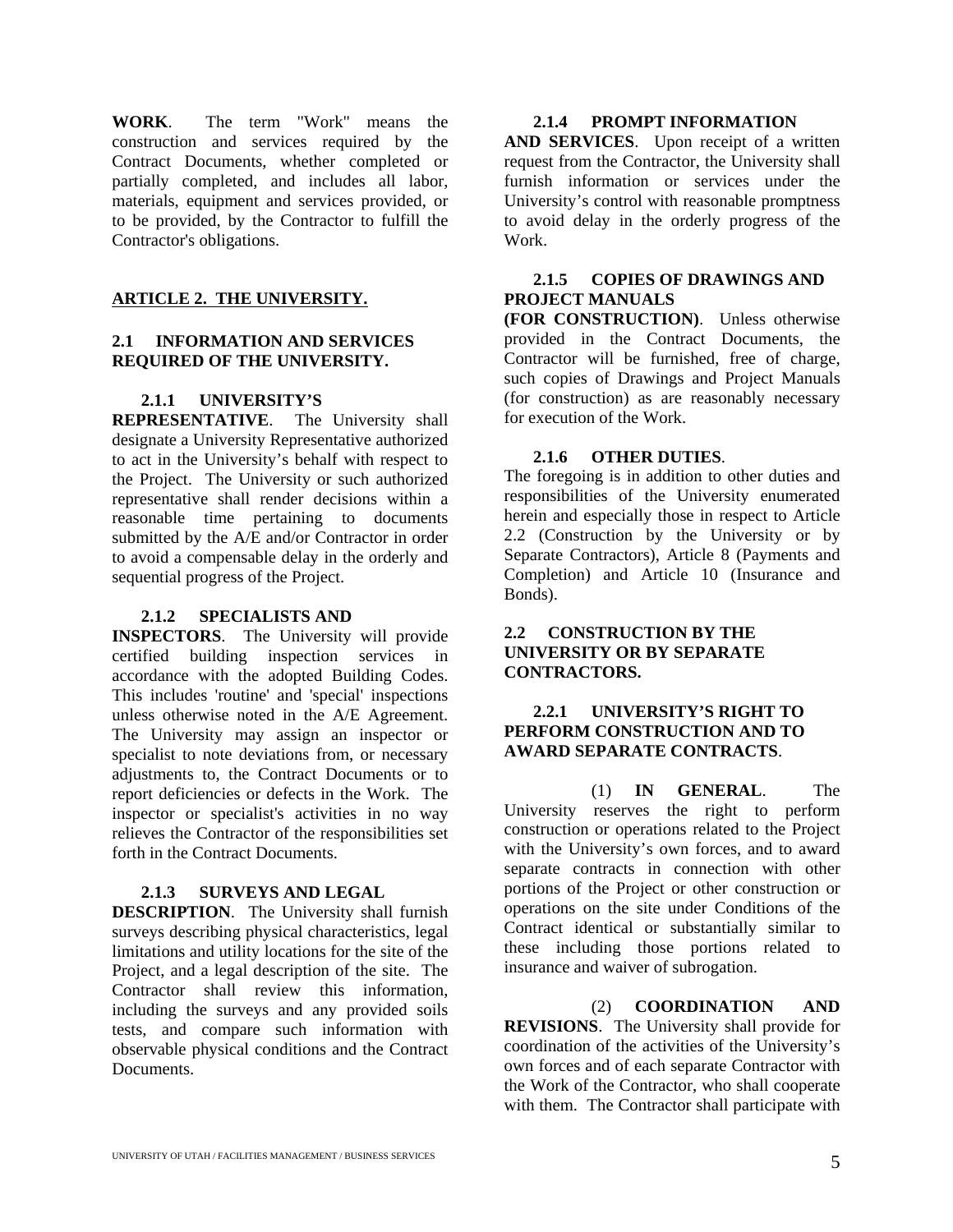other separate contractors and the University in reviewing their construction schedules when directed to do so. The Contractor shall make any revisions to the construction schedule and Contract Sum deemed necessary after a joint review and agreement by the University. The construction schedules shall then constitute the schedules to be used by the Contractor, separate contractors and the University until subsequently revised.

#### **2.2.2 MUTUAL RESPONSIBILITY**.

#### (1) **CONTRACTOR**

**COORDINATION**. The Contractor shall afford the University and separate contractor(s) a reasonable opportunity for delivery and storage of their materials and equipment and performance of their activities and shall connect and coordinate the Contractor's construction and operations with theirs as required by the Contract Documents.

#### (2) **REPORTING PROBLEMS TO THE UNIVERSITY**.

If part of the Contractor's Work depends on work by the University or a separate contractor, the Contractor shall, prior to proceeding with that portion of the Work, promptly report in writing to the University apparent defects in workmanship that would render it unsuitable for proper execution. Failure of the Contractor to make said report shall constitute an acknowledgment that the University's or separate contractor's completed or partially completed construction is fit and proper to receive the Contractor's Work, except as to defects in workmanship not then reasonably discoverable.

(3) **COSTS**. Costs caused by delays or by improperly timed activities or defective construction shall be borne by the responsible party in accordance with the procedures and provisions of the Contract Documents.

#### (4) **CONTRACTOR**

**REMEDIAL WORK**. The Contractor shall promptly remedy damage caused by the Contractor to completed or partially completed

Work or to property of the University or separate contractors and subcontractors as provided in Article 6.

#### **ARTICLE 3. A/E.**

#### **3.1 A/E'S ADMINISTRATION OF THE CONTRACT.**

**3.1.1 IN GENERAL**. The A/E assists the University with the administration of the Contract as described in the Contract Documents. The A/E shall have the authority to act on behalf of the University only to the extent provided in the Contract Documents or A/E's Agreement.

#### **3.1.2 SITE VISITS**.

(1) Site visits or inspections by the A/E, the University or any University representative shall in no way limit or affect the Contractor's responsibility to comply with all the requirements and the overall design concept of the Contract Documents as well as all applicable laws, statutes, ordinances, resolutions, codes, rules, regulations, orders and decrees.

#### (2) **WRITTEN REPORT.**

The A/E shall promptly submit to the University a written report subsequent to each site visit.

#### **3.1.3 COMMUNICATIONS FACILITATING CONTRACT**

**ADMINISTRATION**. Except as authorized by the University Representative or as otherwise provided in the Contract Documents, including these General Conditions, the A/E and Contractor shall communicate through the University Representative on issues regarding the timing of the Work, cost of the Work or scope of the Work. Contractor shall comply with communication policies agreed upon at any pre-construction meeting with the University. Communications by and with the A/E subconsultants shall be through the A/E. Communications by and with Subcontractors shall be through the Contractor. Communications by and with separate contractors shall be through the University.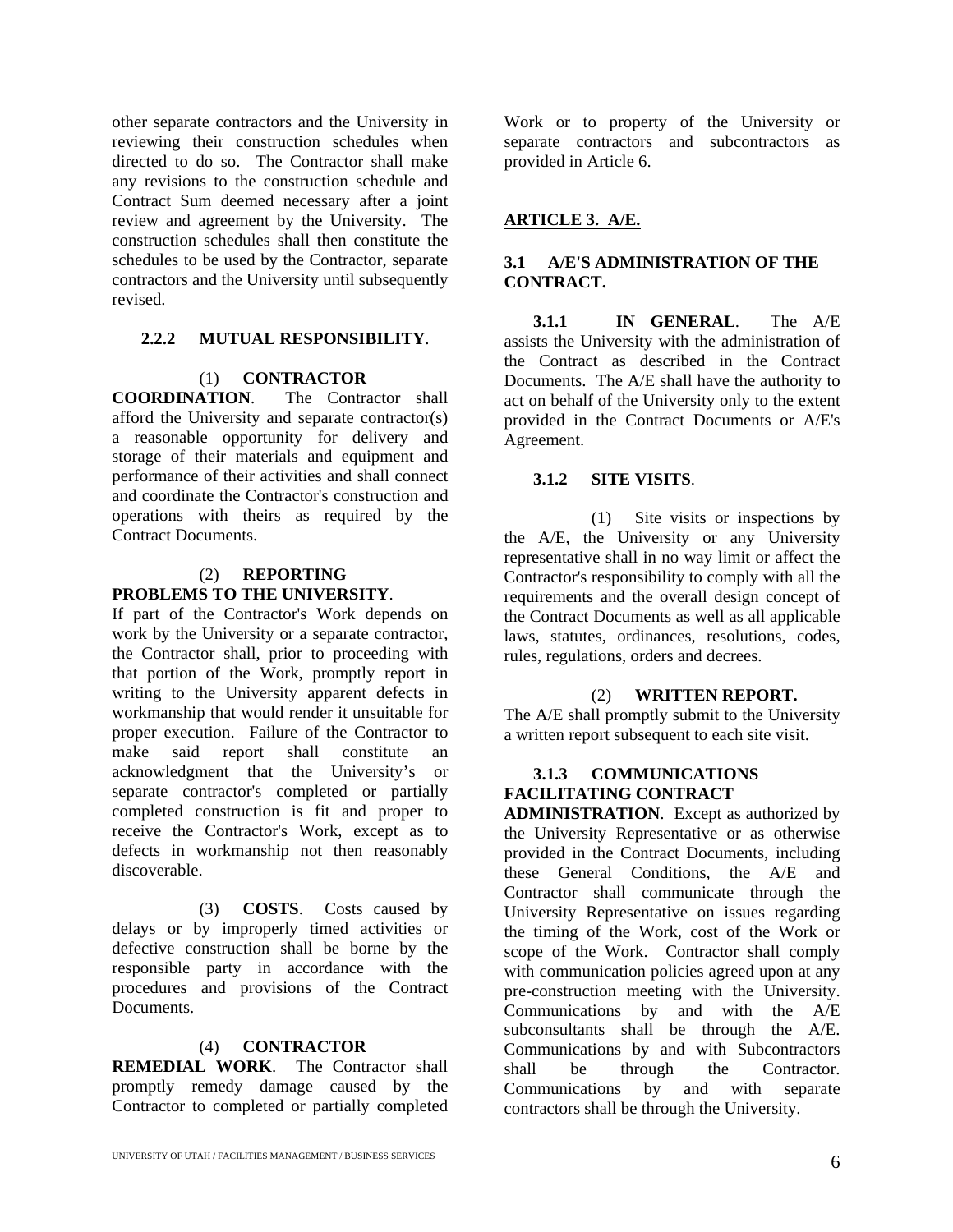#### **3.1.4 A/E MAY REJECT WORK,**

**ORDER INSPECTION, TESTS**. The A/E shall have the responsibility and authority to reject Work which, based upon the A/E's knowledge or what may be reasonably inferred from the A/E's site observations and review of data, does not conform to the Contract Documents. Whenever the A/E considers it necessary or advisable for implementation of the intent of the Contract Documents, the A/E shall have the responsibility and authority to require additional inspections or testing of the Work in accordance with the provisions of the Contract Documents, whether or not such Work is fabricated, installed or completed, provided, however, the A/E must obtain the University's prior written approval of any such additional inspections or testing. However, neither this authority of the A/E nor a decision made in good faith either to exercise or not to exercise such authority shall give rise to a duty or responsibility of the A/E to the Contractor, Subcontractors, their agents or employees or other persons performing portions of the Work, including separate contractors. If the Contractor disputes the rejection of any Work and the correction thereof shall involve additional cost or time, it shall be the University's option to accept such Work whether it be conforming or nonconforming.

#### **3.1.5 A/E REVIEW CONTRACTOR'S SUBMITTALS.**

(1) Contractor shall submit shop drawings, product data, and samples and other submittals required by the Contract Documents to the A/E as required by the approved submittal schedule.

(2) The A/E shall review and approve or take other appropriate action upon Contractor's submittals such as Shop Drawings, Product Data and Samples, but only for the purpose of checking for conformance with the information and design concepts expressed in the Contract Documents. A/E action taken on a submittal shall not constitute a Modification of this Agreement.

(3) The A/E's action shall be taken no later than 15 days following A/E's receipt of the submittal, unless agreed to otherwise by Contractor and the University, in order to avoid a delay in the Work of the Contractor or of separate contractors while allowing sufficient time in the A/E's professional judgment to permit adequate review.

(4) Review of such submittals is not conducted for the purpose of determining the accuracy and completeness of other details such as dimensions and quantities or for substantiating instructions for installation or performance of equipment or systems, all of which remain the responsibility of the Contractor as required by the Contract Documents.

(5) The A/E's review of the Contractor's submittals shall not relieve the Contractor of the obligations under the Contract Documents.

(6) The A/E's review shall not constitute approval of safety precautions or, unless otherwise specifically stated by the A/E, of any construction means, methods, techniques, sequences or procedures.

(7) The A/E's approval of a specific item shall not indicate approval of an assembly of which the item is a component.

(8) When professional certification of performance characteristics of materials, systems or equipment is required by the Contract Documents, the A/E shall be entitled to rely upon such certifications to establish that the materials systems or equipment will meet the performance criteria required by the Contract Documents.

#### **3.2 OWNERSHIP AND USE OF A/E'S DRAWINGS, SPECIFICATIONS AND OTHER DOCUMENTS.**

All Drawings, Specifications and other documents prepared by the A/E are and shall remain the property of the University, and the University shall retain all common law, statutory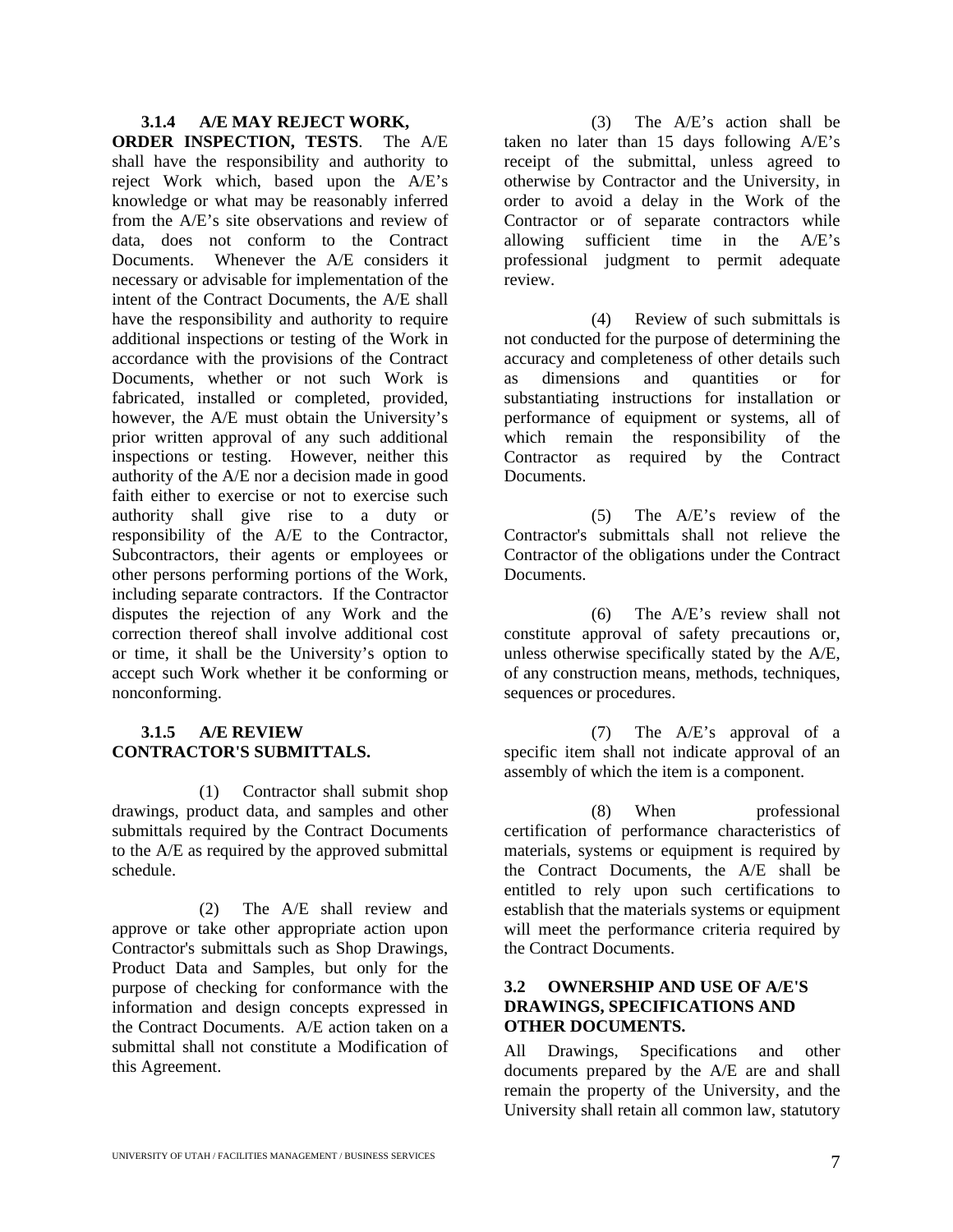and other reserved rights with respect thereto. Said documents were prepared and are intended for use as an integrated set for the Project which is the subject of this Contractor's Agreement. The Contractor shall not modify or use Contract Documents on any other project without the prior written consent of the University and A/E. Any such non-permissive use or modification, by Contractor, the Contractor's Subcontractors at any tier or anyone for whose acts the Contractor is liable, shall be at Contractor's sole risk. Contractor shall hold harmless and indemnify the University from and against any and all claims, actions, suits, costs, damages, loss, expenses and attorney fees arising out of such non-permissive use or modification by the Contractor. The Contractor and Subcontractors are granted a limited license to use and reproduce applicable portions of the Drawings, Specifications and other documents prepared by the A/E appropriate to and for use in the execution of their Work under the Contract Documents. All copies made under this license shall bear the statutory copyright notice, if any, shown on the Drawings, Specifications and other documents prepared by the A/E. Submittals or distributions necessary to meet official regulatory requirements or for other purposes relating to completion of the Project are not to be construed as a publication in derogation of the University 's copyright or other reserved rights.

#### **ARTICLE 4. CONTRACTOR.**

#### **4.1 REVIEW OF CONTRACT DOCUMENTS AND FIELD CONDITIONS BY CONTRACTOR.**

#### **4.1.1 REVIEWING CONTRACT DOCUMENTS, INFORMATION, REPORTING ERRORS, INCONSISTENCIES OR OMISSIONS**.

The Contractor shall carefully study and compare the Contract Documents with each other and with information furnished by the University pursuant to Article 2.1 hereinabove and shall at once report to the University and A/E errors, inconsistencies or omissions discovered. The Contractor shall not be liable to

the University or A/E for damage resulting from errors, inconsistencies or omission in the Contract Documents, unless the Contractor recognized such error, inconsistency or omission or a Contractor of ordinary skill and expertise for the type of Work involved would have readily so recognized such error, inconsistency or omission, and the Contractor failed to report such to the University and A/E. If the Contractor performs any construction activity without such notice to the University and A/E and prior to the resolution of the error, inconsistency or omission, the Contractor shall assume appropriate responsibility for such performance and shall bear an appropriate amount of the attributable costs for correction.

#### **4.1.2 FIELD CONDITIONS**.

The Contractor shall take field measurements and verify field conditions and shall carefully compare such field measurements and conditions and other information known to the Contractor, or information which a Contractor of ordinary skill and expertise for the type of Work involved would have known, before commencing activities. Errors, inconsistencies or omissions discovered shall be reported to the University and A/E at once. If the Contractor performs any construction activity without such notice to the University and A/E and prior to the resolution of the error, inconsistency or omission, the Contractor shall assume appropriate responsibility for such performance and shall bear an appropriate amount of the attributable costs for correction.

#### **4.1.3 PERFORM IN ACCORDANCE WITH CONTRACT DOCUMENTS AND SUBMITTALS**.

The Contractor shall perform the Work in accordance with the Contract Documents and submittals approved in accordance with the Contract Documents

### **4.1.4 PERFORMANCE TO PRODUCE THE COMPLETE SYSTEM**

**AND INTENDED RESULTS.** Performance by the Contractor shall be required to the extent consistent with the Contract Documents and reasonably inferable from the Contract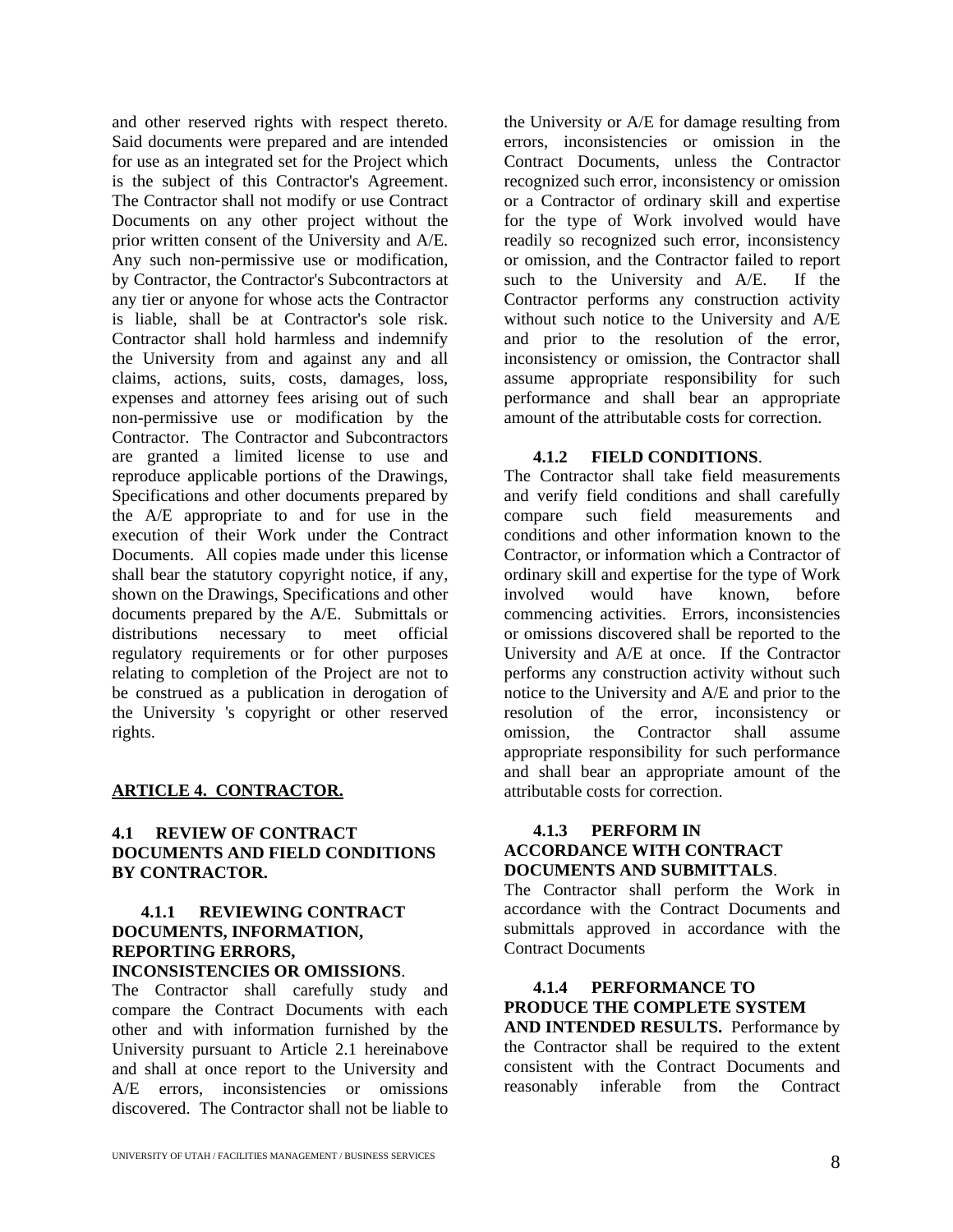Documents as being necessary to allow the system to function within its intended use.

#### **4.1.5 INTENT AND HIERARCHY**.

The Contract Documents should be read as a whole and wherever possible, the provisions should be construed in order that all provisions are operable. The intent of the Contract Documents is to include all items necessary for the proper execution and completion of the Work by the Contractor. The Contract Documents are complimentary, and what is required by one Document or provisions thereof shall be as binding as if required by all the Documents or provisions thereof. In case of an irreconcilable conflict between provisions within a Contract Document or between Contract Documents, the following priorities shall govern as listed below:

(1) A particular Modification shall govern over all Contract Document provisions or Modifications issued prior to said particular Modification.

(2) Attachments to the Contractor's Agreement resulting from the Selection process including any management plan or documented interview information shall govern over addenda, the General Conditions, plans and specifications**.**

(3) A particular Addendum shall govern over all other Contract Document provisions issued prior to said particular Addendum. Subsequent Addenda shall govern over all prior Addenda.

(4) The Supplementary General Conditions shall govern over the General Conditions.

(5) These General Conditions shall govern over all other Contract Documents except for the Supplementary General Conditions, Addenda, Modifications and Attachments resulting from the selection process.

(6) The drawings and specifications shall not govern over any of the documents listed above.

(7) In case of a conflict or ambiguity within the same level of hierarchy of described documents, the University reserves the right to select the most stringent requirement unless the preponderance of the contract indicates the less stringent requirement.

#### **4.1.6 DIVIDING WORK AND CONTRACTOR REPRESENTATION**.

Organization of the specifications into divisions, sections and articles, and arrangement of Drawings, shall not control the Contractor in dividing the Work among Subcontractors or in establishing the extent of Work to be performed by any trade. Contractor represents that the Subcontractors, Sub-subcontractors, manufacturers and suppliers engaged or to be engaged by it are and will be familiar with the requirements for performance by them of their obligations.

#### **4.1.7 PLANNING AND PRIORITY**.

The Contractor shall plan and schedule its work to facilitate the Project and shall maintain a work schedule to place proper priority to sequence work to complete the project timely.

#### **4.2 SUPERVISION AND CONSTRUCTION PROCEDURES.**

#### **4.2.1 SUPERVISION AND**

**CONTROL**. The Contractor shall supervise and direct the Work, using the Contractor's best skill and attention. The Contractor shall be solely responsible for and have control over the construction means, methods, techniques, sequences and procedures and for coordinating all portions of the Work under the Contract, except to the extent that the Contract Documents expressly and specifically state otherwise.

#### **4.2.2 RESPONSIBILITY**.

The Contractor shall be responsible to the State of Utah and the University for acts and omissions of the Contractor's employees, Subcontractors, and their agents and employees, and other persons performing portions of the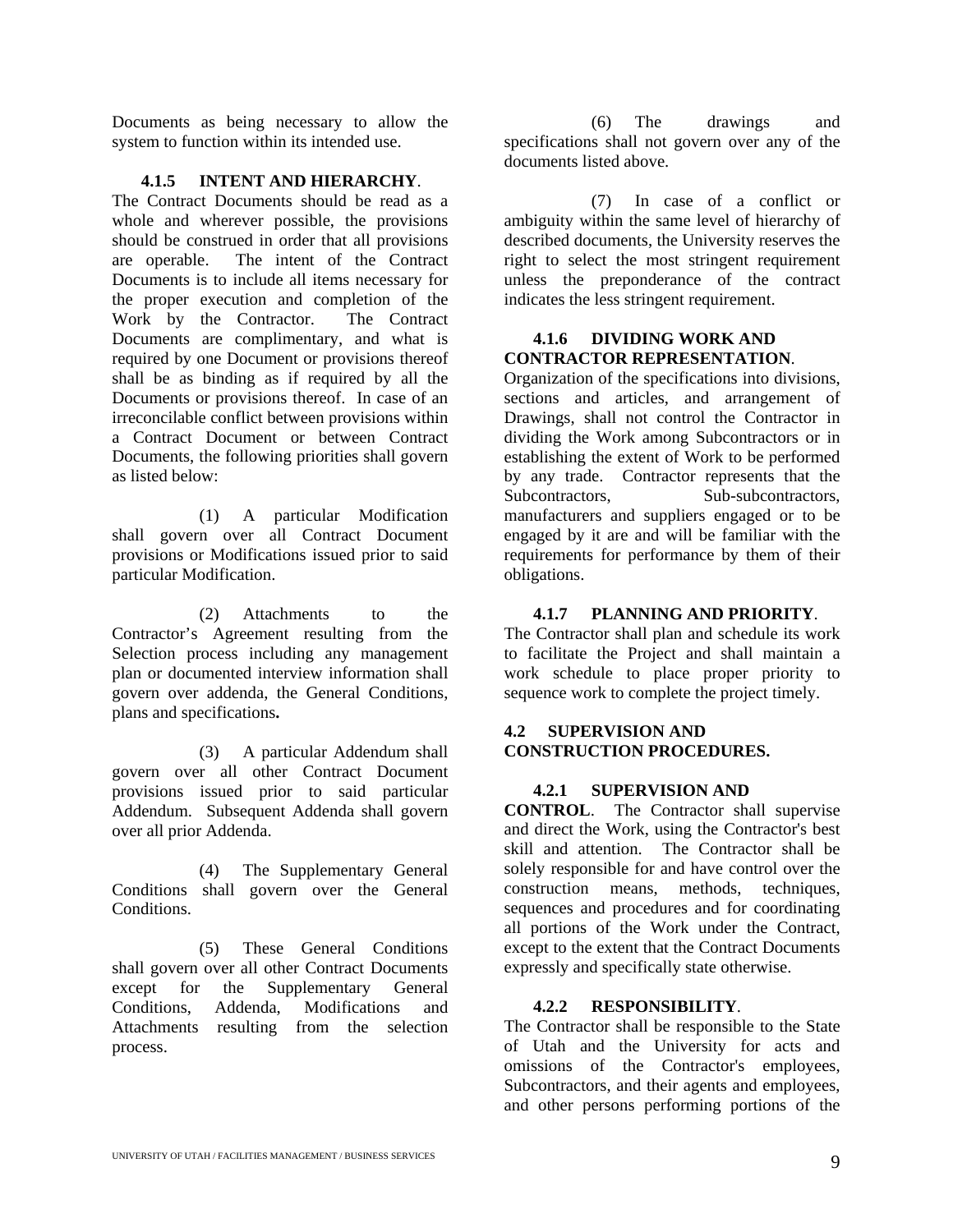Work under a contract with the Contractor or on behalf of the Contractor.

#### **4.2.3 NOT RELIEVED OF**

**OBLIGATIONS**. The Contractor shall not be relieved of obligations to perform the Work in accordance with the Contract Documents either by activities or duties of the University or its agents in the University 's administration of the Contract, or by tests, inspections or approvals required or performed by persons other than the Contractor or for those that the Contractor is liable.

#### **4.2.4 INSPECTIONS AND APPROVALS**.

(1) The Contractor is responsible for requesting inspections for various stages and portions of the Work required under the Contract Documents in a timely manner.

(2) If any of the Work is required to be inspected or approved by the terms of the Contract Documents by any public authority, the Contractor shall timely request such inspection or approval to be performed in accordance with Article 9. Except as provided in Article 9, work shall not proceed without any required inspection and the associated authorization to proceed. Contractor shall promptly notify the University if the inspector fails to appear at the site.

#### **4.3 LABOR AND MATERIALS.**

**4.3.1 PAYMENT BY CONTRACTOR**.

Except to the extent it is otherwise stated in the Contract Documents, the Contractor shall provide and pay for labor, materials, equipments, tools, construction equipment and machinery, water, heat, utilities, transportation, and other facilities, supplies, consumables and services necessary for the proper execution and completion of the Work, whether temporary or permanent and whether or not incorporated or to be incorporated in the Work.

#### **4.3.2 DISCIPLINE AND**

**COMPETENCE**. The Contractor shall enforce strict discipline and good order among the

Contractor's employees, its Subcontractors, agents, representatives and other persons performing under the Contract Documents. The Contractor shall not permit employment of unfit persons or persons not skilled in tasks assigned to them.

#### **4.4 TAXES AND OTHER PAYMENTS TO GOVERNMENT.**

The Contractor shall pay sales, consumer, use, employment-related and similar taxes related to the Work or portions thereof provided by the Contractor which are legally enacted when bids are received or negotiations concluded, whether or not yet effective or merely scheduled to go into effect. The Contractor shall comply with the laws and regulations regarding the payment of Sales and/or Use Tax and any exemptions. The procurement documents may have a provision regarding specific items which are exempt from State of Utah Sales Tax and/or Use Tax. Any such exemption shall be used only for the items and the project specified in the procurement documents. Any such exemption does not apply to taxes levied by the federal government or any taxing entity outside of the State of Utah. If a Contractor properly relies upon a provision(s) of the bidding or proposal documents, and if State of Utah Sales and/or Use Tax subsequently becomes due, then the Contractor shall be paid such tax amount not included in the bid/proposal amount due to the reliance upon such provision.

#### **4.5 PERMITS, FEES, NOTICES, LABOR AND MATERIALS.**

#### **4.5.1 PERMITS AND FEES**.

Unless required in the Supplementary General Conditions or an Addendum, it will not be necessary for the Contractor to obtain or pay for local building permits, plan check fees, electrical permits, plumbing permits, connection fees, or impact fees, nor will it be necessary to pay fees for inspections pertaining thereto.

**4.5.2 COMPLIANCE WITH PUBLIC AUTHORITIES, NOTICES**. The Contractor shall comply with and give notices required by laws, ordinances, resolutions, rules, regulations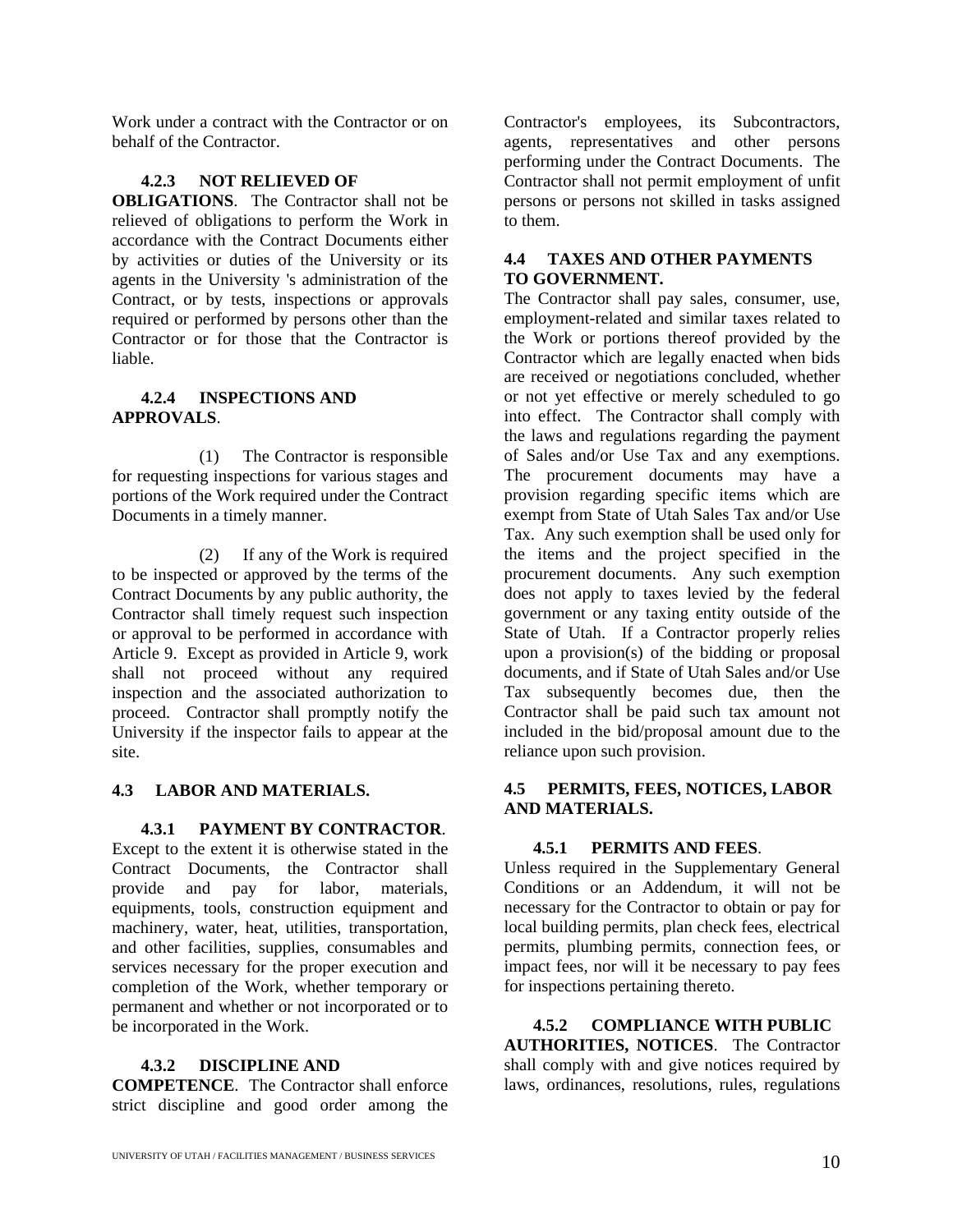and lawful orders of public authorities bearing on the performance of the Work.

#### **4.5.3 CORRELATION OF CONTRACT DOCUMENTS AND**

**ENACTMENTS**. It is not the Contractor's responsibility to ascertain that the Contract Documents are in accordance with applicable laws, statutes, ordinances, resolutions, building codes, and rules and regulations. Notwithstanding this, if the Contractor observes, or if such is readily observable to a Contractor of ordinary skill and expertise for the type of Work involved, that a portion of the Contract Documents is at variance therewith, the Contractor shall promptly notify the A/E and the University in writing, and necessary changes shall be accomplished by appropriate Modification.

#### **4.5.4 FAILURE TO GIVE NOTICE**.

If the Contractor, or any Subcontractor thereof performs Work without complying with the requirements of this Article 4.5 hereinabove, the Contractor shall assume appropriate responsibility for such Work and shall bear the appropriate amount of the attributable costs.

#### **4.6 SUPERINTENDENT.**

The Contractor shall employ a competent superintendent and necessary assistants who shall be in attendance at the Project site during performance of the Work. The superintendent shall represent the Contractor, and communications given to the superintendent shall be as binding as if given to the Contractor. Important communications shall be confirmed in writing. Other communications shall be similarly confirmed on written request in each case.

#### **4.7 TIME AND CONTRACTOR'S CONSTRUCTION SCHEDULES.**

#### **4.7.1 PROGRESS AND COMPLETION**.

### (1) **TIME IS OF THE ESSENCE; COMPLETE WITHIN**

**CONTRACT TIME**. Time is of the essence. By executing the Contractor's Agreement, the Contractor confirms that the Contract Time is adequate to perform the Work. The Contractor shall proceed expeditiously with adequate forces to achieve Substantial Completion within the Contract Time.

(2) **NOTICE TO PROCEED AND INSURANCE**. The Contractor shall not prematurely commence operations on the site or elsewhere prior to the issuance of a Notice to Proceed by the University or prior to the effective date of insurance required by Article 10 to be furnished by the Contractor, whichever is the latter.

#### **4.7.2 SCHEDULE PREPARATION**.

The Contractor, promptly after being awarded the Contract, shall prepare and submit for the University's and A/E's review, a reasonably detailed CPM schedule for the Work. The schedule shall indicate the order, sequence, and interdependence of all items known to be necessary to complete the Work including construction, procurement, fabrication, and delivery of materials and equipment, submittals and approvals of samples, shop drawings, procedures, or other documents. Work items of the University, other Contractors, utilities and other third parties that may affect or be affected by the Contractor shall be included. If the University is required, by the Contract Documents, to furnish any materials, equipment, or the like, to be incorporated into the Work by the Contractor, Contractor shall submit, with the first schedule submittal, a letter clearly indicating the dates that such items are required at the Project Site. The critical path should be identified, including the critical paths for interim completion dates and milestones. The CPM schedule shall be developed using Primavera, MS Project, or Suretrack unless otherwise authorized by the University Representative. The Contractor's schedule shall be updated at least once a month and submitted with each pay request.

#### **4.7.3 INITIAL CONTRACT TIME**.

Unless otherwise specified in the bidding documents, the initial Contract Time is the time identified in the Contractor's Agreement.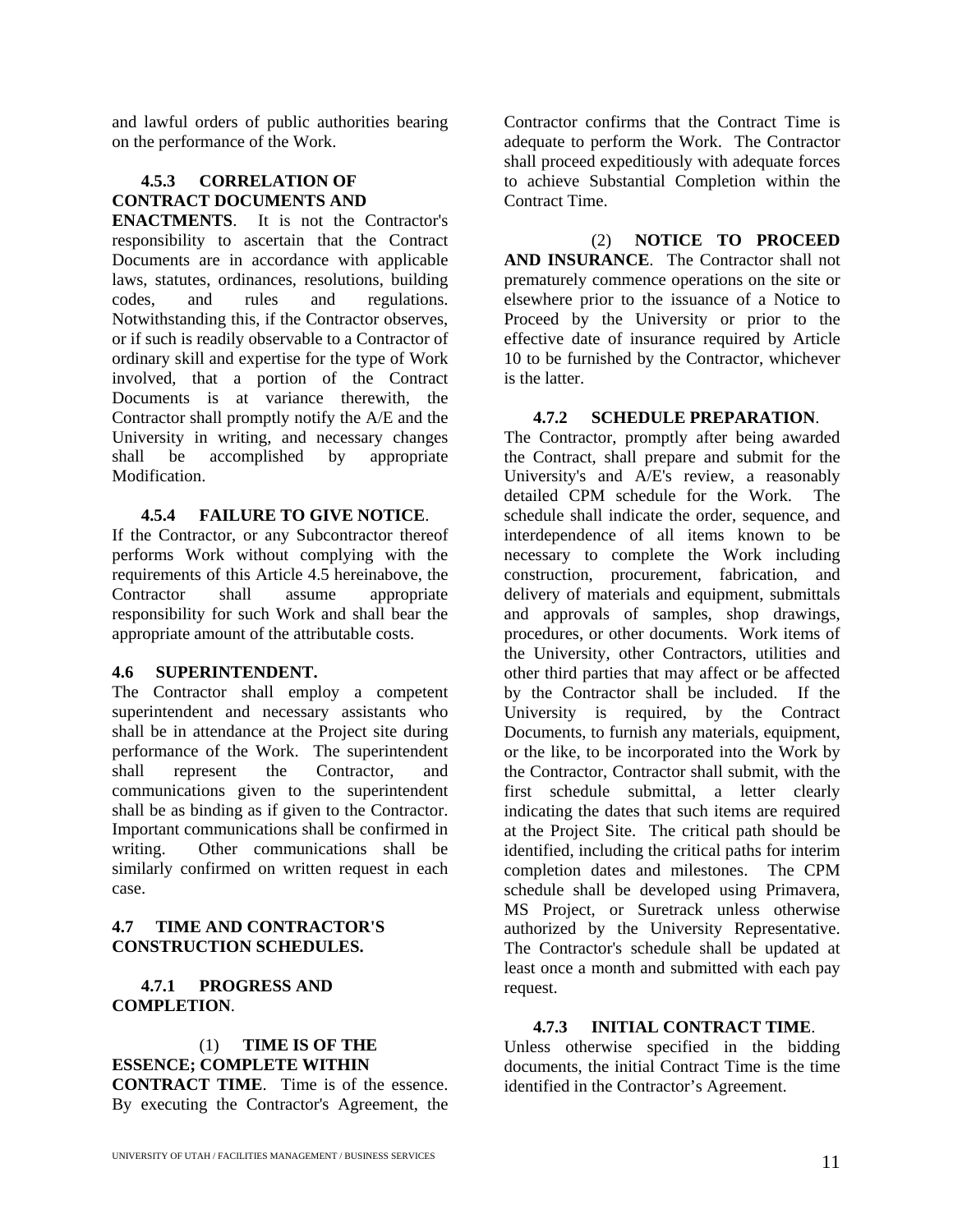#### **4.7.4 INTERIM COMPLETION**

**DATES AND MILESTONES**. The schedule must include contractually specified interim completion dates and milestones. The milestone completion dates indicated are considered essential to the satisfactory performance of this Contract and to the coordination of all Work on the Project. The milestone dates listed are not intended to be a complete listing of all Work under this Contract or of interfaces with other Project Contractors.

#### **4.7.5 SCHEDULE CONTENT**

**REQUIREMENTS**. The schedule shall indicate an early completion date for the Project that is no later than the Project's required completion date. The schedule, including all activity duration's shall be given in calendar days. The Schedule shall also indicate all of the following:

(1) Interfaces with the work of outside contractors (e.g., utilities, power and with any separate Contractor);

(2) Description of activity including activity number/numbers;

(3) Estimated duration time for each activity;

(4) Early start, late start, early finish, late finish date, and predecessor/successors including stop-start relationships with lead and lag time for each activity;

(5) Float available to each path of activities;

(6) Actual start date for each activity begun;

(7) Actual finish date for each activity completed;

(8) The percentage complete of each activity in progress or completed;

(9) Identification of all critical path activities;

(10) The critical path for the Project, with said path of activities being clearly and easily recognizable on the time-scaled network diagram. The path(s) with the least amount of float must be identified. Unless otherwise authorized by the University Representative, no more than 40% of all activities may be identified as critical path items. The relationship between non-critical activities and activities on the critical path shall be clearly shown on the network diagram;

(11) Unless otherwise authorized by the University Representative, all activities on the schedule representing construction on the site may not have a duration longer than 14 days. Construction items that require more than 14 days to complete must be broken into identifiable activities on the schedule with durations less than 14 days. The sum of these activities represents the total length required to complete that construction item; and

(12) Additional requirements as specified in the Supplemental General Conditions.

#### **4.7.6 UNIVERSITY'S RIGHT TO**

**TAKE EXCEPTIONS**. The University reserves the right to take reasonable exception to activity duration, activity placement, construction logic or time frame for any element of the Work to be scheduled.

**4.7.7 FLOAT TIME**. Float or slack time is defined as the amount of time between the earliest start date and the latest start date or between the earliest finish date and the latest finish date of a chain of activities on the Schedule. By a proposal request or modification delivered to the Contractor, the University has the right to use the float time for non-critical path activities until the Contractor has reallocated such time on a newly submitted schedule.

#### **4.7.8 INITIAL SCHEDULE**

**SUBMISSION**. No progress payments will be approved until the Contractor has submitted a Project detailed CPM schedule covering the first 90 days of the Work with a general CPM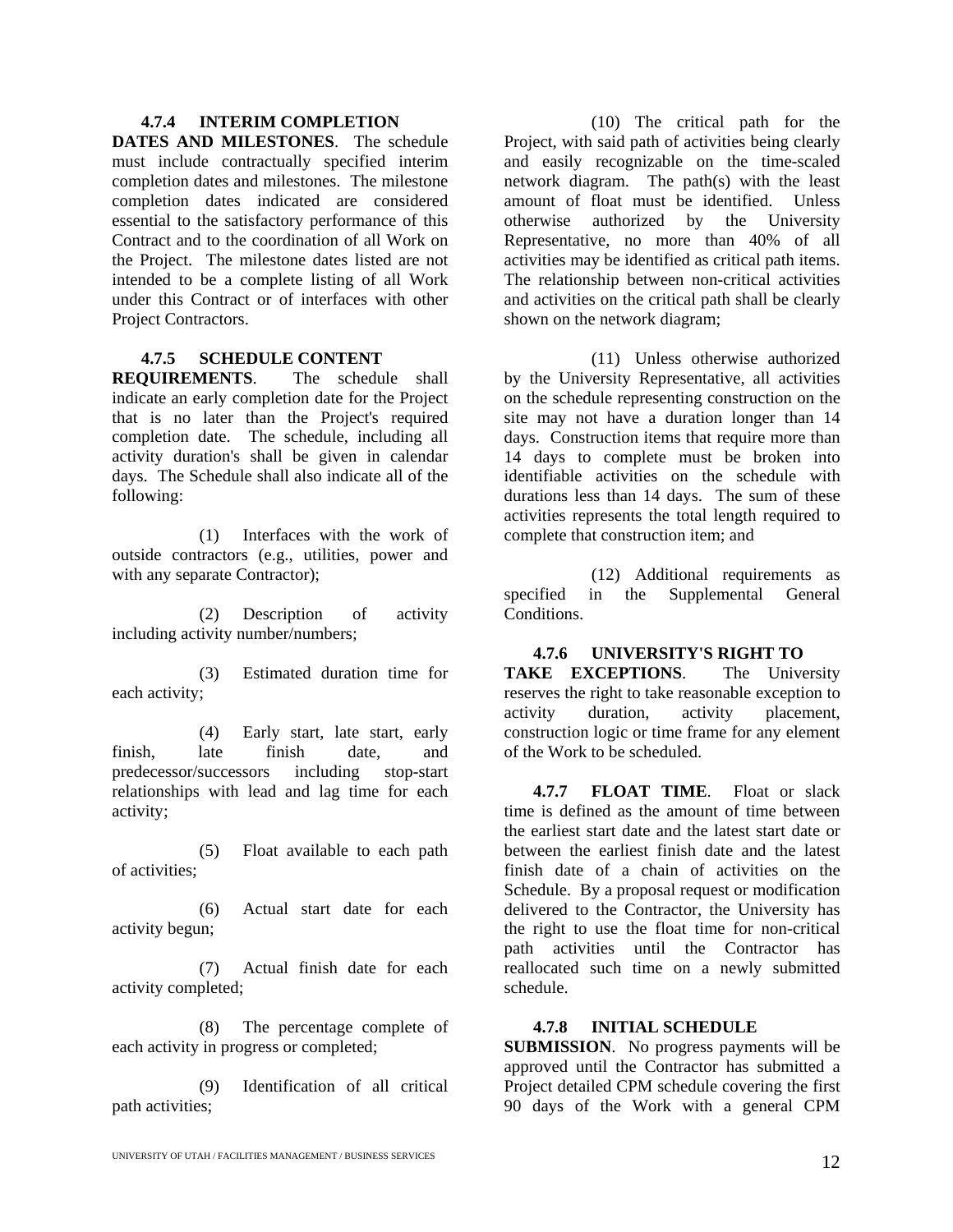schedule for the entire project. The detailed schedule for the entire project is to be completed prior to the second pay request unless otherwise authorized in writing by the University Representative.

**4.7.9 UPDATES**. Prior to any approval of a pay request, the University, A/E and Contractor shall review the Contractor's schedule compared to the Work completed. The University approves the amount of Work completed as supported by the schedule of values and as verified by the determination of Work completed. If necessary, the Contractor shall then update and submit to the University the schedule with the pay request; all of which in accordance with the University's approval. All updates shall be provided in electronic and hard copy formats. At each scheduled meeting with the University Representative, the Contractor shall provide a "three week look ahead" with long lead items identified.

#### **4.7.10 SCHEDULE OF SUBMITTALS**.

The Contractor shall prepare and keep current, for the A/E's and University's review, a schedule of submittals required under the Contract Documents which is coordinated with the Contractor's construction schedule and allows the A/E a reasonable time to review the submittals. This submittal schedule is to be included as part of the construction schedule. Submittals requiring expedited review must be clearly identified as such in the schedule of submittals.

#### **4.7.11 SCHEDULE RECOVERY**.

If the Work represented by the critical path falls behind more than 7 days, the project schedule shall be redone within 14 days showing how the Contractor shall recover the time. A narrative that addresses the changes in the schedule from the previously submitted schedule shall be submitted along with the schedule in both hard copy (appropriate report formats to be determined by the University Representative) and electronic copy. The Contractor shall comply with the most recent schedules.

#### **4.7.12 SCHEDULE CHANGES AND MODIFICATIONS**.

#### (1) **CONTRACT TIME CHANGE REQUIRES MODIFICATION**.

The Contract Time may only be shortened or extended by a written modification fully executed by the University.

#### (2) **CONTRACTOR REORDERING, RE-SEQUENCING AND CHANGING ACTIVITY DURATIONS.**

Should the Contractor, after approval of the complete detailed construction schedule, desire to change his plan of construction, he shall submit his requested revisions to the University and the A/E along with a written statement of the revisions including a description of the sequence and duration changes for rescheduling the work, methods of maintaining adherence to intermediate milestones and the contract completion date and the reasons for the revisions. If the requested changes are acceptable to the University, which acceptance shall not be unreasonably withheld, they will be incorporated into the Schedule in the next reporting period. If after submitting a request for change in the Contract Schedule, the University does not agree with the request, the University will schedule a meeting with the Contractor to discuss the differences.

#### (3) **CHANGES IN**

**CONTRACT TIME**. The critical path schedule as the term is used in the provisions herein shall be based on the current version of the Contractor's schedule for the Project and accepted by the University just prior to the commencement of the modification, asserted delay, suspension or interruption. If the Contractor believes it is entitled to an extension of Contract Time under the Contract Documents, the Contractor shall submit a PCO in accordance with Article 7.2 to the A/E and the University Representative accompanied by an analysis ("Requested Time Adjustment Schedule") in accordance with the Contract Documents for time extensions. The "Requested Time Adjustment Schedule" shall include "fragnets" that represent the added or changed work to the Schedule. The impact on unchanged activities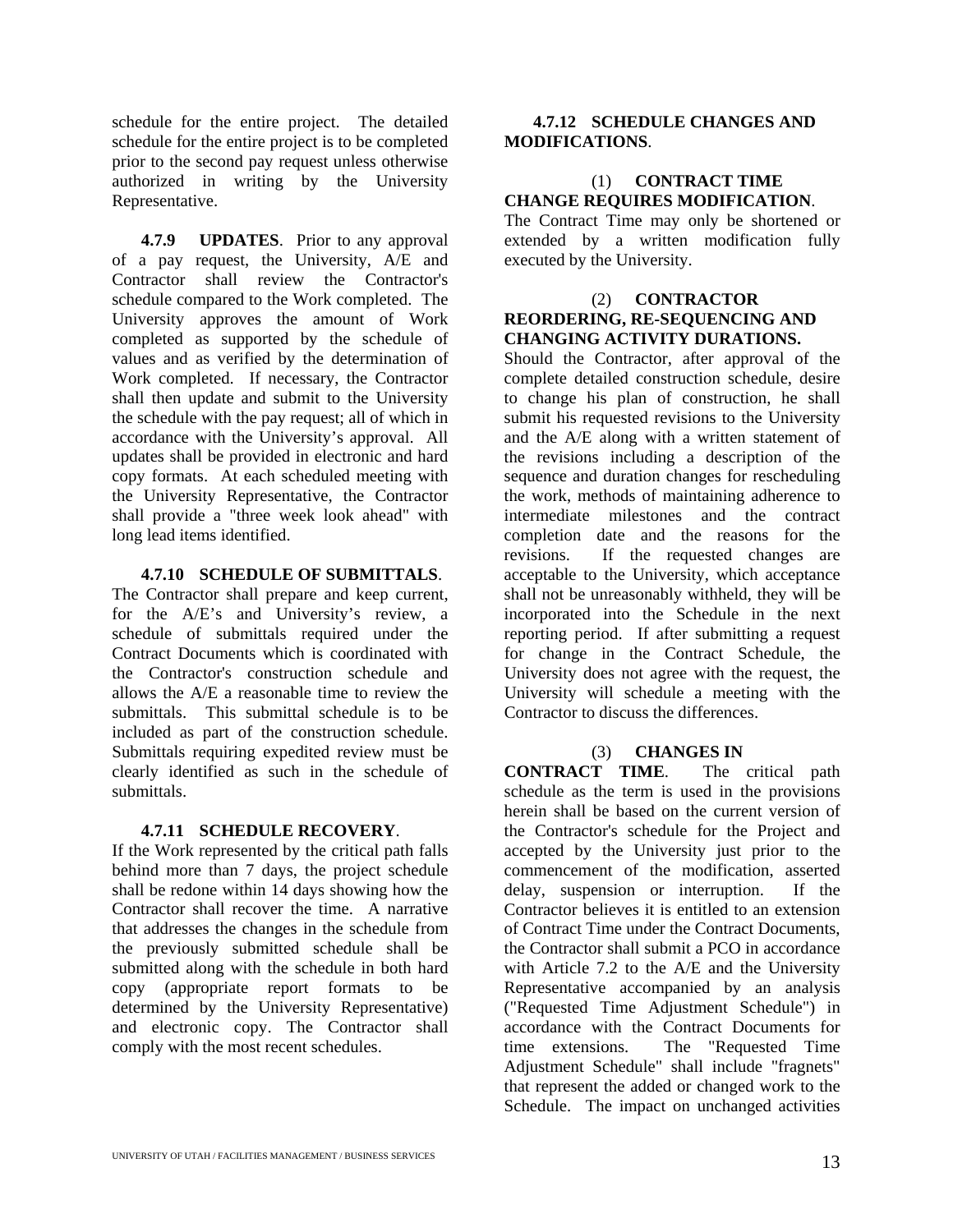caused by the changes and/or delays being analyzed shall be included in these fragnets.

A "fragnet" as used in these General Conditions and when used in the context of project scheduling is a subset of project activities that are inter-related by predecessor and successor relationships that are tied into the main schedule with identified start and completion points. Each fragnet may or may not be on the critical path. An entire schedule consists of a series of inter-related fragnets.

#### **4.7.13 EXCUSABLE DELAY**.

(1) **IN GENERAL**. If the Contractor is delayed at any time in the progress of the Work on the critical path schedule by an act or neglect of the University or other causes beyond the Contractor's control or by other causes which the University determines may justify delay, then the Contract Time shall be extended by Change Order. The Contractor shall immediately take all steps reasonably possible to lessen the adverse impact of such delay. Notwithstanding the above, to the extent any of the causes for delay were caused by the Contractor, reasonably foreseeable by the Contractor or avoidable by the Contractor, then to such extent the delay shall not be cause for extension of the Contract Time. For purposes of this paragraph, Contractors shall include all subcontractors and others under the responsibility of the Contractor.

The determination of the total number of days extension will be based upon the current construction schedule in effect at the inception of the change and/or delay and upon all data relevant to the extension as it exists in the project record. Once approved, such data shall be incorporated in the next monthly update of the schedule.

Contractor acknowledges and agrees that delays in work items which, according to the schedule analysis, do not affect any milestone dates or the Contract completion dates shown on the CPM at the time of the delay, will not be the basis for a contract extension.

#### (2) **WEATHER-RELATED EXCUSABLE DELAYS**.

Completion time will not be extended for normal bad weather or any weather that is reasonably foreseeable at the time of entering into the contract. The time for completion as stated in the contract documents includes due allowance for calendar days on which Work cannot be performed out of doors. The Contractor acknowledges that it may lose days due to weather conditions. Contract time may be extended at no cost to the University if all of the following are met which must be established by the Contractor:

(a) That the weather prevented Work from occurring that is on the critical path for the project based upon a critical path schedule previously submitted to the University and to the extent accepted by the University;

(b) There are no concurrent delays attributed to the Contractor;

(c) The Contractor took all reasonable steps to alleviate the impact of the weather and took reasonable attempts to prevent the delay and despite such reasonable actions of Contractor, the weather impacted the critical path as described above; and

(d) One of the following occurred: 1. The weather was catastrophic, such as a tornado, hurricane, severe wind storm, severe hail storm; or

2. Based on the full history of information published from the closest station as indicated from the Western Regional Climate Center (Desert Research Institute 2215 Raggio Parkway Reno, Nevada 89512, and as may be described on the website at http://www.wrcc.dri.edu/summary/), one or more of the following occurred:

a. For any day between November 1 and March 31, the minimum temperature fell below the average minimum temperature plus the extreme low temperature recorded for the month divided by 2.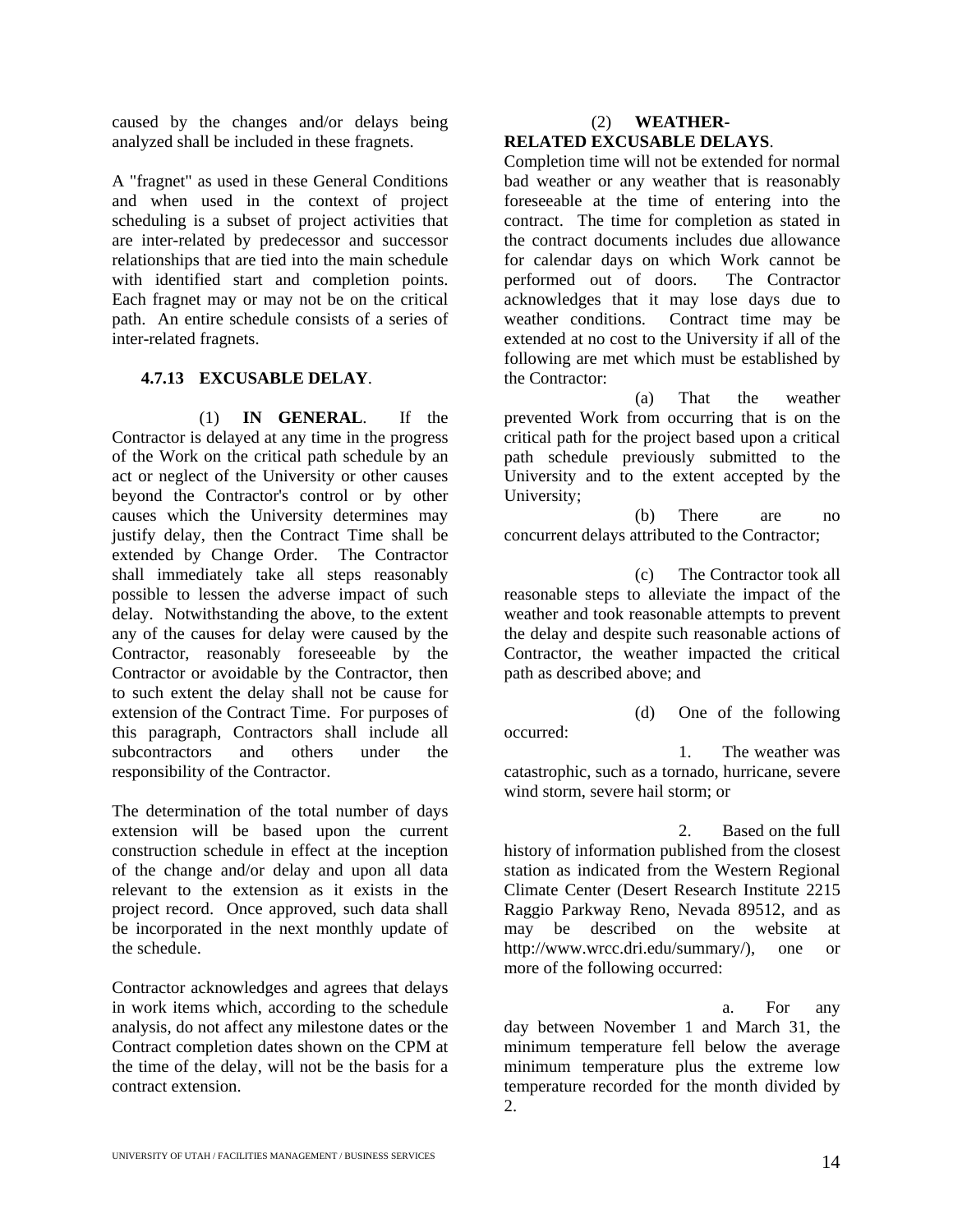b. For any

day between November 1 and March 31, the maximum temperature fell below the monthly average for the minimum temperature.

c. The daily precipitation exceeded 75% of the historical one day maximum for the month.

d. The

snowfall for the month exceeded 175% of the historical average snow fall for the month.

#### **4.7.14 COMPENSABLE DELAY, SUSPENSION OR INTERRUPTION**.

#### (1) **BASIC CONDITIONS**.

In addition to the other requirements of the Contract Documents, a compensable delay, suspension or interruption of the work occurs only when the following are met:

(a) Is wholly unanticipated by the parties at the time of execution of the Contractor's Agreement or is caused by the breach of a fundamental obligation of the Contract Documents attributable to the University; and

(b) The Contractor delivers a written notice to A/E and University within seven (7) days that the Contractor knows or should have known of the condition giving rise to the purported compensable delay, disruption, suspension or interruption, and said continuation affects the Contract Time as indicated by the last submitted and reasonable critical path schedule.

#### (2) **COMPENSABLE**

**DELAY FORMULA**. To the extent of the compensable delay, the Contractor's total entitlement for all compensable delay damages is the computed result of the following formula: Contract Sum divided by Contract Time (in calendar days); the result of which is then multiplied by 0.05; and the result of which is multiplied by the number of calendar days of compensable days allowed under these General Conditions that are beyond the Contract Time. Notwithstanding any other provision of these General Conditions or the Contract Documents,

to the extent the Contractor is entitled to receive the 10% or 15% markup under Article 7.4, this provision shall be inapplicable and the markup shall be deemed to include all the compensable delay damages provided by this paragraph.

#### (3) **PERIOD OF**

**COMPENSABLE DELAY, SUSPENSION** 

**OR INTERRUPTION**. The length and extent of compensable delay, shall be determined, with the use of the Project's critical path schedule, by ascertaining the number of additional days to the Contract Time that are needed in order to perform the Work in accordance with the Contract Documents as a result of the continuation of the aforesaid delay, disruption, suspension or interruption after receipt of the written notice received by the A/E and University under Section 4.7.14(1)(b) above.

#### (4) **CONCURRENT**

**DELAY**. Notwithstanding any other provision of these General Conditions, to the extent a noncompensable delay occurs at the same time as a compensable delay, the University shall not be responsible for any compensation for the period of the non-compensable delay.

#### **4.7.15 TIME EXTENSION**

**REQUESTS**. Any time extension shall be requested within 21 days after the Contractor knew or should have known about the delay and shall be supported by the critical path schedule analysis.

#### **4.7.16 LIQUIDATED DAMAGES**.

(1) **IN GENERAL**. Should the Contractor fail to complete the Work within the Contract Time, there shall be deducted from any amount due or that may become due the Contractor, the sum as stated in the Contractor's Agreement. Such sum is fixed and agreed upon by the University and Contractor as liquidated damages due the University by reason of the inconvenience and added costs of administration, engineering, supervision and other costs resulting from the Contractor's default, and not as a penalty. Actual damages related to delay can not be ascertained at the time of execution of the Contract. To the extent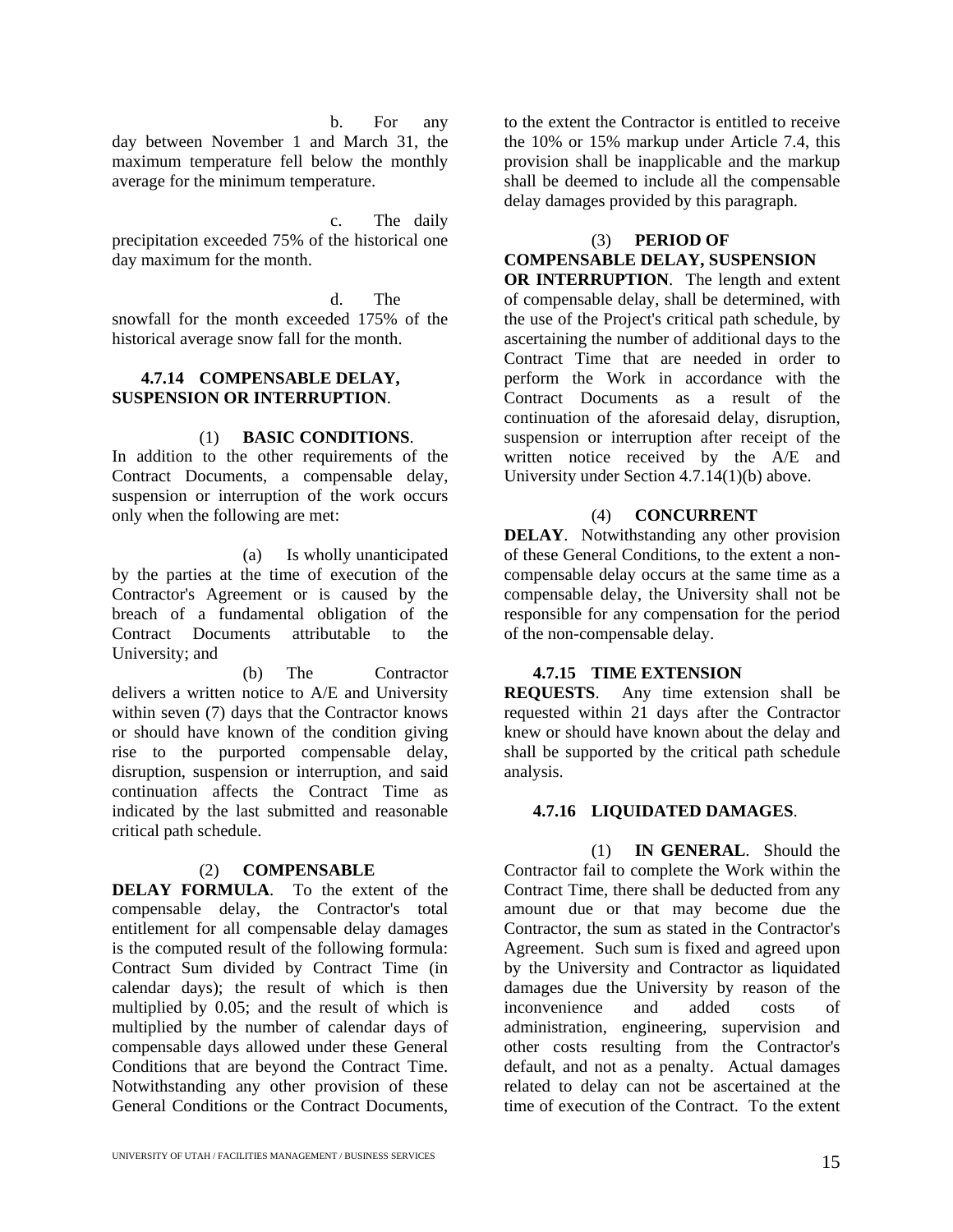that the liquidated damages exceed any amounts that would otherwise be due the Contractor, the Contractor shall be liable for such excess to the University. The University may seek enforcement of such obligation by legal action, and if such is necessary, shall recover the related costs and attorney fees. Notwithstanding any other provision of these General Conditions, the availability of liquidated damages to the University shall not limit the University's right to seek damages or other remedies available under law or equity to the extent such damages or remedies are not based upon delay.

#### (2) **NO WAIVER OF**

**UNIVERSITY'S RIGHTS**. Permitting the Contractor to continue any part of the Work after the time fixed for completion or beyond any authorized extension thereof, shall in no way operate as a waiver or estoppel on the part of the University of any of its rights under the Contract Documents, including the right to liquidated damages or any other remedies or compensation.

#### **4.8 DOCUMENTS AND SAMPLES AT THE SITE, CERTIFYING "AS-BUILTS."**

The Contractor shall maintain at the site for the University, one record copy of the Drawings, Specifications, Addenda, Change Orders and other Modifications, in good order and marked weekly to record changes and selections made during construction, as well as approved Shop Drawings, Product Data, Samples and similar submittals. These aforesaid items shall be available to the A/E and shall be delivered to the A/E for submittal to the University upon completion of the Work, signed by the Contractor, certifying that they show complete and exact "as-built" conditions, stating sizes, kind of materials, vital piping, conduit locations and similar matters. All notes of encountered or changed conditions shall be included.

#### **4.9 SHOP DRAWINGS, PRODUCT DATA AND SAMPLES.**

#### **4.9.1 NOT CONTRACT**

**DOCUMENTS**. Shop Drawings, Product Data, Samples and similar submittals are not Contract Documents. The submittal shall demonstrate,

for those portions of the Work for which the submittal is required, the way the Contractor proposes to conform to the information given and the design concept expressed in the Contract Documents.

**4.9.2 PROMPTNESS**. The Contractor shall review, approve and submit to the A/E, Shop Drawings, Product Data, Samples and similar submittals required by the Contract Documents with reasonable promptness and in such sequence as to cause no delay in the Work, or the activities of the University or separate contractors.

#### **4.9.3 NOT PERFORM UNTIL A/E**

**APPROVES**. The Contractor shall perform no portion of the Work requiring submittal and review of Shop Drawings, Product Data, Samples or similar submittals until the respective submittal has been approved in writing by the A/E. Such Work shall be in accordance with the approved submittals.

#### **4.9.4 REPRESENTATIONS BY**

**CONTRACTOR**. By approving and submitting Shop Drawings, Product Data, Samples and similar submittals, the Contractor represents that the Contractor has determined and verified materials, field measurements and field construction criteria related thereto, and has checked and coordinated the information contained within such submittals with the requirements of the Work and of the Contract Documents.

#### **4.9.5 CONTRACTOR'S LIABILITY**.

The Contractor shall not be relieved of responsibility for deviations from the requirements of the Contract Documents by the A/E's approval of Shop Drawings, Product Data, Samples or similar submittals unless the Contractor has specifically informed the A/E in writing of such deviation at the time of the submittal and the A/E has given written approval to the specific deviation. The Contractor shall not be relieved of responsibility for errors or omissions in Shop Drawings, Product Data, Samples or similar submittals by the A/E's review and comment.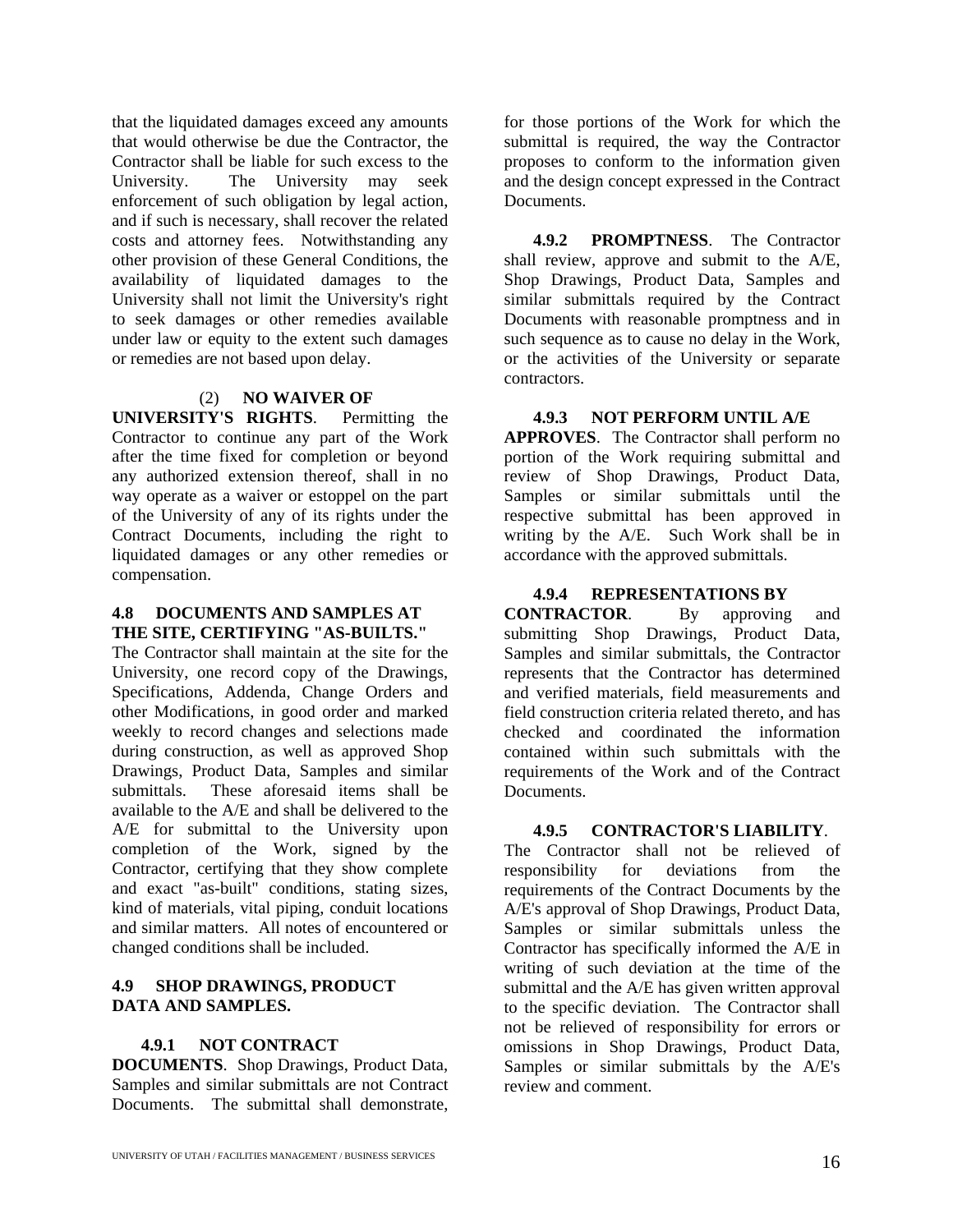#### **4.9.6 DIRECT SPECIFIC ATTENTION TO REVISIONS**.

The Contractor shall direct specific attention in writing to all revisions on resubmitted Shop Drawings, Product Data, Samples or similar submittals, except those requested by the A/E and indicated on previous submittals.

#### **4.9.7 INFORMATIONAL**

**SUBMITTALS**. Informational submittals upon which the A/E is not expected to take responsive action may be so identified in the Contract Documents.

#### **4.9.7 RELIANCE ON**

**PROFESSIONAL CERTIFICATION**. When professional certification of performance criteria of materials, systems or equipment is required by the Contract Documents, the University and A/E shall be entitled to rely upon the accuracy and completeness of such calculations and certifications. If a professional stamp is required, the professional shall be licensed in the State of Utah unless otherwise approved by the University in writing. Likewise, the Contractor is entitled to rely upon the accuracy and completeness of the calculations made by the A/E in developing the Contract Documents, unless a Contractor of ordinary skill and expertise for the type of Work involved would know that such is inaccurate or incomplete and therefore must immediately notify the University in writing.

#### **4.10 USE OF SITE.**

#### **4.10.1 IN GENERAL**.

The Contractor shall confine operations at the site to areas permitted by the Contract Documents, law, ordinances, resolutions, rules and regulations, and permits and shall not unreasonably encumber the site with materials or equipment. Contractor shall take all reasonable means to secure the site, protect the site and protect the Work from any damage. The site shall be left free and clear of refuse, equipment, materials, etc. and the site shall not be subject to spilled liquids and chemicals, toxic or otherwise. Should such an incident occur while the Contractor has control of the site, the Contractor shall be responsible to clean the site

and pay all associated costs, fines and penalties. Notwithstanding this, Contractor is not responsible for any damage to the site or the Work to the extent caused by the University or the University 's agents.

#### **4.10.2 ACCESS TO NEIGHBORING**

**PROPERTIES**. The Contractor shall not, except as provided in the Contract Documents or with the University 's advance written consent when necessary to perform the Work, interfere with access to properties neighboring the Project site by the owners of such properties and their respective tenants, agents, invitees and guests.

#### **4.11 ACCESS TO WORK.**

The Contractor shall provide the University and A/E access to the Work in preparation and progress, wherever located.

#### **4.12 ROYALTIES AND PATENTS.**

The Contractor shall pay all royalties and license fees. The Contractor shall defend suits or claims for infringement of patent rights and shall hold the University and A/E harmless from loss on account thereof, but shall not be responsible for such defense or loss when a particular design, process or product of a particular manufacturer or manufacturers is required by the Contract Documents. However, if the Contractor has reason to believe that the required design, process or product is an infringement of a patent, the Contractor shall be responsible for such loss unless such information is promptly furnished to the University in writing.

#### **4.13 INDEMNIFICATION.**

#### **4.13.1 IN GENERAL**.

(1) To the fullest extent permitted by law, the Contractor shall indemnify and hold harmless the University of Utah, the State of Utah, the State of Utah's institutions, agencies, departments, divisions, authorities, and instrumentalities, boards, commissions, elected or appointed officers, employees, agents, authorized volunteers (hereinafter the above listing of entities and persons is referred to an "indemnities") from and against every kind and character of claims, damages, losses and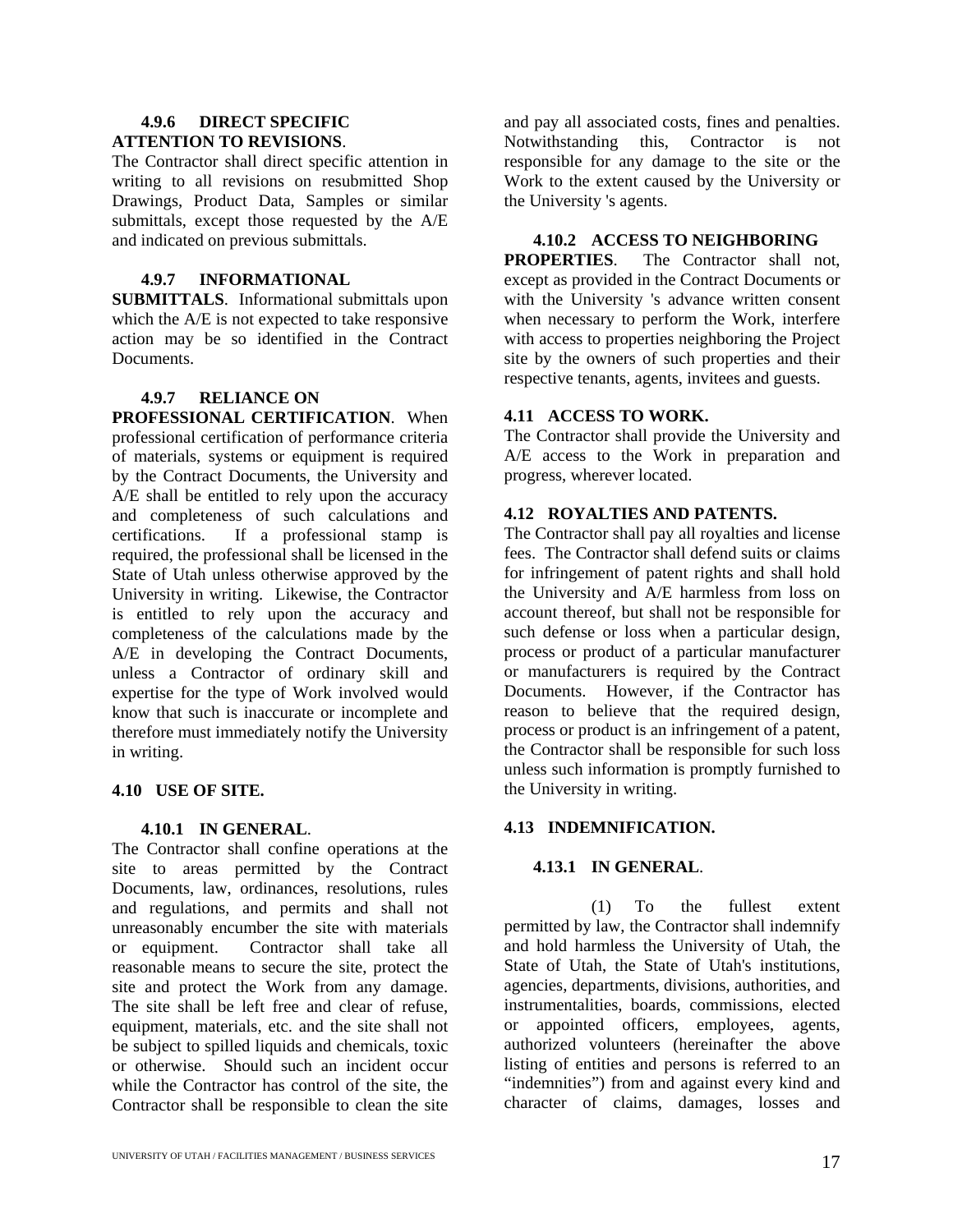expenses, including but not limited to attorneys' fees, and including those events covered under the blanket Contractual Liability Coverage required under the Contract Documents, arising out of or resulting from any act or omission in the performance of the Work including the work of all the Subcontractors and their employees, provided that any such claim, damage, loss or expense is caused in whole or in part by the negligent or wrongful act or omission of the Contractor, any Subcontractor, and their employees, provided that any such claim, damage loss or expense is caused in whole or in part by the negligent or intentional act or omission of the Contractor, any Subcontractor, or anyone directly or indirectly employed or the agent of any of them or anyone for whose acts any of them may be liable, regardless of whether or not it is caused in part by a party indemnified hereunder. The Contractor shall defend all actions brought upon such matters to be indemnified hereunder and pay all costs and expenses incidental thereto, but the University of Utah shall have the right, at its option, to participate in the defense of any such action without relieving the Contractor of any obligation hereunder. Notwithstanding any of the above, to the extent the Contractor is complying with a written directive from the University, that is not based on the Contractor's recommendation, the Contractor shall not be held liable under the indemnification provision of this Agreement if the Contractor has promptly disagreed with the written directive by delivering such objection to the University in writing.

(2) Such obligation shall not be construed to negate, abridge, or otherwise reduce any other right or obligation of indemnity which would otherwise exist as to any party or person under Contract Documents.

(3) In claims against any person or entity indemnified under this Article 4.13 by an employee of the Contractor, Subcontractor, anyone directly or indirectly employed by them or anyone for whose acts they may be liable, the indemnification obligation under this Article 3.13 shall not be limited by a limitation on amount or type of damages, compensation or benefits payable by or for the Contractor or

Subcontractor under workers' or workmen's compensation acts, disability benefits acts or other employee benefit acts.

#### **ARTICLE 5. SUBCONTRACTORS.**

#### **5.1 AWARD OF SUBCONTRACTS AND OTHER CONTRACTS FOR PORTIONS OF THE WORK.**

#### **5.1.1 APPROVAL REQUIRED.**

(1) Listing of Subcontractors shall be as required by U.C.A. 63A-5-208 as amended and/or as stated in the Contract Documents, including but not limited to the "Subcontractors List Form".

(2) The Contractor shall not contract with a proposed person or entity to whom the University has made a reasonable and timely objection. The Contractor shall not be required to contract with anyone to whom the Contractor has made reasonable objection.

#### **5.1.2 BUSINESS AND LICENSING**

**REQUIREMENTS**. All Subcontractors used by the Contractor shall comply with all applicable business and licensing requirements.

#### **5.1.3 SUBSEQUENT CHANGES**.

After the lapse of twenty-four (24) hours from the bid opening, the Contractor may change its listed Subcontractors only in accordance with Rule R 23-1 and the Contract Documents and with written approval of the Director.

(1) The University will pay the additional costs for a University requested change in subcontractor if all of the following are met:

(a) If the University in writing requests the change of a subcontractor;

(b) The original subcontractor is a responsible subcontractor that meets the requirements of the Contract Documents; and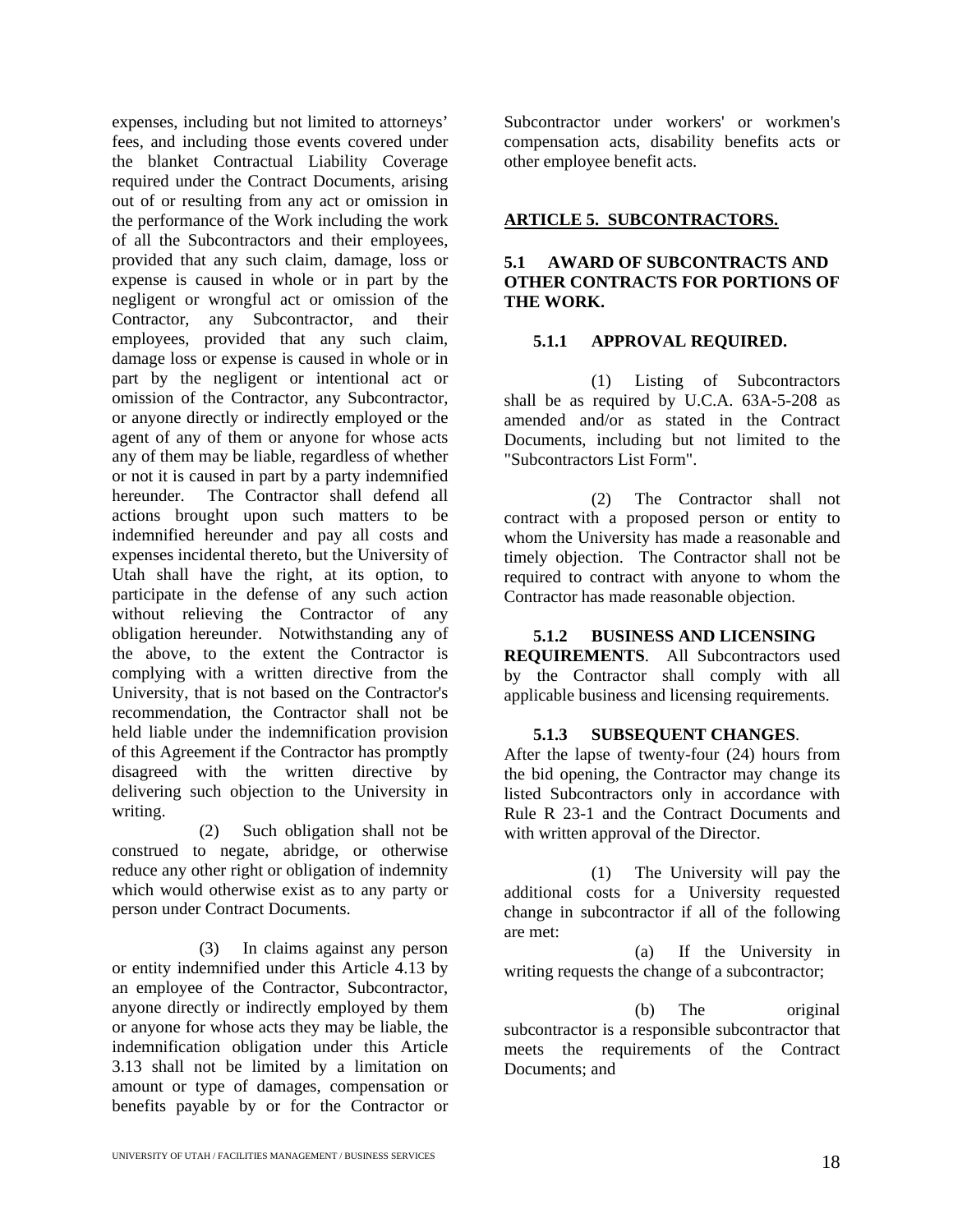(c) The original subcontractor did not withdraw as a subcontractor on the project.

(2) In all other circumstances, the Contractor shall pay the additional cost for a change in a subcontractor.

# **5.1.4 BONDING OF**

**SUBCONTRACTORS**. Subcontractors as identified by the University in the procurement documents, may be required to submit performance and payment bonds to cover the full extent of their portion of the Work. This provision does not in any way limit the right of the Contractor to have subcontractors at any tier be required to have a performance and/or payment bond.

#### **5.2 SUBCONTRACTUAL RELATIONS.**

#### **5.2.1 COMPLY WITH CONTRACT**

**DOCUMENTS**. By appropriate enforceable agreement, and to the extent it can be practically applied, the Contractor shall require each Subcontractor to be bound to the Contractor by the terms of the Contract Documents, and to assume toward the Contractor all the obligations and responsibilities which the Contractor, by these Documents, assumes towards the University and A/E.

**5.2.2 RIGHTS**. Each Subcontractor agreement shall preserve and protect the rights of the University and A/E under the Contract Documents with respect to the Work to be performed by the Subcontractor so that subcontracting thereof will not prejudice such rights, and shall allow to the Subcontractor, unless specifically provided otherwise in the Subcontractor agreement, the benefit of all rights and remedies against the Contractor that the Contractor, by the Contract Documents, has against the University.

#### **5.2.3 SUB-SUBCONTRACTORS**.

The Contractor shall require each Subcontractor to enter into similar agreements with its Subcontractors which complies with the requirements of Paragraphs 5.2.1 and 5.2.2 hereinabove.

**5.2.4 DOCUMENT COPIES**. The Contractor shall make available to each proposed Subcontractor, prior to execution of the subcontract agreement, copies of the Contract Documents to which the Subcontractor will be bound. Subcontractors shall similarly make copies of applicable portions of the Contract Documents available to their respective proposed Subcontractors.

#### **5.3 CONTINGENT ASSIGNMENT OF SUBCONTRACTS.**

#### **5.3.1 CONDITIONS FOR ASSIGNMENT TO THE UNIVERSITY**.

Each subcontract agreement for a subcontractor at any tier for a portion of the Work is assigned by the Contractor to the University provided that the assignment is effective only after termination of the Contract by the University for cause pursuant to Article 12.2 or stoppage of the Work by the University pursuant to Article 12.5, and only for those subcontract agreements which the University accepts by notifying the Subcontractor in writing. The subcontract shall be equitably adjusted to meet the new conditions of the work.

#### **ARTICLE 6. PROTECTION OF PERSONS AND PROPERTY.**

#### **6.1 SAFETY OF PERSONS AND PROPERTY.**

#### **6.1.1 CONTRACTOR**

**RESPONSIBILITY**. The Contractor shall be solely responsible for initiating, maintaining and supervising all safety precautions and programs in connection with the performance of the Contract. The Contractor shall take all reasonable precautions for the safety of, and shall provide reasonable protection to prevent damage, injury or loss to:

(1) Employees on the Work and other persons who may be affected thereby;

(2) The Work and materials and equipment to be incorporated therein, whether in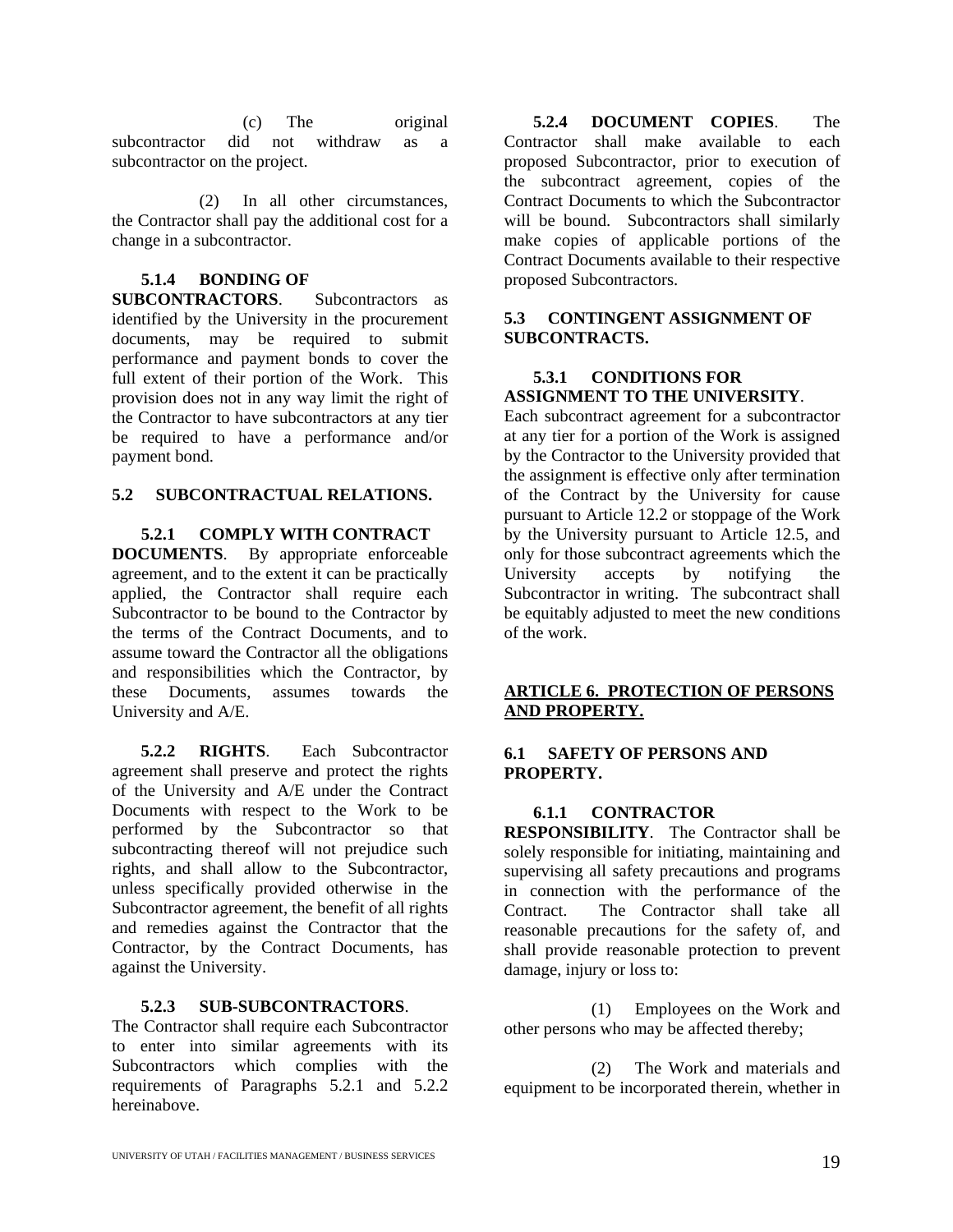storage on or off the site, under care, custody or control of the Contractor or a Subcontractor; and

(3) Other property at the site or adjacent thereto, such as trees, shrubs, lawns, walks, pavements, roadways, structures and utilities not designated for removal, relocation or replacement in the course of construction.

#### **6.1.2 SAFETY PROGRAM,**

**PRECAUTIONS**. The Contractor shall institute a safety program at the start of construction to minimize accidents. Said program shall continue to the final completion of the Project and conform to applicable laws and regulations including the Utah Occupational Safety and Health Rules and Regulations as published by the Utah Industrial Commission - UOSH Division. The Contractor shall post signs, erect barriers, and provide those items necessary to implement the safety program. As soon as the Contractor proceeds with the Work, the Contractor shall have all workers and all visitors on the site wear safety hard hats, as well as all other appropriate safety apparel such as safety glasses and shoes, and obey all safety rules and regulations and statutes. The Contractor shall post a sign in a conspicuous location indicating the necessity of wearing hard hats and the Contractor shall loan such hats to visitors.

#### **6.1.3 COMPLIANCE WITH LAWS**.

The Contractor shall give notices and comply with applicable laws, ordinances, rules, regulations and lawful orders of public authorities bearing on safety of persons or property or their protection from damage, injury or loss. In particular, the Contractor shall comply with all applicable provisions of Federal, State and municipal safety laws, rules and regulations as well as building codes to prevent accidents or injury to persons on, about, or adjacent to the premises where the Work is being performed.

#### **6.1.4 ERECT AND MAINTAIN**

**SAFEGUARDS**. The Contractor shall erect and maintain, as required by existing conditions and performance of the Contract, reasonable safeguards for safety and protection, including

effective fences, posting danger signs and other warnings against hazards, promulgating safety regulations and notifying owners and users of adjacent sites and utilities.

**6.1.5 UTMOST CARE**. When use or storage of explosives or other hazardous materials or equipment or unusual methods are necessary for execution of the Work, the Contractor shall exercise utmost care and carry on such activities under supervision of properly qualified personnel.

#### **6.1.6 PROMPT REMEDY**.

The Contractor shall promptly remedy damage and loss (other than damage or loss insured under property insurance required by the Contract Documents) to property referred to in Paragraph 6.1.1 of these General Conditions caused in whole or in part by the Contractor, a Subcontractor, or anyone directly or indirectly employed by any of them, or by anyone for whose acts they may be liable and for which the Contractor is responsible under said Paragraph 6.1.1, except to the extent such damage or loss is directly due to errors in the Contract Documents or caused by agents or employees of the A/E or the University. The foregoing obligations of the Contractor are in addition to the Contractor's obligations under the Contract Documents.

#### **6.1.7 SAFETY DESIGNEE**.

The Contractor shall designate a responsible member of the Contractor's organization at the site whose duty shall be the prevention of accidents, damage, injury or loss. This person shall be the Contractor's superintendent unless otherwise designated by the Contractor in writing to the University and A/E.

**6.1.8 LOAD SAFETY**. The Contractor shall not load or permit any part of the construction or site to be loaded so as to endanger its safety.

#### **6.1.9 OFF-SITE RESPONSIBILITY**.

In addition to its other obligations under this Article 6, the Contractor shall, at its sole cost and expense, promptly repair any damage or disturbance to walls, utilities, streets, ways, sidewalks, curbs and the property of the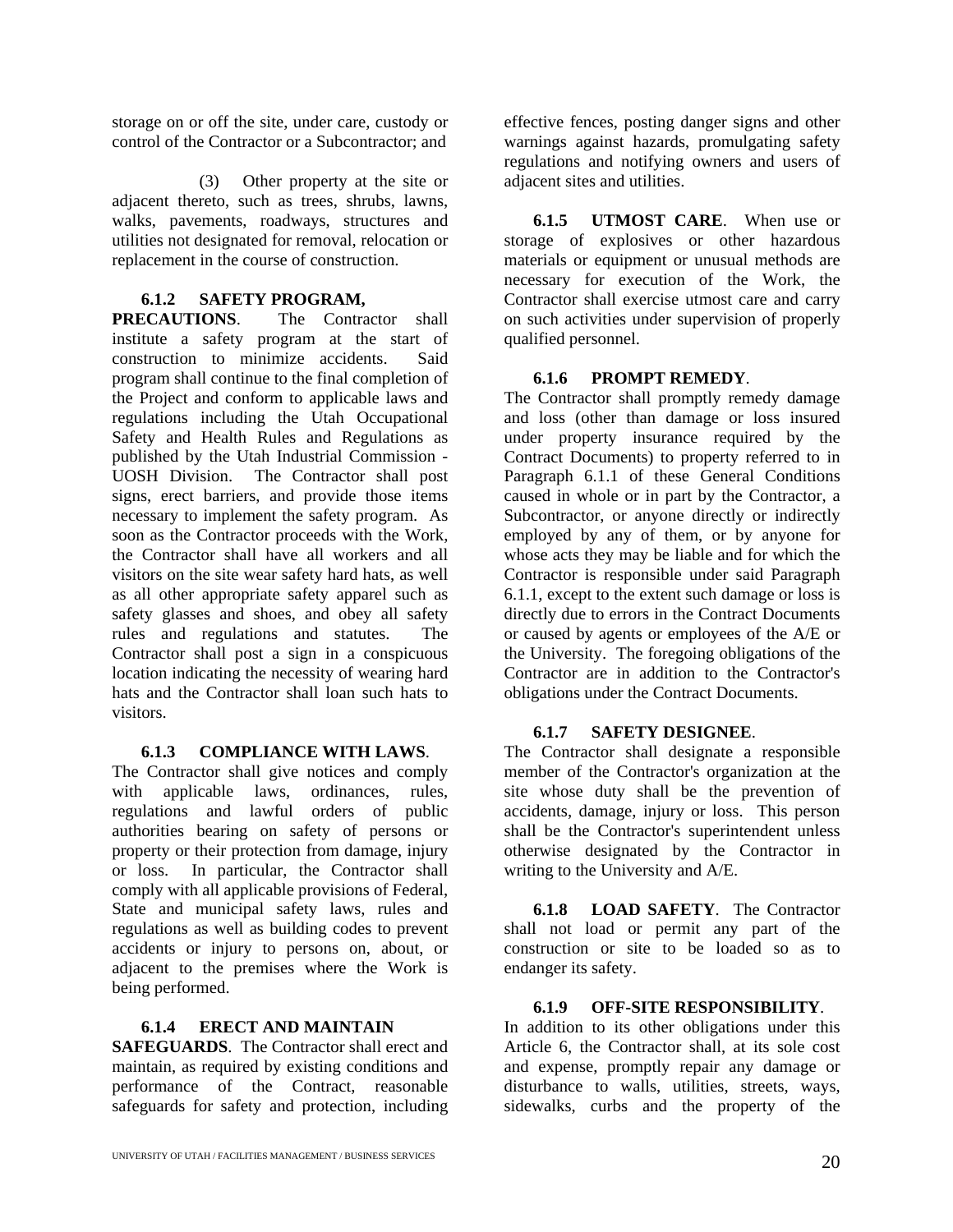University and third parties (including municipalities and other governmental agencies) resulting from the performance of the Work, whether by it or by its Subcontractors at any tier. The Contractor shall not cause materials, including soil and debris, to be placed or left on streets or ways.

#### **6.1.10 EMERGENCIES**.

In an emergency affecting safety of persons or property, the Contractor shall act, at the Contractor's discretion, to prevent threatened damage, injury or loss. Contractor shall promptly notify the University Representative of the action taken.

#### **6.2 HAZARDOUS MATERIALS.**

In the event the Contractor encounters on the site material reasonably believed to be asbestos or polychlorinated biphenyl (PCB) or any other hazardous waste or substance which may endanger the health of those persons performing the Work or being on the site**,** the Contractor shall immediately stop Work in the area affected and immediately report the condition to the University Representative and A/E by phone with a follow-up document in writing. The Work in the affected area shall be resumed when written direction is provided by the University Representative. Except to the extent provided otherwise in the Contract Documents or if the presence of hazardous materials is due to the fault of the Contractor, the Contractor shall not be required to perform without the Contractor's consent, any Work relating to asbestos, polychlorinated biphenyl (PCB) or any other hazardous waste or substance.

The University shall procure a licensed abatement contractor qualified to remove the hazardous material. The abatement contractor shall submit notification of demolition to the Utah Division of Air Quality. Abatement contractor shall pay the notification fee. A copy of the hazardous material survey report shall be available to all persons who have access to the construction site.

#### **6.3 HISTORICAL AND ARCHEOLOGICAL CONSIDERATIONS.**

In the event the Contractor knows or should have known of any cultural, historical or

archeological material that is either recognized as an item to be protected under Federal, State, or local law or regulation, or is an item of obvious value to the University of Utah, the Contractor shall cease any work that would interfere with such discovery and immediately report the condition to the University Representative and A/E by phone with a followup document in writing. Work shall resume based upon the direction of the University Representative. Contractor cooperation with any University recognized archaeologist or other cultural/historical expert is required.

#### **6.4 CONTRACTOR LIABILITY.**

If the Contractor fails in any of its obligations in Articles 6.1 through 6.3 above, the Contractor shall be liable to any damages to the University of Utah, the State of Utah or any third party resulting from such noncompliance. The Contractor shall also be liable for any mitigation or restoration effort resulting from such noncompliance. To the extent all the following is met, the Contractor may treat the discovery of such material similarly to an unforeseen condition:

6.4.1 The discovery of such material is reasonably unforeseeable given the site conditions that the Contractor should have been aware;

6.4.2 The presence of such material was not identified in any part of the Contract Documents<sup>:</sup>

6.4.3 The Contractor has undertaken all proper action to mitigate any impact of such discovery on the critical path or monies related to the Project;

6.4.4 The discovery affects the critical path or contract price from that which was contemplated by the Contract Documents; and

6.4.5 The requirements of 7.1.5 and the Contract documents are met.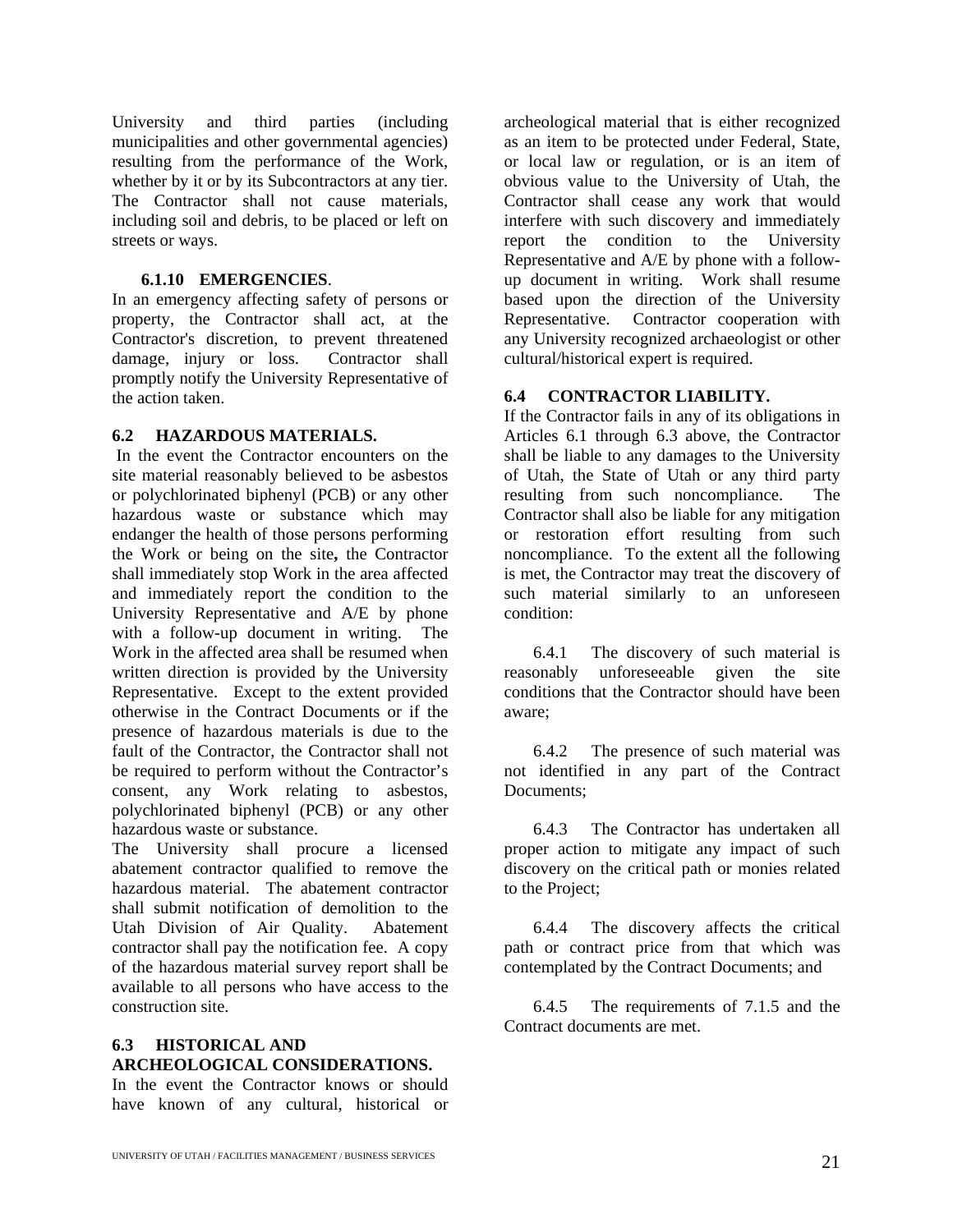#### **ARTICLE 7. MODIFICATIONS, REQUEST FOR INFORMATION, PROPOSED CHANGE ORDER, PRELIMINARY RESOLUTION EFFORTS AND CLAIMS PROCESS.**

#### **7.1 MODIFICATIONS: IN GENERAL.**

#### **7.1.1 TYPES OF MODIFICATIONS**

**AND LIMITATIONS**. Changes in the Work may be accomplished after execution of the Contract, and without invalidating the Contract, by Change Order, Construction Change Directive or ASI, subject to the limitations stated in this Article 7 and elsewhere in the Contract Documents. The Contractor must have a written Modification executed by the University under this Article 7 prior to proceeding with any Work sought to be an extra.

#### **7.1.2 BY WHOM ISSUED**.

A Change Order or Construction Change Directive shall be issued by the University Representative. An ASI is issued by the A/E or by the University Representative.

The A/E shall prepare Change Orders and Construction Change Directives with specific documentation and data for the University's approval and execution in accordance with the Contract Documents, and may issue ASIs not involving an adjustment in the contract sum or an extension of the Contract Time which are not inconsistent with the intent of the Contract **Documents** 

#### **7.1.3 CONTRACTOR TO PROCEED UNLESS OTHERWISE**

**STATED.** Changes in the Work shall be performed under applicable provisions of the Contract Documents, and the Contractor shall proceed promptly, unless otherwise provided in the Change Order, Construction Change Directive or ASI.

#### **7.1.4 ADJUSTING UNIT PRICES**.

If unit prices are stated in the Contract Documents or subsequently agreed upon, and if quantities originally contemplated are so changed in a proposed Change Order or Construction Change Directive that application of such unit prices to quantities of Work proposed will cause a substantial inequity to the University or Contractor, the applicable unit prices may be equitably adjusted.

#### **7.1.5 SPECIAL NOTICES REQUIRED IN ORDER TO BE ELIGIBLE FOR ANY CONTRACT MODIFICATION.**

In order to be eligible for any Modification under this Article 7, the Contractor must have met the following special notice requirements:

#### (1) **CONCEALED OR**

**UNKNOWN CONDITIONS**. The Contractor must file a written notice with the University Representative within seven (7) calendar days of that the Contractor knew or should have known of a site condition described below or the Contractor shall be deemed to waive any right to file any PCO, PRE or Claim for additional monies or time related to such condition:

(a) If the Contractor encounters unknown and reasonably unforeseeable subsurface or otherwise concealed physical conditions, including hazardous or historical/cultural materials under Article 6, which differ materially from those indicated by the Contract Documents or a site inspection; or

(b) If the Contractor encounters unknown physical conditions of an unusual nature which differ materially from those ordinarily found to exist and generally recognized as inherent in construction activities of the character provided for in the Contract Documents.

(1) **INCREASE IN CONTRACT TIME.** encounters a situation in which the Contractor knows or should have known that such situation would cause a delay, disruption, interruption, suspension or the like to the Project, the Contractor must file a notice with the University Representative within seven (7) working days of when the Contractor knew or should have known of such circumstance or the Contractor shall be deemed to waive any right to file any PCO, PRE or Claim for additional monies or time related to such circumstance. To the extent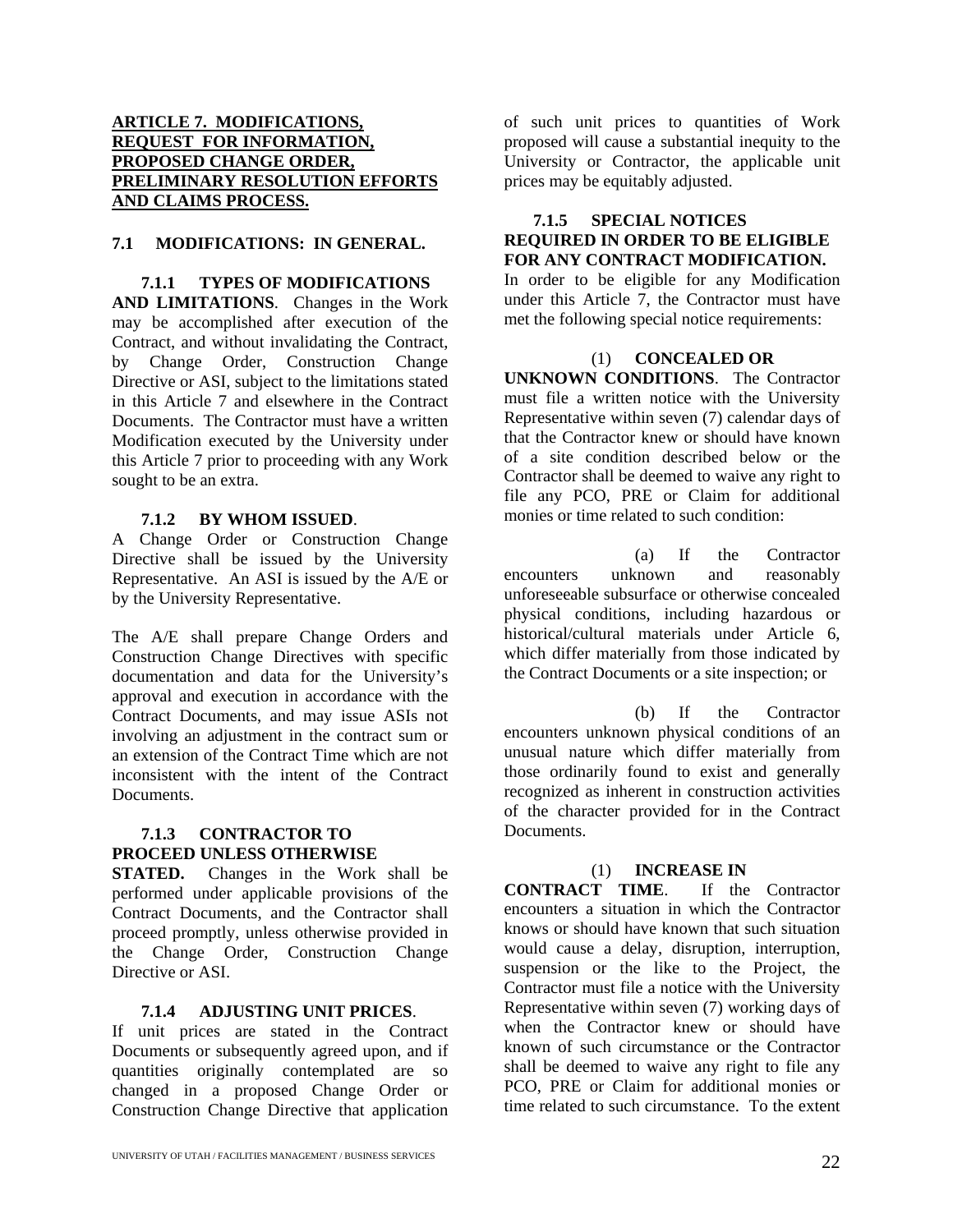the University and/or the State of Utah is damaged by the failure of the Contractor to provide such notice after the Contractor knows or should have known of such circumstance, the Contractor shall be liable for liquidated damages attributable thereto, as well as any damages to the State of Utah and/or University that are allowable in addition to liquidated damages.

#### **7.2 CONTRACTOR INITIATED REQUESTS.**

#### **7.2.1 THE REQUEST FOR INFORMATION, RFI, PROCESS AND**

**TIME TO FILE.** The Contractor may file an RFI with the A/E regarding any concern which will assist the Contractor in the proper completion of the Work including, but not limited to issues related to the Contract Documents, plans and specifications. The RFI shall be filed with the A/E in a timely manner so as not to prejudice the University as to the quality, time or money related to the Work.

#### **7.2.2 PROPOSED CHANGE ORDER**

**("PCO").** Within twenty-one (21) days after the Contractor knows or should have known of a situation or concern where the Contractor is going to request additional monies or time, the Contractor must file a Proposed Change Order ("PCO") with the University Representative, or the Contractor shall be deemed to waive any right to claim additional monies or time related to such situation or concern. The PCO shall include all available documentation supporting the PCO available to the Contractor at the time of filing and the Contractor shall thereafter diligently pursue the supplementation(s) of such documentation and promptly deliver such supplementation(s) to the University Representative.

#### (1) **UNIVERSITY**

**REPRESENTATIVE RESPONSE.** One of the following may occur after a PCO is filed with the University Representative:

(a) The University Representative, after considering any input by the A/E, may reach an agreement with the Contractor and issue a Change Order.

(b) The University, after considering any input by the A/E, may issue a Construction Change Directive.

(c) If the University Representative, after considering any input by the A/E, disagrees with the Contractor's PCO, the University Representative may seek additional information or verification from the Contractor, the A/E or other sources, may negotiate with the Contractor, may issue a Change Order upon such later agreement, may retract the PR, or may issue a Construction Change Directive.

(d) If a Construction Change Directive is issued which identifies the University Representative's position in regard to the subject contract sum and/or time adjustment or if the PCO is denied by the University Representative, the Contractor must file a PRE under Article 7.7 below no later than twenty-one (21) days after the Contractor's receipt of the Construction Change Directive or such denial of the PCO. Failure to file a PRE in these instances shall be deemed to waive any right to additional time or money related to the PCO, Construction Change Directive or denial of the PCO. Such waiver shall entitle the University to convert the Construction Change Directive into a Change Order, whether or not executed by the **Contractor** 

If the Construction Change Directive leaves open the determination of additional time or money related to the directed change, then the time period for commencement of filing the PRE shall not accrue until such time as the University has conveyed to the Contractor a position as to the time and money owing as a result of the directed change.

The A/E must continually work with the University in providing data, documentation and efforts to resolve the issues related to the PR.

#### **7.3 PROPOSAL REQUEST INITIATED BY THE UNIVERSITY.**

The University may file a Proposal Request with the Contractor seeking information, data and/or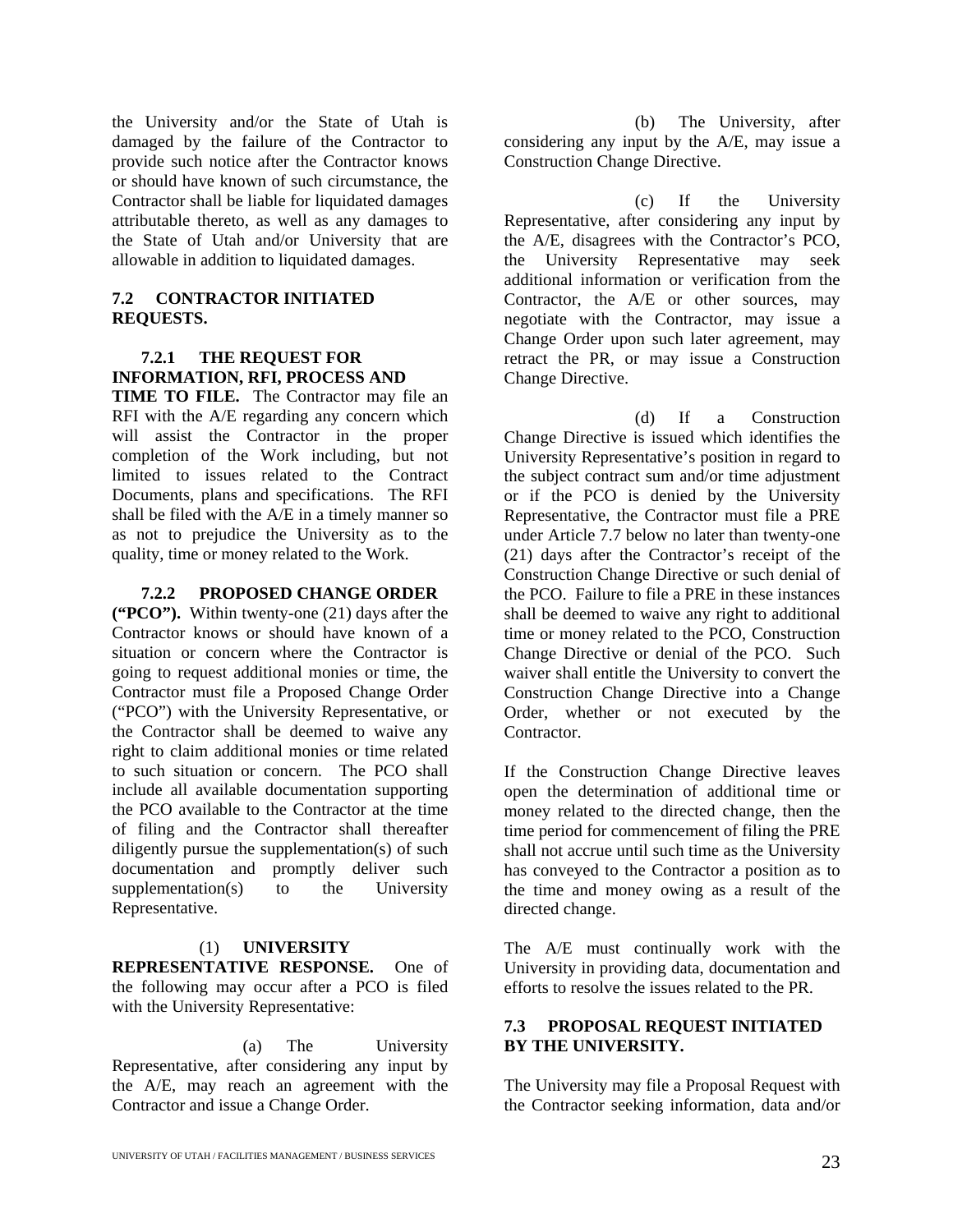pricing relating to a change in the contract time and or monies owing for particular scope changes or other modifications to the Contract Documents. The PR shall provide a time limit for the Contractor to file a response with the A/E and the University Representative. If a proposal is not timely provided by the Contractor, the University may calculate the Change Order under Article 7.4.2 below. Upon such timely receipt of the proposal, one of the following shall occur:

#### **7.3.1 IF AGREEMENT, CHANGE**

**ORDER ISSUED.** The University Representative, after considering any input by the A/E, may reach an agreement with the Contractor and issue a Change Order.

**7.3.2 IF DISAGREEMENT**. If the University Representative disagrees with the Contractor's proposal, after considering any input from the A/E, the University Representative may seek additional information or verification from the Contractor or other sources, may negotiate with the Contractor, may issue a Change Order upon such later agreement, may retract the PR, or may issue a Construction Change Directive. If a Construction Change Directive is issued which identifies the University Representative's position in regard to the subject contract sum and/or time adjustment, the Contractor must file a PRE within twentyone (21) days of the Contractor's receipt of the Construction Change Directive, or the Contractor shall be deemed to waive any such request for additional time or money as a result of the issuance of the Construction Change Directive. Such waiver shall entitle the University to convert the Construction Change Directive into a Change Order, whether or not executed by the Contractor. If the Construction Change Directive leaves open the determination of additional time or money related to the directed change, then the time period for commencement of filing the PRE shall not accrue until such time as the University has conveyed to the Contractor a position as to the time and money owing as a result of the directed change.

#### **7.4 EVALUATION OF PROPOSAL FOR ISSUING CHANGE ORDERS.**

#### **7.4.1 ADJUSTING SUM BASED**

**UPON AGREEMENT.** If the Change Order provides for an adjustment to the Contract Sum, the adjustment shall be based on the mutual agreement of the Contractor and the University, including any terms mandated by unit price agreements or other terms of the Contract Documents.

#### **7.4.2 UNIVERSITY**

#### **RESOLUTION OF SUM AND STANDARDS IN THE ABSENCE OF AN AGREEMENT**

**UNDER PARAGRAPH 7.4.1.** In the absence of an agreement under Paragraph 7.4.1 above, the adjustment shall be based on an itemized accounting of costs and savings supported by appropriate data. Unless otherwise provided in the Contract Documents, costs for the purposes of this Paragraph shall be limited to the following:

(1) All direct and indirect costs of labor; including workers compensation insurance, social security and other federal and state payroll based taxes, and payroll based fringe benefits paid by Contractor so long as they are reasonable and no higher than that charged to other clients;

(2) Costs of materials, on-site temporary facilities, supplies and equipment (except hand tools) required for or incorporated into the work;

(3) Rental costs of machinery, equipment, tools (except hand tools), and on-site temporary facilities, whether rented from the Contractor or others;

(4) Costs of permits and other fees, sales, use or similar taxes related to the Work;

(5) Additional costs of field supervision and field office personnel directly attributable to the change; and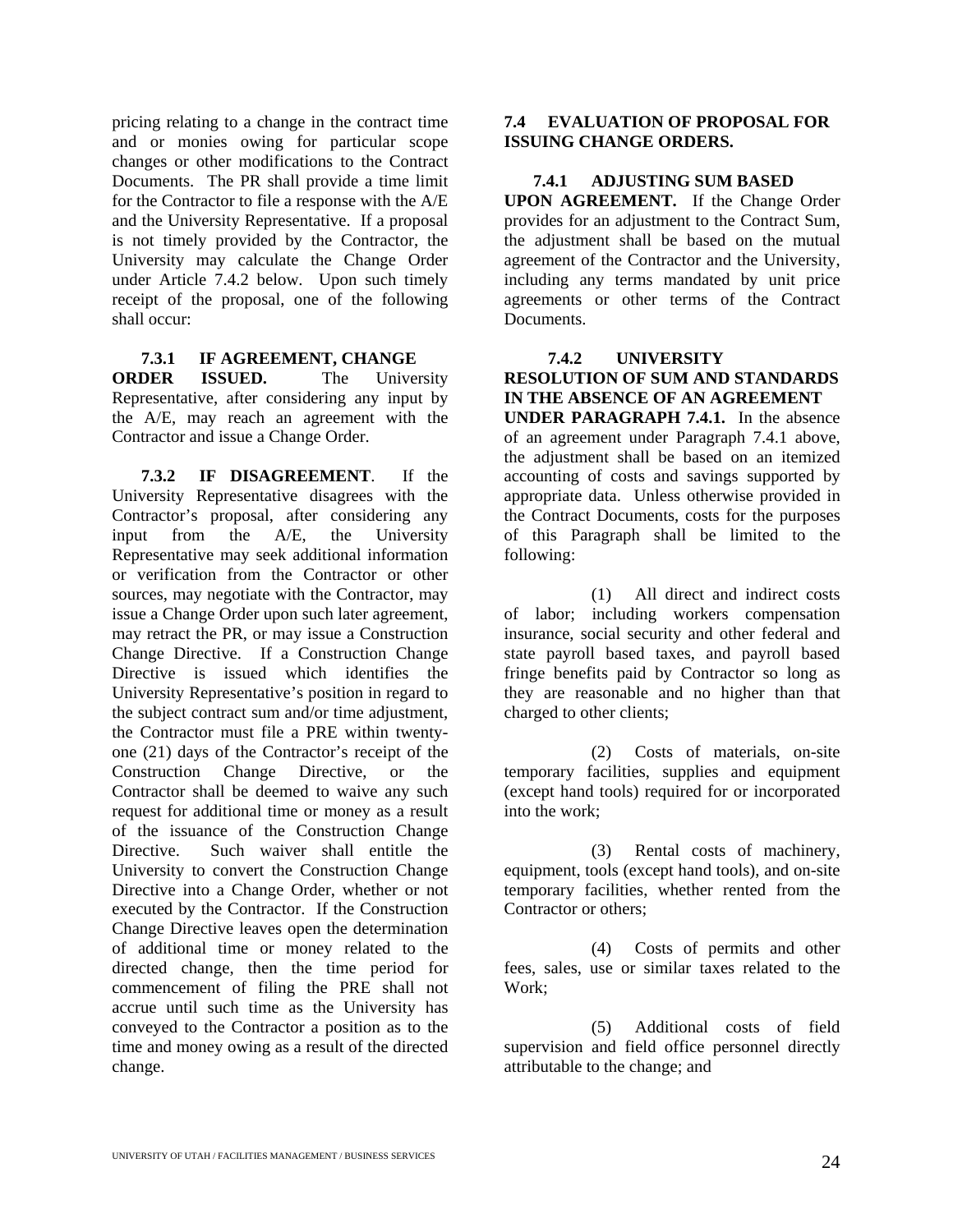(6) Overhead and profit by the following liquidated formula which is not a penalty but a reasonable calculation agreed upon at the time of execution of the Contractor's Agreement, and provided by formula herein due to the fact that the actual amount due for said overhead and profit cannot easily be ascertained at the time of such execution. The markups in 7.4.2 $(6)(a)$  and  $(b)$  below are to cover the Contractor's additional payment and performance bond premiums, insurance premiums not specified under Paragraph 7.4.2(1), home office and on-site overhead and profit. Overhead and profit includes, but is not limited to the Contractor's Project Manager and Cost Estimator. Each request for pricing shall stand on its own and not be combined with other requests for pricing in determining the allowed markup described below. A particular request for pricing shall include all items reasonably related together and determinable at the time of the request. If several unrelated requests for pricing are grouped together in a single Change Order, each request for pricing will be considered separately for purposes of calculating the markup under the following formula:

(a) A markup of 15% shall be applied to the cost of each individual charge up to \$20,000 in cost, but in no case shall the markup be less than \$150;

(b) A markup of 10% shall be applied to the portion of the cost of each individual charge in excess of \$20,000;

(c) Subcontractors at any tier shall be entitled to markup their costs related to a Change Order with the same percentages as specified in Paragraphs  $7.4.2(6)(a)$  and (b) above, except that the minimum markup shall be \$50 for any individual change.

**7.4.3 CREDITS**. The amount of credit to be allowed by the Contractor to the University for a deletion or change which results in a net decrease in the Contract Sum shall be actual net cost as confirmed to the University based upon corroboration by an appropriate source.

#### **7.5 CONSTRUCTION CHANGE DIRECTIVES.**

#### **7.5.1 WHEN USED AND CONTRACTOR'S RIGHT TO**

**CHALLENGE**. A Construction Change Directive may be issued by the University Representative in the case of a need for the Work to commence. If the Construction Change Directive leaves open the determination of additional time or money related to the directed change, then the Construction Change Directive shall indicate the timeframe(s) in which further information is to be provided to resolve the matter. At any time that the University and the Contractor agree upon the time and money related to a Construction Change Directive, a Change Order shall be executed by the parties. Additionally, the Construction Change Directive may be converted to a Change Order under Paragraph 7.2.2 or Article 7.3 above.

#### **7.5.2 PROCEED WITH WORK AND NOTIFY THE UNIVERSITY ABOUT ADJUSTMENT METHOD**. Upon receipt of a Construction Change Directive, the Contractor shall promptly proceed with the change in the Work involved.

#### **7.5.3 INTERIM PAYMENTS BY**

**THE UNIVERSITY.** Pending the final determination of the total cost of the Construction Change Directive, the University shall pay any undisputed amount to the Contractor.

#### **7.6 A/E'S SUPPLEMENTAL INSTRUCTION (Commonly referred to as an "ASI").**

The A/E may at any time that is consistent with maintaining the quality, safety, time, budget and function of the Work, issue to the Contractor a supplemental instruction ("ASI") after approval from the University Representative is obtained. The Contractor must file with the University Representative a PCO under Paragraph 7.2.2 above, within 21 calendar days of the Contractor's receipt of the ASI, or the Contactor shall be deemed to have waived any right to additional time or monies as a result of such ASI.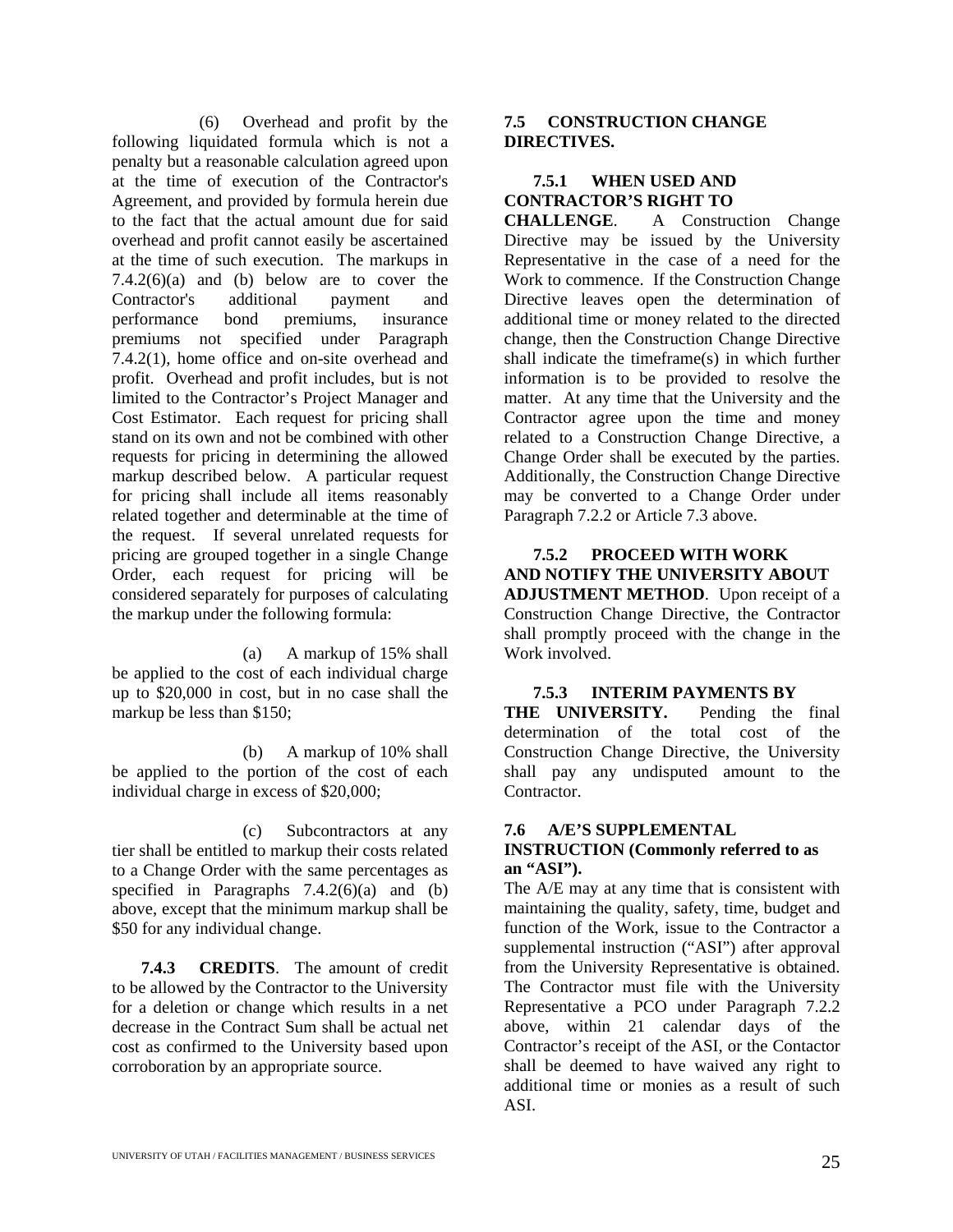#### **7.7 PROCEDURE FOR PRELIMINARY RESOLUTION EFFORTS.**

#### **7.7.1 REQUEST FOR PRELIMINARY RESOLUTION EFFORT**

**(PRE).** A Contractor raising an issue related to a breach of contract or an issue concerning time or money shall file a PRE as a prerequisite for any consideration of the issue by the University. The labeling of the notice or request shall not preclude the consideration of the issue by the University.

**7.7.2 TIME FOR FILING**. The PRE must be filed in writing with the University Representative within twenty-one (21) days of any of the following:

(1) Issuance of a Construction Change Directive that defines the time and sum due the Contractor but the Contractor disagrees with such assessment;

(2) Issuance of the University's position in regard to a Construction Change Directive that originally left open the time and/or sum due to the Contractor;

(3) Issuance of a denial of a PCO by the University;

(4) In the case of a Subcontractor, after the expiration of the time period for the Contractor/Subcontractor PRE process under Paragraph 7.7.5 below; or

(5) When the Contractor knows or should have known about any other issue where the Contractor seeks additional monies, time or other relief from the State of Utah or the University.

#### **7.7.3 CONTENT REQUIREMENT.**

The PRE shall be required to include in writing to the extent information is reasonably available at the time of such filing:

(1) A description of the issue;

(2) The potential impact on cost and time or other breach of contract; and

(3) An indication of the relief sought.

#### **7.7.4 SUPPLEMENTATION.**

Additional detail of the content requirement under Paragraph 7.7.3 above shall be provided later if the detail is not yet available at the initial filing as follows:

(1) While the issue is continuing or the impact is being determined, the Contractor shall provide a written updated status report every 30 days or as otherwise reasonably requested by the University Representative; and

(2) After the scope of work or other factors addressing the issue are completed, the complete information, including any impacts on time, cost or other relief requested, must be provided to the University Representative within twenty-one (21) days of such completion.

#### **7.7.5 SUBCONTRACTORS.**

(1) Under no circumstances shall any provision of these Contract Documents be intended or construed to create any contractual relationship between the University and any **Subcontractor** 

(2) The Contractor must include the provisions of this Paragraph 7.7.5 in its contract with the first tier Subcontractor, and each Subcontractor must do likewise. At the Contractor's discretion, the Contractor may allow a Subcontractor at the  $2<sup>nd</sup>$  tier and beyond to submit the PRE directly with the Contractor.

(3) In order for a Subcontractor at any tier to be involved with the PRE of the University, the following conditions and process shall apply:

(a) The Subcontractor must have attempted to resolve the issue with the Contractor including the submission of a PRE with the Contractor.

(b) The Subcontractor must file a copy of the PRE with the University Representative;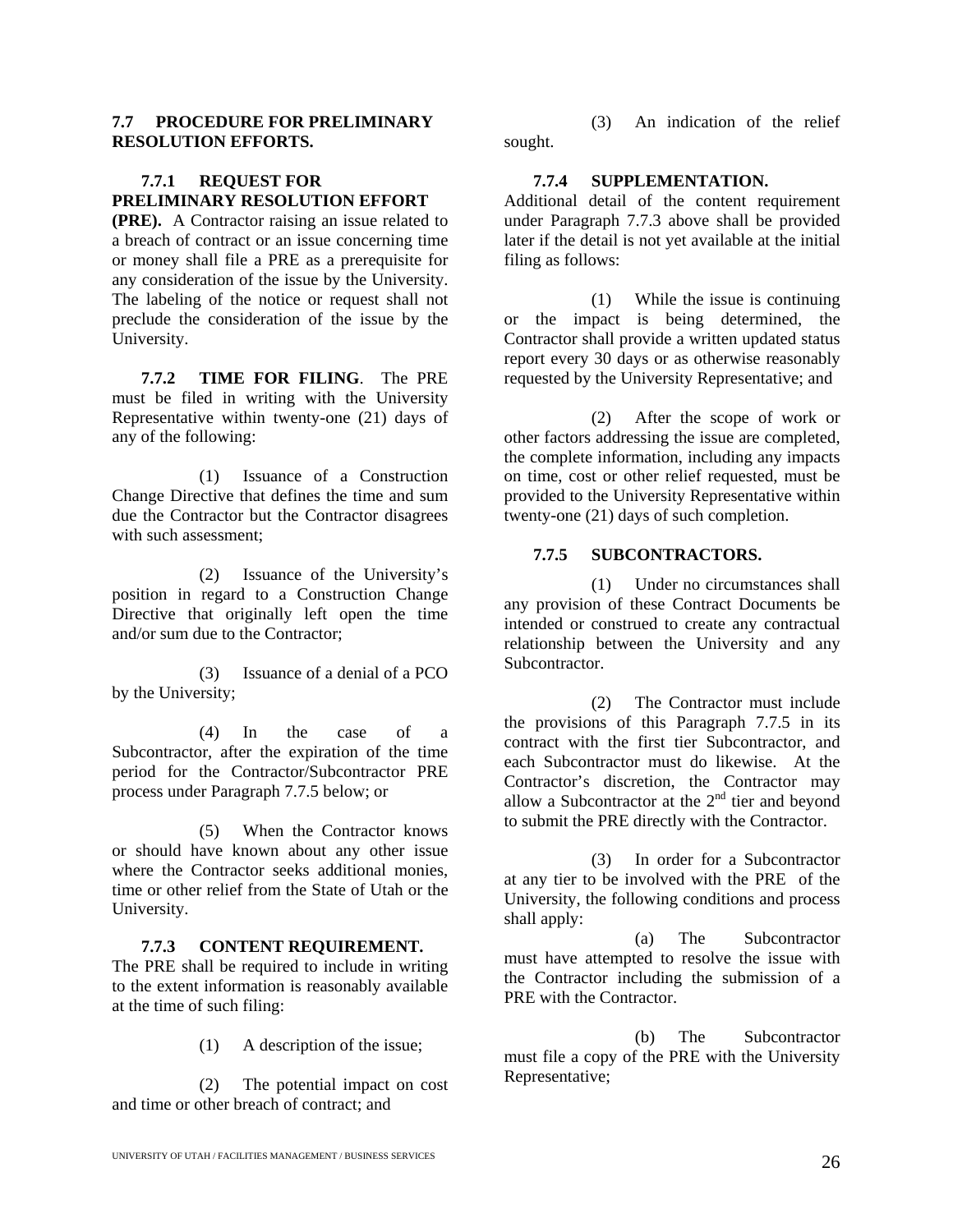(c) The PRE to the Contractor must meet the time, content and supplementation requirements of Paragraphs  $7.\overline{7}.\overline{2}$ ,  $7.\overline{7}.\overline{3}$  and  $7.\overline{7}.\overline{4}$ . The triggering event for a Subcontractor to file a PRE shall be the time at which the issue cannot be resolved through the normal business practices associated with the contract, excluding arbitration and litigation;

(d) The PRE submitted to the Contractor shall only be eligible for consideration in the University's PRE process to the extent the issue is reasonably related to the performance of the University or an entity for which the University is liable;

(e) The Contractor shall resolve the PRE to the satisfaction of the Subcontractor within sixty (60) days of its submittal to the Contractor or such other time period as subsequently agreed to by the Subcontractor in writing. If the Contractor fails to resolve the PRE with the Subcontractor within such required time period, the Subcontractor may submit in writing the PRE with the Contractor and the University. In order to be eligible for University consideration of the PRE, the Subcontractor must submit the PRE within twenty-one (21) days of the expiration of the time period for the Contractor/Subcontractor PRE process. The University shall consider the PRE as being submitted by the Contractor on behalf of the Subcontractor;

(f) Upon such PRE being submitted, the Contractor shall cooperate with the University Representative in reviewing the issue;

(g) The University shall not be obligated to consider any submission which is not in accordance with any provision of this Article 7.7;

(h) The Subcontractor may accompany the Contractor in participating with the University regarding the PRE raised by the Subcontractor. The University is not precluded from meeting with the Contractor separately and it shall be the responsibility of the Contractor to

keep the Subcontractor informed of any such meetings; and

(i) Notwithstanding any provision of this Paragraph 7.7.5, a Subcontractor shall be entitled to pursue a payment bond claim.

#### **7.7.6 PRE RESOLUTION**

**PROCEDURE.** The University Representative may request additional information and may meet with the parties involved with the issue.

#### **7.7.7 CONTRACTOR REQUIRED**

**TO CONTINUE PERFORMANCE.** Pending the final resolution of the issue, unless otherwise agreed upon in writing by the University Representative, the Contractor shall proceed diligently with performance of the Contract and the University shall continue to make payments in accordance with the Contract Documents.

**7.7.8 DECISION**. The University shall issue to the Contractor, and any other party brought into the process by the University Representative as being liable to the University, a written decision providing the basis for the decision on the issues presented by all of the parties within thirty (30) days of receipt of all the information required under Paragraphs 7.7.3 and 7.7.4.

#### **7.7.9 DECISION FINAL UNLESS**

**CLAIM SUBMITTED**. The decision by the University shall be final, and not subject to any further administrative or judicial review (not including judicial enforcement) unless a Claim is submitted in accordance with these General Conditions.

#### **7.7.10 EXTENSION REQUIRES**

**MUTUAL AGREEMENT**. Any time period specified in this Article 7.7 may be extended by mutual agreement of the Contractor and the University.

#### **7.7.11 IF DECISION NOT ISSUED.**

If the decision is not issued within the thirty (30) day period, including any agreed to extensions, the issue may be pursued as a Claim.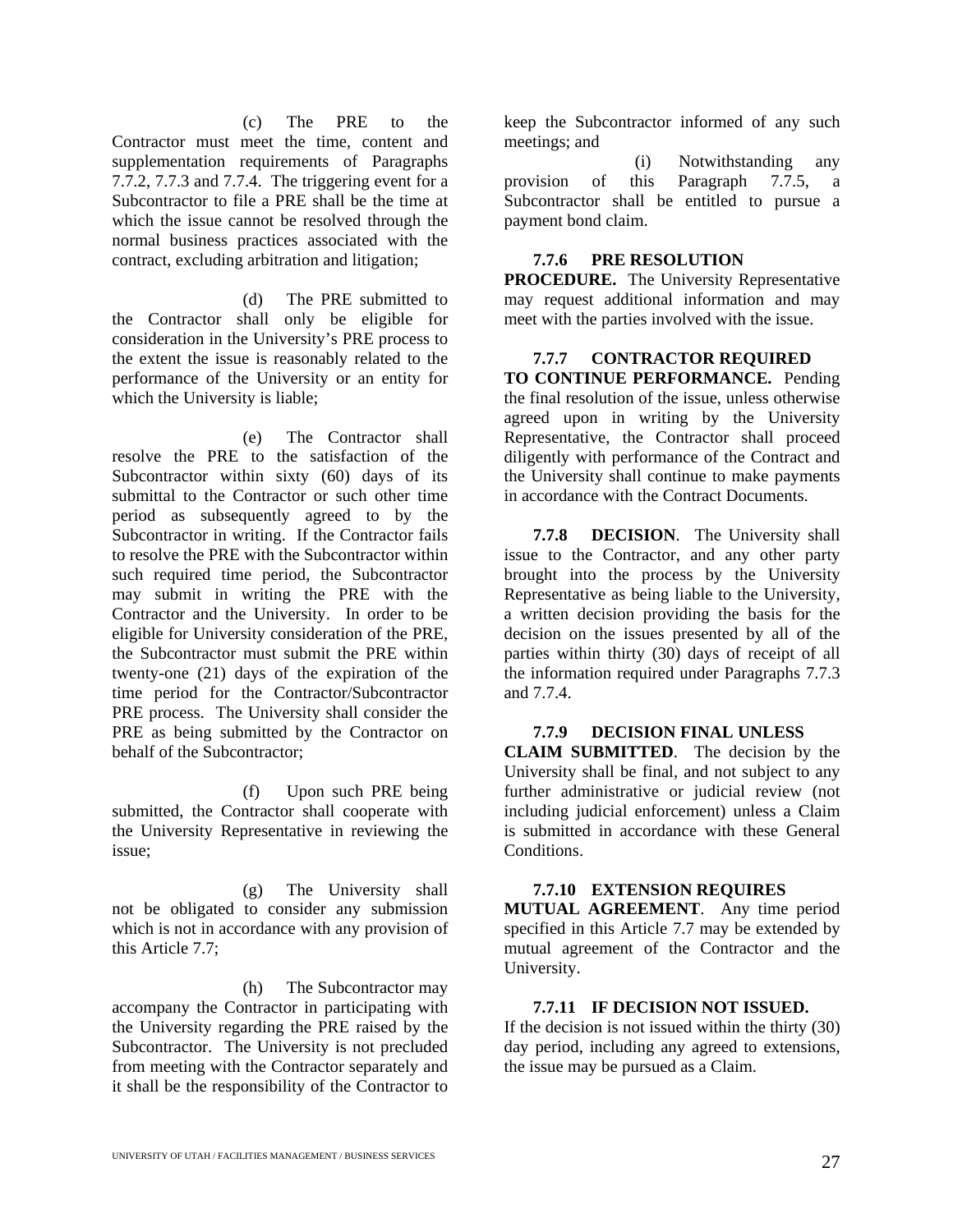#### 7.7.12 **PAYMENT FOR PERFORMANCE**.

(1) Except as otherwise provided in the Contract Documents, any final decision where the University is to pay additional monies to the Contractor, shall not be delayed by any PRE, Claim or appeal by another party.

(2) Payment to the Contractor of any final decision shall be made by the University in accordance with the contract for the completed work.

(3) Notwithstanding any other provision of the Contract Documents, payment to the Contractor shall be subject to any set-off, claims or counterclaims of the University.

(4) Payment to the Contractor for a Subcontractor issue submitted by the Contractor shall be paid by the Contractor to the Subcontractor in accordance with the contract between the Contractor and the Subcontractor.

(5) Any payment or performance determined owing by the Contractor to the University shall be made in accordance with the Contract Documents.

#### **7.8. RESOLUTION OF CLAIM.**

**7.8.1 CLAIM.** If the decision on the PRE is not issued within the required timeframe or if the Contractor is not satisfied with the decision, the Contractor or other party brought into the process by the University, may submit a Claim in accordance with this Article 7.8 as a prerequisite for any further consideration by the University or the right to any judicial review of the issue giving rise to the claim.

**7.8.2 SUBCONTRACTORS.** In order for a Subcontractor to have its issue considered in the Claim process by the University, the Subcontractor that had its issue considered under Paragraph 7.7.5 may submit the issue as a Claim by filing it with the Contractor and the University within the same timeframe and with the same content requirements as required of a Claim submitted by the Contractor under this

rule. The University shall consider the Claim as being submitted by the Contractor on behalf of the Subcontractor. Under no circumstances shall any provision of these General Conditions or the Contract Documents be intended or construed so as to create any contractual relationship between the University and any Subcontractor.

(1) Upon such Claim being submitted, the Contractor shall fully cooperate with the Director, the person(s) evaluating the claim and any subsequent reviewing authority.

(2) The Director shall not be obligated to consider any submission which is not in accordance with this Paragraph 7.8.2.

(3) The Subcontractor may accompany the Contractor in participating with the Director, the person(s) evaluating the Claim and any subsequent reviewing authority regarding the Claim. The Director, the person(s) evaluating the Claim and any subsequent reviewing authority is not precluded from meeting with the Contractor separately, and it shall be the responsibility of the Contractor to keep the Subcontractor informed of any such meetings and matters discussed.

(4) Notwithstanding any provision of this Article 7.8, a Subcontractor shall be entitled to pursue a payment bond claim.

#### **7.8.3 TIME FOR FILING.**

The Claim must be filed in writing promptly with the Director, but in no case more than twenty-one (21) days after the decision is issued on the PRE under Paragraph 7.7.8 or no more than twenty-one (21) days after the thirty (30) day period under Paragraph 7.7.11 has expired with a decision not issued, whichever is later.

#### **7.8.4 CONTENT REQUIREMENT.**

The written Claim shall include:

(1) A description of the issues in dispute;

(2) The basis for the Claim, including documentation and analysis required by the contract and applicable law and rules that allow for the proper determination of the Claim;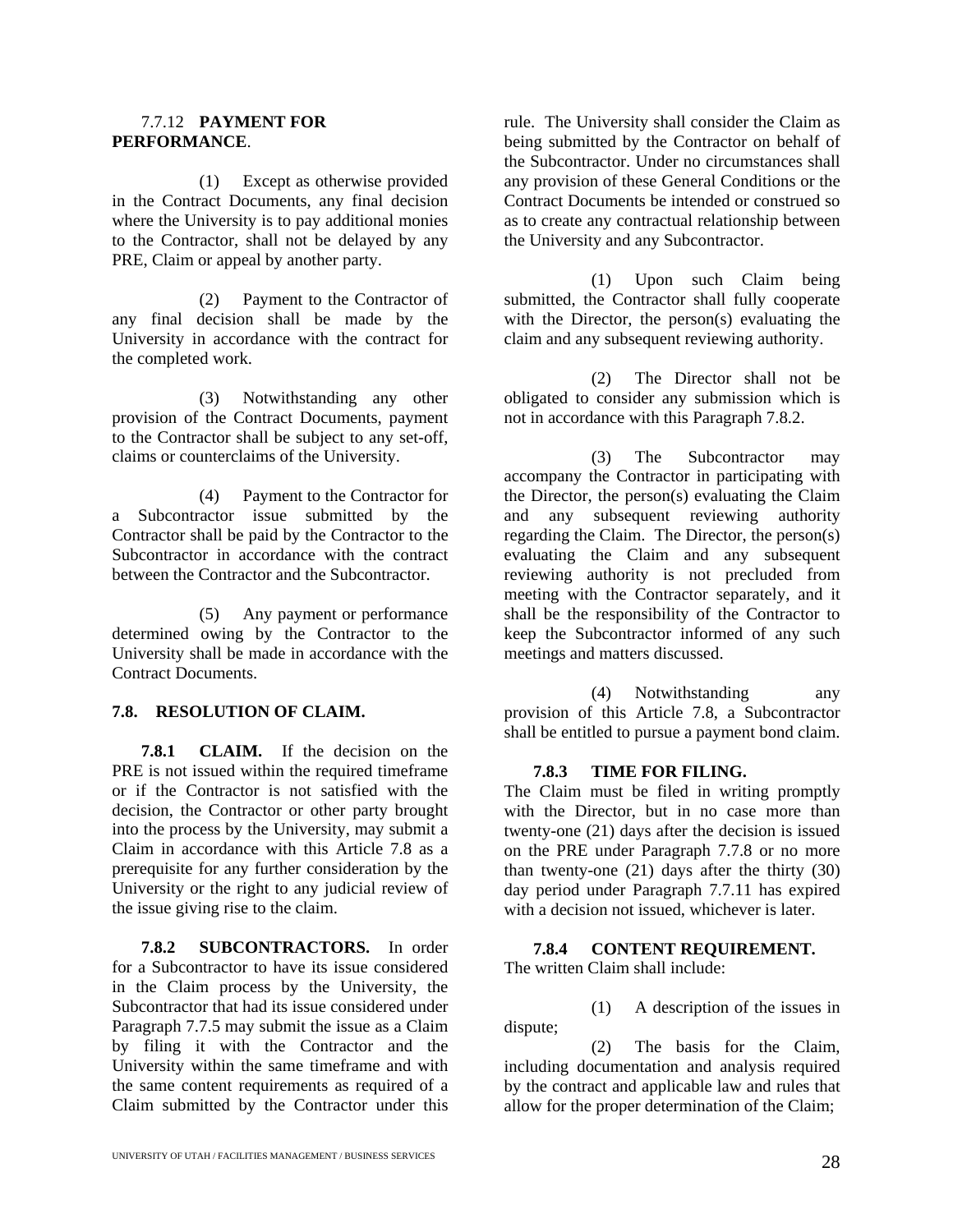(3) A detailed cost estimate for any amount sought, including copies of any related invoices; and

(4) A specific identification of the relief sought.

#### **7.8.5 EXTENSION OF TIME TO**

**SUBMIT DOCUMENTATION.** The time period for submitting documentation and any analysis to support a Claim may be extended by the Director upon written request of the claimant showing just cause for such extension, which request must be included in the initial Claim submittal.

#### **7.8.6 CONTRACTOR REQUIRED TO CONTINUE PERFORMANCE**.

Pending the final determination of the Claim, including any judicial review or appeal process, and unless otherwise agreed upon in writing by the Director, the Contractor shall proceed diligently with performance of the Contract and the University shall continue to make payments in accordance with the Contract Documents.

#### **7.8.7 AGREEMENT OF CLAIMANT ON METHOD AND PERSON(S) EVALUATING THE CLAIM.**

The Director shall first attempt to reach agreement with the claimant on the method and person(s) to evaluate the Claim. If such agreement cannot be made within fourteen (14) days of filing of the Claim, the Director shall select the method and person(s), considering the purposes described in Rule R23-26-1.Unless agreed to by the Director and the claimant, any selected person shall not have a conflict of interest or appearance of impropriety. Any party and the person(s) evaluating the Claim has a duty to promptly raise any circumstances regarding a conflict of interest or appearance of impropriety. If such a reasonable objection is raised, and unless otherwise agreed to by the Director and the claimant, the Director shall take appropriate action to eliminate the conflict of interest or appearance of impropriety. The dispute resolution methods and person(s) may include any of the following:

(1) A single expert and/or hearing officer qualified in the field that is the subject of the Claim;

(2) An expert panel, consisting of members that are qualified in a field that is the subject of the Claim;

(3) An arbitration process which may be binding if agreed to by the parties to the Claim;

(4) A mediator; or

(5) Any other method that best accomplishes the purposes set forth in Rule R23- 26-1.

#### **7.8.8 THE EVALUATION PROCESS, TIMEFRAMES OF EVALUATOR(S), DIRECTOR'S DETERMINATION, ADMINISTRATIVE APPEAL TO THE AVP-FM AND JUDICIAL REVIEW.**

The Claim shall be evaluated, the timeframe for specific events related to the person(s) evaluating the Claim, the Director's determination, any appeal to the AVP-FM and any judicial review shall be subject to the provisions of Rule R23-26-5(8), R23-26-5(9),  $R23-26-6$  and  $R23-26-8$ . A copy of these Administrative Rules are available at http://www.rules.utah.gov/.

#### **7.8.9 APPEAL PROCESS PREREQUISITE FOR FURTHER CONSIDERATION OR JUDICIAL**

**REVIEW.** The administrative appeal to the AVP-FM is a prerequisite for any further consideration by the State of Utah, or to judicial review of the issue giving rise to the Claim. It shall be considered that the Contractor, or another party brought into the process by the University, has not exhausted its administrative remedies if such an administrative appeal is not undertaken.

#### **7.9 PAYMENT OF CLAIM.**

7.9.1 When a stand alone component of a Claim has received a final determination, and is no longer subject to review or appeal, that amount shall be paid in accordance with the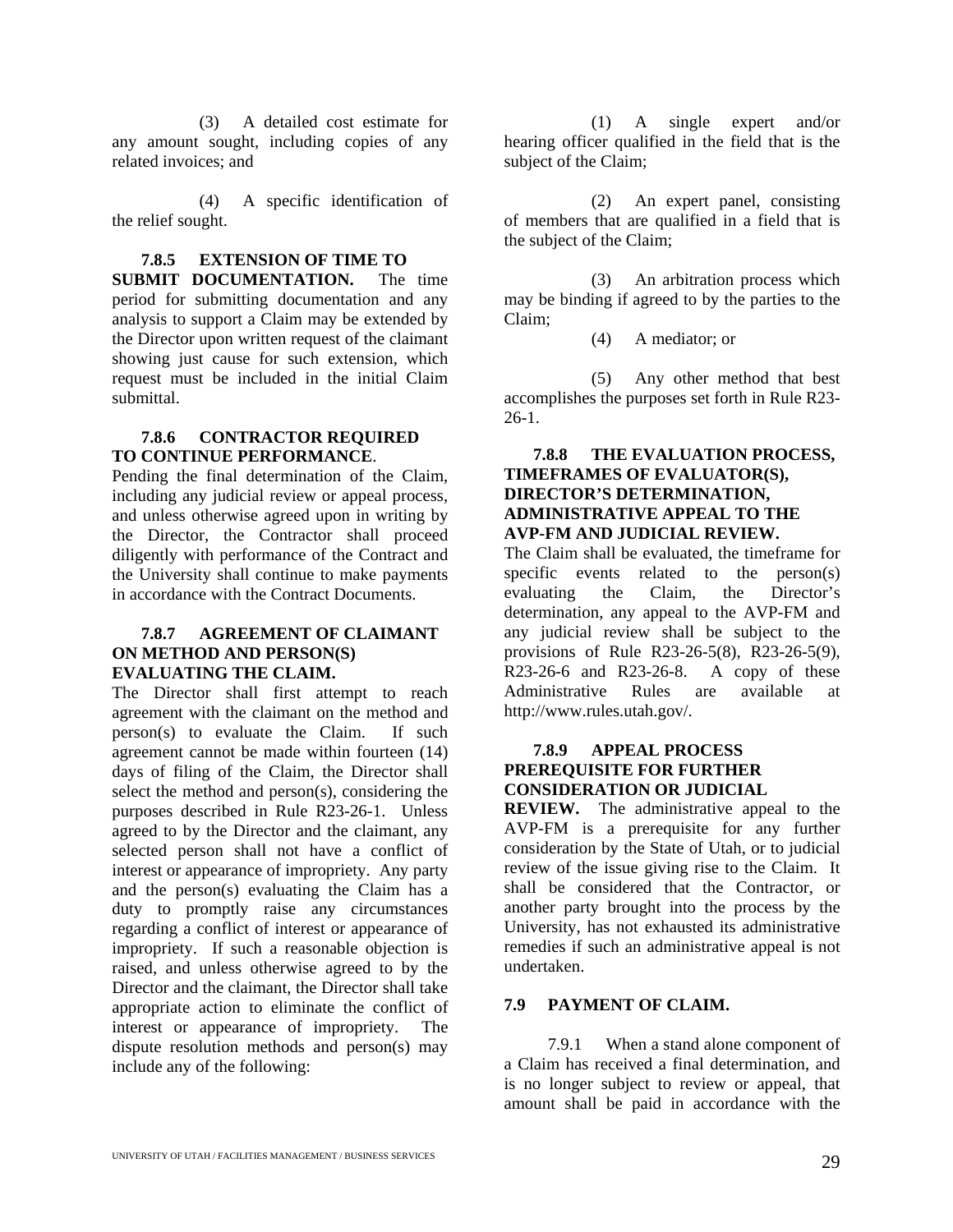payment provisions of the Contract Documents or judicial order.

7.9.2 When the entire Claim has received a final determination, and is no longer subject to review or appeal, the full amount shall be paid within fourteen (14) days of the date of the final determination unless the work or services has not been completed, in which case the amount shall be paid in accordance with the payment provisions of the Contract Documents to the point that the work or services is completed.

7.9.3 The final determination date is the earlier of the date upon which the claimant accepted the settlement in writing with an executed customary release document and waived its rights of appeal, or the expiration of the appeal period, with no appeal filed, or the determination made resulting from the final appeal.

7.9.4 Any final determination where the University is to pay additional monies to the Contractor shall not be delayed by any appeal or request for judicial review by another party brought into the process by the University as being liable to the University.

7.9.5 Notwithstanding any other provision of the Contract Documents, payment of all or part of a Claim is subject to any set-off, claims or counterclaims of the University.

7.9.6 Payment to the Contractor for a Subcontractor issue (Claim) deemed filed by the Contractor, shall be paid by the Contractor to the Subcontractor in accordance with the contract between the Contractor and the Subcontractor.

7.9.7 The execution of a customary release document related to any payment may be required as a condition of making the payment.

#### **7.10 ALLOCATION OF COSTS OF CLAIM RESOLUTION PROCESS.**

7.10.1 In order to file a Claim, a claimant must pay a \$1500 filing fee to the University. When the Claim is a pass-through from a

Subcontractor in accordance with Paragraph 7.7.5, the payment of the fee shall be made by the Subcontractor.

7.10.2 Unless otherwise agreed to by the parties to the Claim, the costs of resolving the Claim shall be allocated among the parties on the same proportionate basis as the determination of financial responsibility for the Claim.

7.10.3 The costs of resolving the Claim that are subject to allocation include the claimant's filing fee, the costs of any person(s) evaluating the Claim, the costs of making any required record of the process, and any additional testing or inspection procured to investigate and/or evaluate the Claim.

7.10.4 Each party is responsible for its own attorney fees.

#### **7.11 ALTERNATIVE PROCEDURES.**

To the extent otherwise permitted by law, if all parties to a Claim agree in writing, a protocol for resolving a Claim may be used that differs from the process described in this Article 7.

#### **7.12 IMPACT ON FUTURE SELECTIONS.**

7.12.1 The presentation of a good faith and non-frivolous issue or Claim shall not be considered by the University's selection process for a future award of contract; and

7.12.2 The submission of a bad faith and frivolous issue or Claim, or the failure by a Contractor to facilitate resolution of a Claim, may be considered in the University's evaluation of performance.

#### **7.13 REPORT TO BUILDING BOARD.**

The University may report on the claim to DFCM and the Utah State Building Board.

#### **7.14 UNIVERSITY'S RIGHT TO HAVE ISSUES, DISPUTES OR CLAIMS CONSIDERED.**

As stated in Rule R23-26-1(6), Articles 7.7 through 7.13 above do not limit the right of the University to have any of its issues, disputes or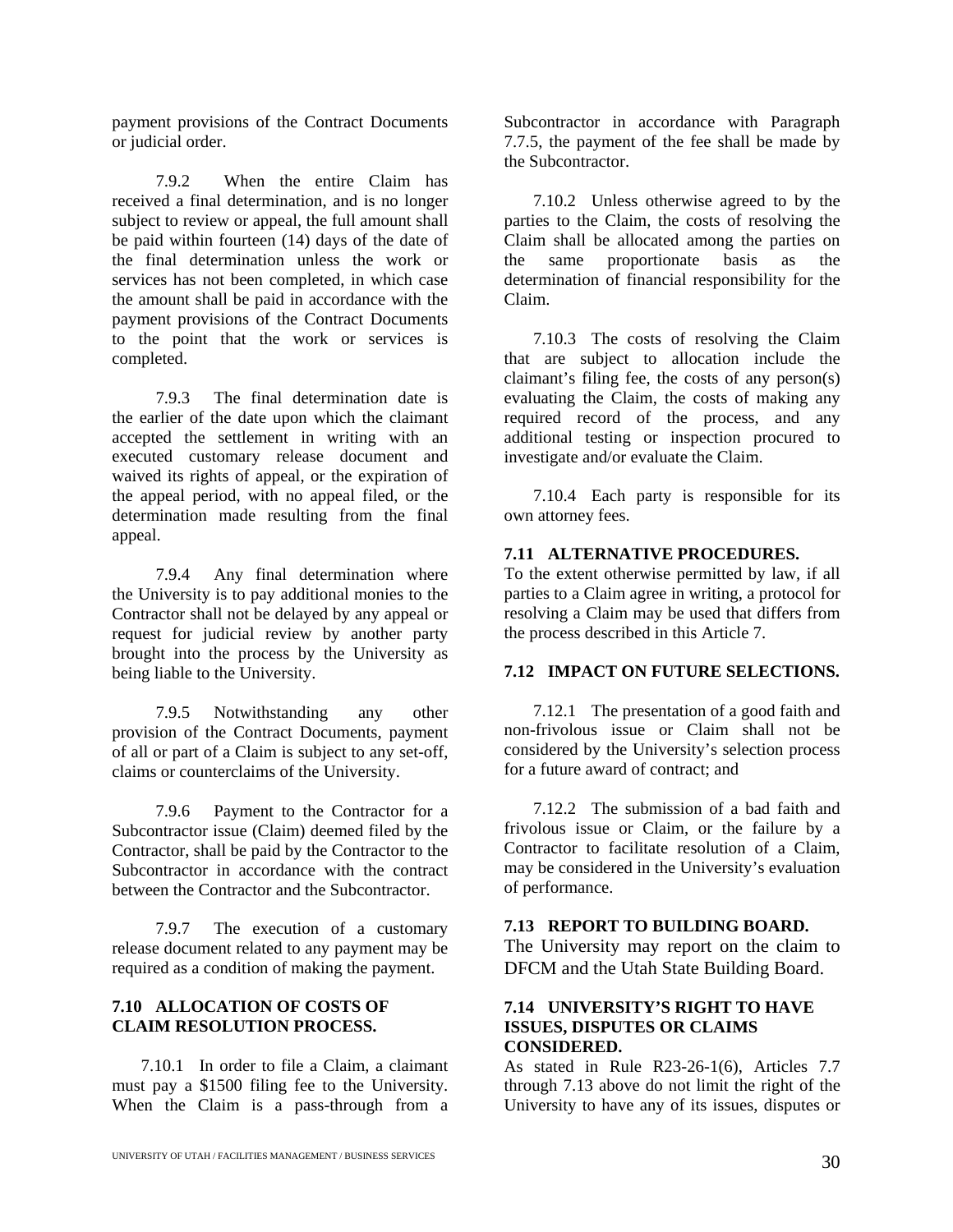claims considered. The University reserves all rights to pursue its issues, disputes or claims in law or equity including, but not limited to, any or all of the following: damages, delay damages and impacts, losses, liability, patent or latent defects, or failure to perform under the Contract Documents. If the Director appoints an expert or a panel to consider any such issue(s), dispute(s) or claim(s) of the University, the Contractor shall cooperate with such expert or panel process.

#### **ARTICLE 8. PAYMENTS AND COMPLETION.**

#### **8.1 SCHEDULE OF VALUES.**

With the first Application for Payment, the Contractor shall submit to the A/E and the University Representative a schedule of values allocated to all the various portions of the Work. The Schedule of Values shall be submitted on the form approved and provided by the<br>University. The A/E shall make University. The A/E shall make recommendations to the University Representative regarding the Schedule of Values including any suggested modifications. When approved, including any approved modifications, by the University Representative, it shall be the basis for future Contractor Applications for Payments. The Contractor shall not be entitled to payment until receipt and acceptance of the Schedule of Values.

#### **8.2 APPLICATIONS FOR PAYMENT.**

**8.2.1 IN GENERAL**. The following general requirements shall be met:

(1) The Contractor shall submit to the A/E an itemized Application for Payment for Work completed in accordance with the schedule of values and that reflects retainage as provided for in the Contractor's Agreement. The Application for Payment shall be on a special form approved and provided by University.

(2) Such application shall be supported by such data substantiating the Contractor's right to payment as the University or A/E may require. Said data may include, but is not limited to, copies of requisitions from Subcontractors.

(3) Such applications may include requests for payment pursuant to approved Change Orders or Construction Change Directives.

(4) Such applications may not include requests for payment for portions of the Work performed by a subcontractor when the Contractor does not intend to pay to a Subcontractor because of a dispute or other reason.

(5) In executing the Application for Payment, the Contractor shall attest that subcontractors involved with prior applications for payment have been paid, unless the Contractor provides a detailed explanation why such payment may not have occurred. The University reserves the right to require the Contractor to submit a payment waiver from one or more subcontractors.

#### **8.2.2 PAYMENT FOR MATERIAL**

**AND EQUIPMENT**. Unless otherwise provided in the Contract Documents, payments shall be made on account of materials and equipment delivered and suitably stored at the site for subsequent incorporation in the Work. If approved in advance by the University and A/E, payment may similarly be made for materials and equipment suitably stored off the site at a location agreed upon in writing. Payment for materials and equipment stored on or off the site shall be conditioned upon compliance by the Contractor with procedures satisfactory to the University to establish the University's title to such materials and equipment or otherwise protect the University's interest, and shall include applicable insurance, storage and transportation to the site for such materials and equipment stored off the site. The University may require copies of invoices or other suitable documentation.

#### **8.2.3 WARRANTY OF TITLE**.

The Contractor warrants that title to all Work covered by an Application for Payment will pass to the University no later than the time for payment. The Contractor further warrants that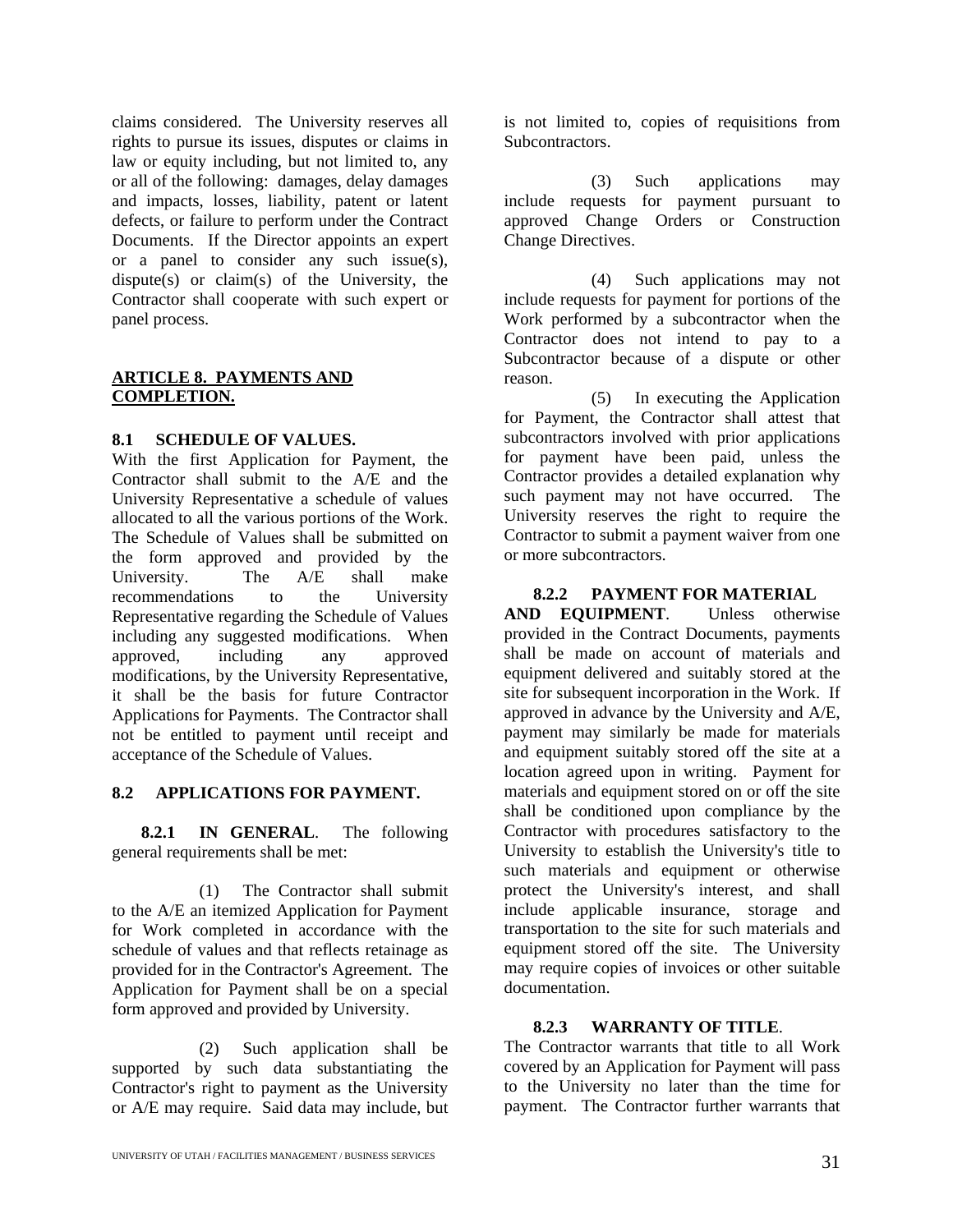upon submittal of an Application for Payment, all Work for which Certificates for Payment have been previously issued and payments received from the University shall, to the best of the Contractor's knowledge, information and belief, be free and clear of liens, claims, security interests or encumbrances in favor of the Contractor, Subcontractors, or other persons or entities making a claim by reason of having provided labor, materials and/or equipment relating to the Work.

#### **8.2.4 HOLDBACK BY THE**

**UNIVERSITY**. Notwithstanding anything to the contrary contained in the Contract Documents, the University may, as a result of the claims resolution process, withhold any payment to the Contractor hereunder if and for so long as the Contractor fails to perform any of its obligations hereunder or otherwise is in default under any of the Contract Documents.

#### **8.3 CERTIFICATES FOR PAYMENT.**

**8.3.1 ISSUED BY A/E.** The A/E shall within ten (10) days after receipt of the Contractor's Application for Payment, either issue to the University a Certificate for Payment, with a copy to the Contractor, for such amount as the A/E determines due, or notify the Contractor and University in writing of the A/E's reasons for withholding certification in whole or in part as provided in Paragraph 8.4.1. If the A/E fails to act within said ten (10) day period, the Contractor may file the Application for Payment directly with the University Representative and the University will thereafter have twenty (20) days from the date of the University's receipt to resolve the amount to be paid and to pay the undisputed amount. The accuracy of the Contractor's Applications for Payment shall be Contractor's responsibility, not  $A/E's.$ 

#### **8.3.2 A/E'S REPRESENTATIONS**.

The A/E's issuance of a Certificate for Payment shall constitute a representation to the University that to the best of the A/E's knowledge, information and belief, based upon the A/E's observations at the site, the data comprising the Application for Payment, and what is reasonably

inferable from the observations and data, that the Work has progressed to the point indicated in the Application and that the quality of the work is in accordance with the Contract Documents. The foregoing representations are subject to minor deviations from the Contract Documents correctable prior to completion and to specific qualifications expressed by the A/E. The issuance of a Certificate for Payment will further constitute a representation that the Contractor is entitled to payment in the amount certified. However, the issuance of a Certificate for Payment shall not be a representation that the A/E has (a) made exhaustive or continuous onsite inspections to check the quality or quantity of the Work, (b) reviewed construction means, methods, techniques, sequences or procedures, (c) reviewed copies of requisitions received from Subcontractors and material suppliers and other data requested by the University to substantiate the Contractor's right to payment, (d) ascertained how or for what purpose the Contractor used money previously paid on account of Contract Sum, or (e) any duty to make such inquiries.

#### **8.4 DECISIONS TO WITHHOLD CERTIFICATION.**

**8.4.1 WHEN WITHHELD**. The A/E may decide not to certify payment and may withhold a Certificate for Payment in whole or in part, to the extent reasonably necessary to protect the University, if in the A/E's judgment the representations to the University required in Paragraph 8.3.2 above can not be made. If the A/E is unable to certify payment in the amount of the Application, the A/E shall notify the Contractor and University as provided in Paragraph 8.3.1 above. If the Contractor and A/E can not agree on a revised amount, the A/E shall promptly issue a Certificate for Payment for the amount to which the A/E makes such representations to the University. The A/E may also decide not to certify payment or, because of subsequently discovered evidence or observations, may nullify the whole or part of a Certificate for Payment previously issued, to such extent as may be necessary in the A/E's opinion to protect the University from loss because of: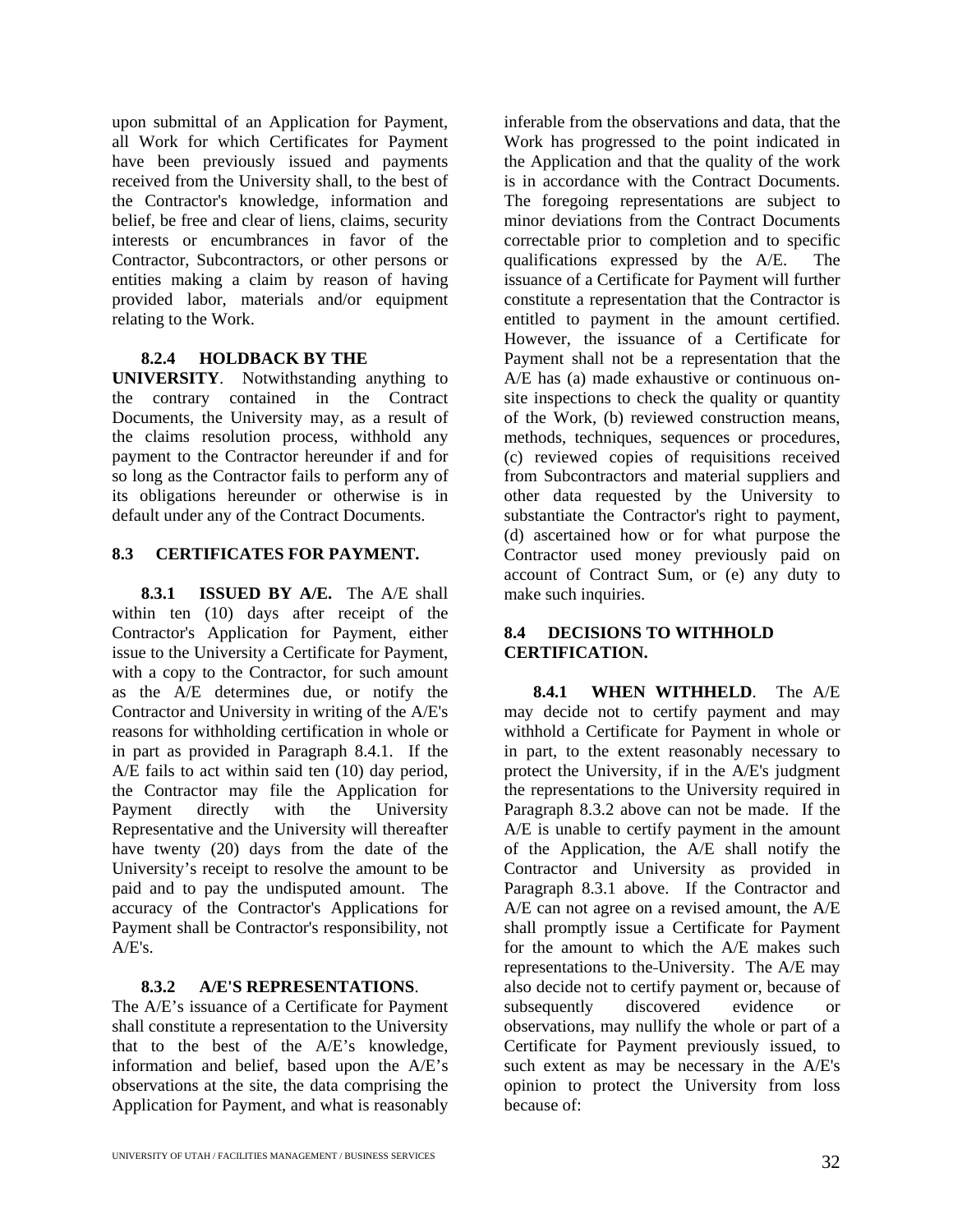(1) Defective Work not remedied;

(2) Third party claims filed or reasonable evidence indicating probable filing of such claims;

(3) Failure of the Contractor to make payments properly to Subcontractors or for labor, materials or equipment;

(4) Reasonable evidence that the Work cannot be completed for the unpaid balance of the Contract Sum;

(5) Damage to the University or another contractor;

(6) Reasonable evidence that the Work will not be completed within the Contract Time, and that the unpaid balance would not be adequate to cover actual or liquidated damages for the anticipated delay; or

(7) Failure to carry out the Work in accordance with the Contract Documents.

#### **8.4.2 CERTIFICATION ISSUED WHEN REASONS FOR WITHHOLDING**

**REMOVED.** When the reasons stated in Paragraph 8.4.1 for withholding certification are removed, certification will be made for such related amounts.

#### **8.4.3 CONTINUE WORK EVEN IF CONTRACTOR DISPUTES A/E'S**

**DETERMINATION**. If the Contractor disputes any determination by the A/E or the result of the claims resolution process with regard to any Certification of Payment, the Contractor nevertheless shall expeditiously continue to prosecute the Work.

#### **8.4.4 UNIVERSITY NOT IN**

**BREACH**. The University shall not be deemed to be in breach of this Contract by reason of the withholding of any payment pursuant to any provision of the Contract Documents provided the University's action or such withholding is consistent with the results of the dispute resolution process.

#### **8.5 PROGRESS PAYMENTS.**

#### **8.5.1 IN GENERAL, INTEREST OR LATE PAYMENTS.**

(1) Except as provided in Paragraph 8.3.1, the University shall pay any undisputed amount within thirty (30) days of the date that the application for payment was submitted to the A/E. In no event shall University be required to pay any disputed amount.

(2) Except as otherwise provided by law, if any payment is late based upon the provisions of the Contract Documents, the Contractor shall be paid interest in an amount equal to the published Wall Street Journal prime rate plus 2%. The published Wall Street Journal Prime Rate shall be determined using such rate that is published closest to the  $1<sup>st</sup>$  of the month for each month of the late period. The amount of payment of interest shall be apportioned using such rate(s) for the late period.

#### **8.5.2 CONTRACTOR AND SUBCONTRACTOR RESPONSIBILITY**.

The Contractor shall promptly pay each Subcontractor, upon receipt of payment from the University, out of the amount paid to the Contractor on account of such Subcontractor's portion of the Work, the amount to which said Subcontractor is entitled. The Contractor shall, by appropriate agreement with each Subcontractor, require each Subcontractor to make payment to its Subcontractors in a similar manner.

#### **8.5.3 INFORMATION FURNISHED BY A/E OR UNIVERSITY TO**

**SUBCONTRACTOR**. The A/E or the University shall, on request, furnish to the Subcontractor, if practicable, information regarding percentages of completion or amounts applied for by the Contractor and action taken thereon by the A/E and University on account of portions of the Work done by such Subcontractor.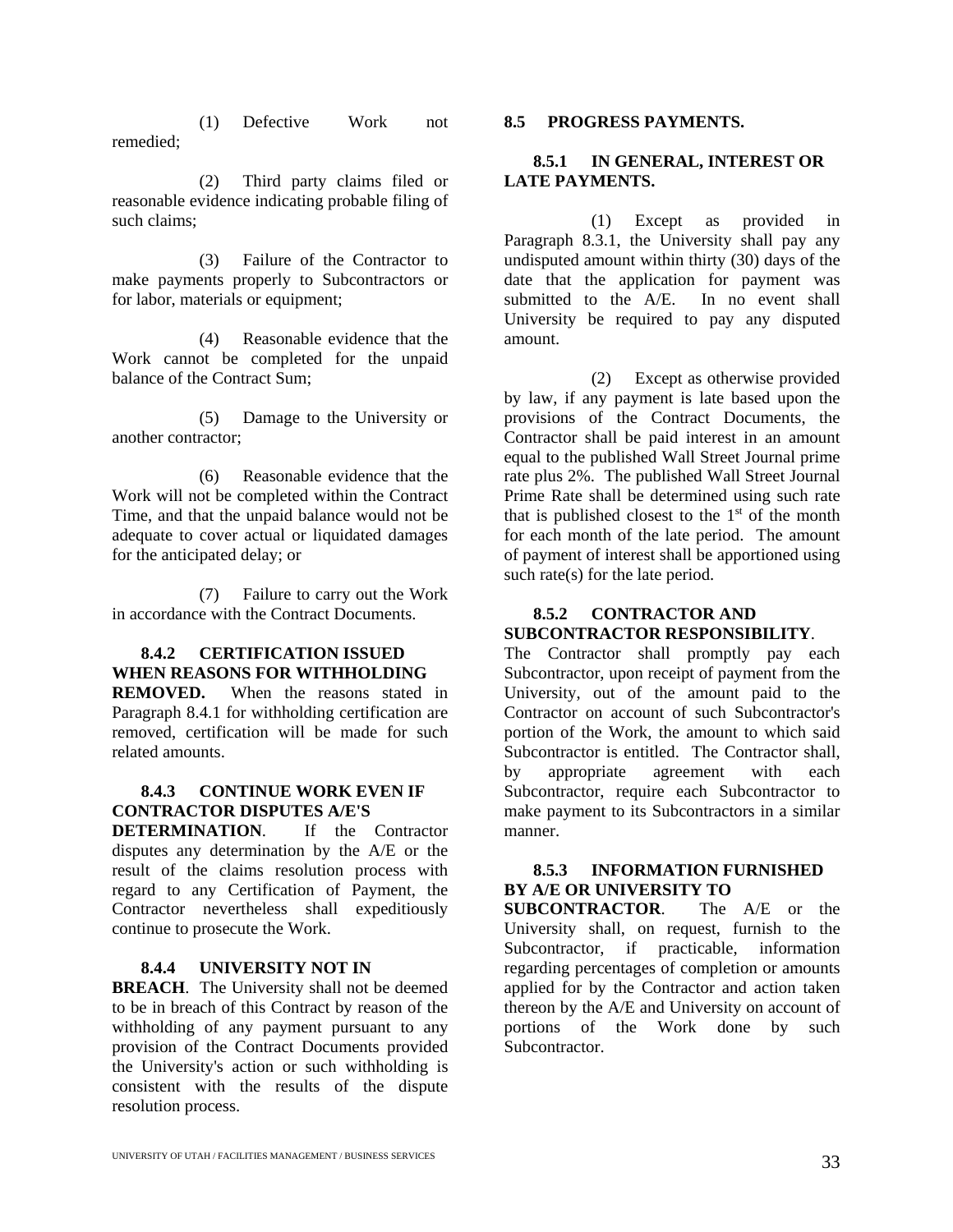#### **8.5.4 UNIVERSITY AND A/E NOT**

**LIABLE**. Neither the University or A/E shall have an obligation to pay, monitor or enforce the payment of money to a Subcontractor, except to the extent as may otherwise be required by law.

#### **8.5.5 CERTIFICATE, PAYMENT OR USE NOT ACCEPTANCE OF IMPROPER**

**WORK**. A Certificate for Payment, a progress payment, or partial or entire use or occupancy of the Project by the University shall not constitute acceptance of Work that is not in accordance with the Contract Documents.

#### **8.6 PAYMENT UPON SUBSTANTIAL COMPLETION.**

Upon Substantial Completion of the Work or designated portion thereof and upon application by the Contractor and certification by the A/E, the University shall make payment, reflecting adjustment in retainage, if any, for such Work or portion thereof as provided in the Contract Documents. To the extent allowed by law, the University may retain up to 200% of the fair market value of the work that has not been completed in accordance with the Contract Documents.

#### **8.7 PARTIAL OCCUPANCY OR USE.**

**8.7.1 IN GENERAL**. The University may occupy or use any completed or partially completed portion of the Work at any stage when such portion is designated by separate agreement with the Contractor, and authorized by public authorities having jurisdiction over the Work. Such partial occupancy or use may commence whether or not the portion is Substantially Complete, provided the University and Contractor have accepted in writing the responsibilities assigned to each of them for payments, retainage if any, security, maintenance, heat, utilities, damage to the Work and insurance, and have agreed in writing concerning the period for correction of the Work and commencement of the warranties required by the Contract Documents. When the<br>Contractor considers a portion to be Contractor considers a portion to be substantially complete, the Contractor shall prepare and submit a list to the A/E as previously provided for herein. Consent of the

Contractor to partial occupancy or use shall not be unreasonably withheld. Contractor shall have continuing responsibility to protect the site and the Work during such partial occupancy and shall be responsible for damage except to the extent caused solely by the University during such partial occupancy or use.

The stage of progress of the Work shall be determined by written agreement between the University and Contractor.

**8.7.2 INSPECTION**. Immediately prior to such partial occupancy or use, the University, Contractor and A/E shall jointly inspect the area to be occupied or portion of the Work to be used in order to determine and record the condition of the Work.

#### **8.7.3 NOT CONSTITUTE**

**ACCEPTANCE**. Except to the extent it is agreed upon in writing by the University, partial occupancy or use of a portion or portion of the Work shall not constitute acceptance of Work not complying with the requirement of the Contract Documents.

#### **8.8 FINAL PAYMENT.**

#### **8.8.1 CERTIFICATE FOR**

**PAYMENT**. The A/E's final Certificate for Payment shall constitute a further representation that the conditions listed in Paragraph 8.8.2 as precedent to the Contractor's being entitled to final payment have been fulfilled.

#### **8.8.2 CONDITIONS FOR FINAL**

**PAYMENT**. Neither final payment nor any remaining retained percentage shall become due until the Contractor submits to the A/E the following to the extent required by the University Representative:

(1) An affidavit that payrolls, bills for material and equipment, and other indebtedness connected with the Work for which the University's or the State of Utah's property might be responsible or encumbered (less amounts withheld by the University) have been paid or otherwise satisfied;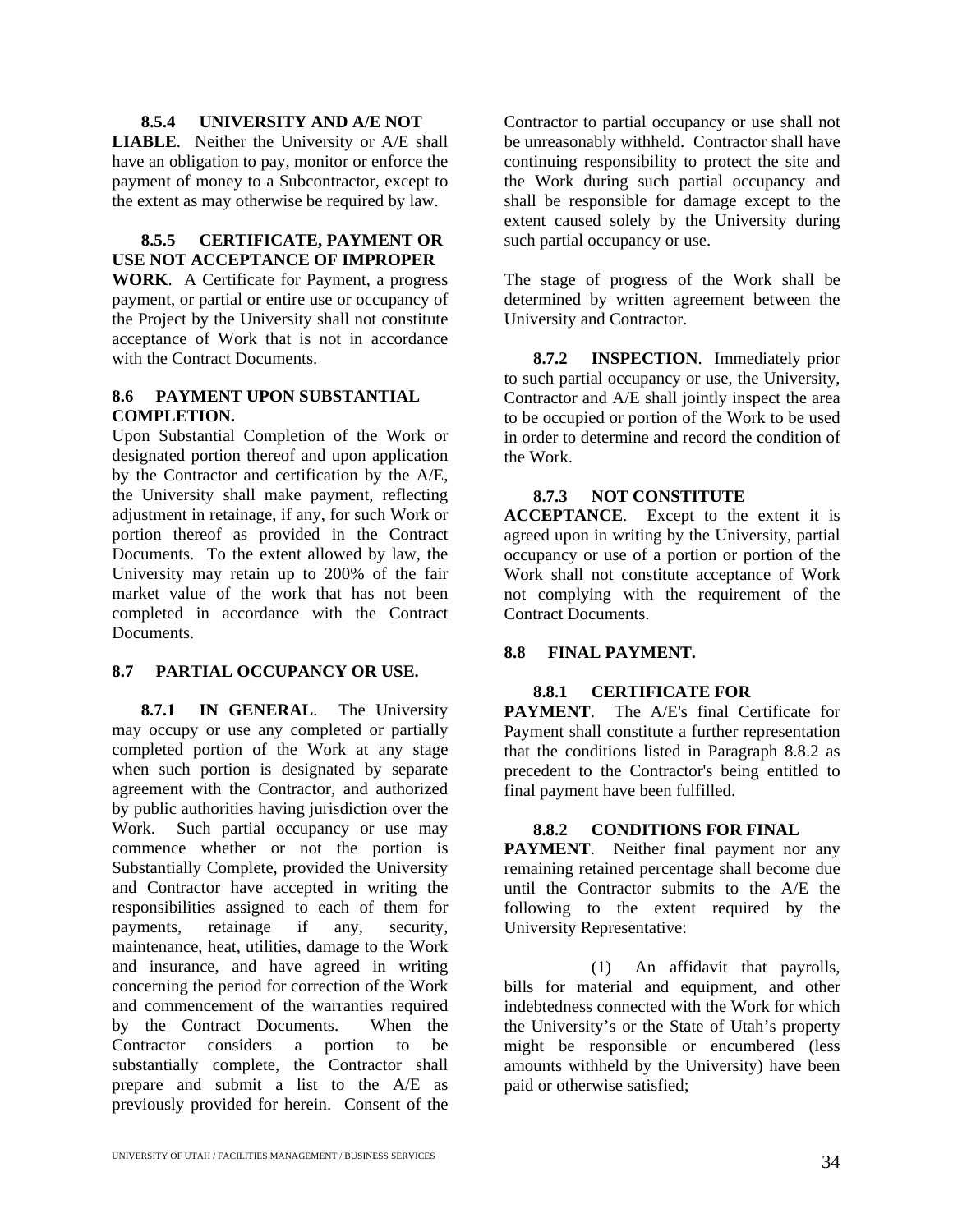(2) A current or additional certificate evidencing that insurance required by the Contract Documents to remain in force after final payment is currently in effect and will not be canceled or allowed to expire until at least 30 days prior written notice, by certified mail, return receipt requested, has been given to the University;

(3) A written statement that the Contractor knows of no substantial reason that the insurance will not be renewable to cover the period required by the Contract Documents;

(4) If requested by surety in a timely manner or by the University, consent of surety, to final payment;

(5) Receipt of Record Drawings, Specifications, Addenda, Change Orders and other Modifications maintained at the site; the warranties, instructions, operation and maintenance manuals, and training videos required to be furnished by the Contract Documents<sup>\*</sup>

(6) Other data establishing payment or satisfaction of obligations, such as receipts, releases and waivers of liens, claims, security interests or encumbrances arising out of the Contract, to the extent and in such form as may be designated by the University. If a Subcontractor refuses to furnish a release or waiver required by the University, the University may require consent of Surety to the final payment. If such liens, claims, security interests or encumbrances remain unsatisfied after payments are made, the Contractor shall refund to the University all money that the University may be compelled to pay in discharging such lien, including all costs and reasonable attorneys' fees; and

(7) A written statement demonstrating how the Contractor will distribute interest earned on retention to Subcontractors as required by Section 13.8.5, U.C.A.

**8.8.3 WAIVER OF CLAIMS: FINAL PAYMENT**. The making of final payment shall constitute a waiver of Claims by the University except those arising from:

(1) Liens, Claims, security interests or encumbrances arising out of the Contract and unsettled;

(2) Failure of the Work to comply with the requirements of the Contract Documents;

(3) Terms of warranties required by the Contract Documents; or

(4) The one-year guaranty period and any corrected Work.

#### **8.8.4 DELAYS NOT**

**CONTRACTOR'S FAULT**. If, after Substantial Completion of the Work, final completion thereof is materially delayed through no fault of the Contractor or by issuance of Change Orders affecting final completion, the University shall, upon application by the Contractor and certification by the A/E, and without terminating the Contract, make payment of the balance due for that portion of the Work fully completed and accepted. Such payment shall be made under terms and conditions governing final payment, except that it shall not constitute a waiver of claims. Unless otherwise stated by the University in writing, the making of final payment shall constitute a waiver of claims by the University as provided in Paragraph 8.8.3 for that portion of that Work fully completed and accepted by the University.

#### **8.8.5 WAIVER BY ACCEPTING**

**FINAL PAYMENT**. Acceptance of final payment by the Contractor or a Subcontractor shall constitute a waiver of Claims by that payee except those Claims previously made in writing and identified by that payee as unsettled at the time of final Application for Payment. Such waivers shall be in addition to the waiver described in Paragraph 8.8.3.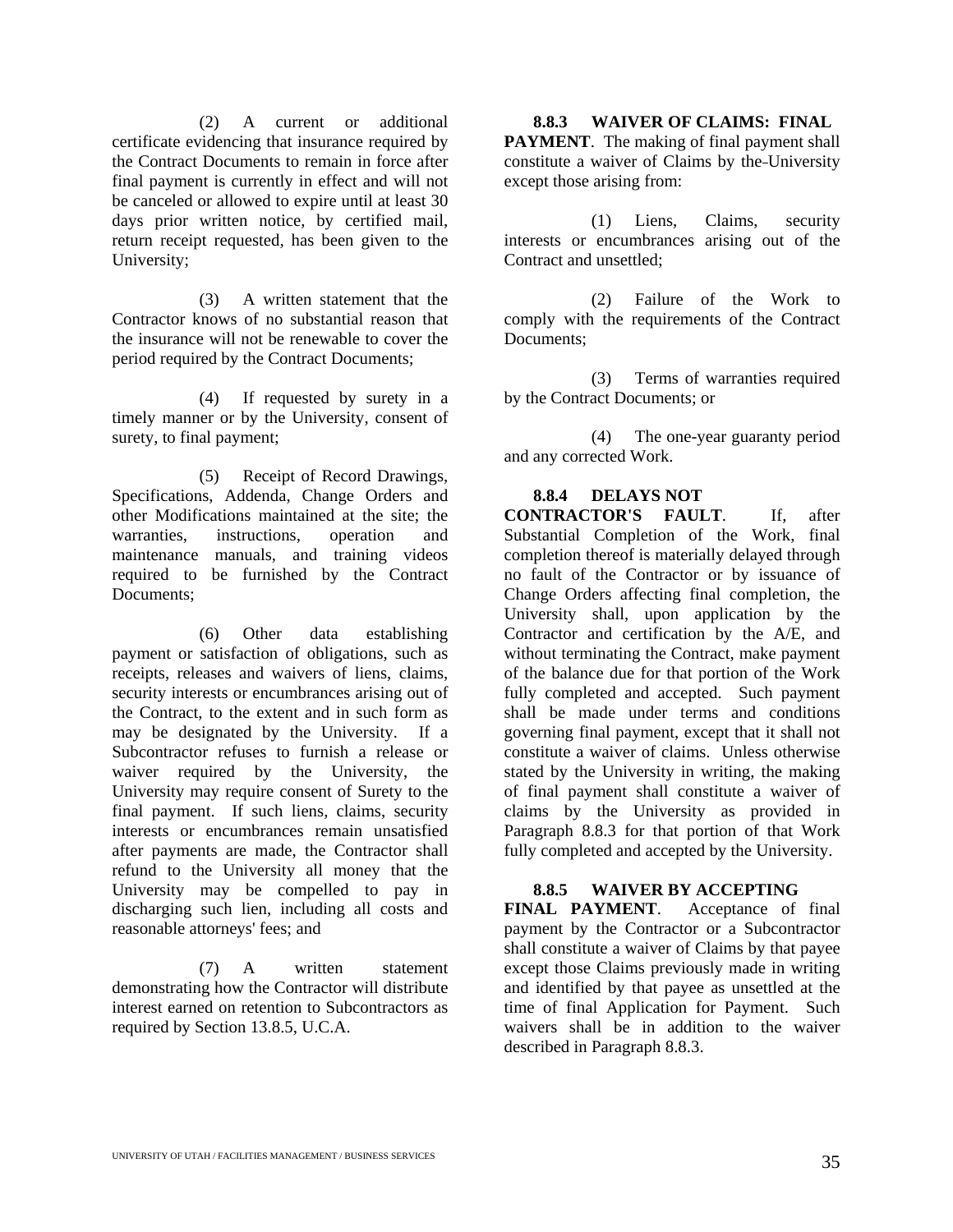#### **ARTICLE 9. TESTS AND INSPECTIONS, SUBSTANTIAL AND FINAL COMPLETION, UNCOVERING, CORRECTION OF WORK AND GUARANTY PERIOD.**

#### **9.1 TESTS AND INSPECTIONS.**

**9.1.1 IN GENERAL**. Tests, inspections and approvals of portions of the Work required by the Contract Documents or by laws, ordinances, rules, regulations, resolutions or orders of public authorities having jurisdiction shall be made at an appropriate time. Unless otherwise specifically set forth in the Contract Documents or agreed to by the University in writing, the University shall contract for such tests, inspections and approvals with an independent entity, or with the appropriate public authority, and the University shall bear all related costs of tests, inspections and approvals except as provided below. If any of the Work is required to be inspected or approved by the terms of the Contract Documents or by any public authority, the Contractor shall, at least two working days prior to the time of the desired inspection, and following the procedures established by the University, request such inspection or approval to be performed. The Contractor shall give the A/E timely notice of when and where tests and inspections are to be made so that the A/E may observe such procedures.

#### **9.1.2 FAILURE OF AN INSPECTOR**

**TO APPEAR**. Work shall not proceed without any required inspection and the associated authorization by University to proceed unless the following procedures and requirements have been met:

(1) The inspection or approval was requested in a timely manner as provided in Paragraph 9.1.1;

(2) The Contractor received written confirmation from the inspection entity that the inspection was scheduled;

(3) The Contractor has contacted or attempted to contact the inspector to confirm that the inspector is unable to perform the inspection as scheduled;

(4) If the inspector has confirmed that it is unable to perform the inspection as scheduled or if the Contractor is unable to contact the inspector, the contractor shall attempt to contact the University Building Official or University Representative for instruction; and

(5) The Contractor has documented the condition of the work prior to being covered through photos or other means.

#### **9.1.3 NONCONFORMING WORK**.

If such procedures for testing, inspection or approval under Paragraph 9.1.1 reveal failure of portions of the Work to comply with the requirements established by the Contract Documents, the Contractor shall bear all costs made necessary by such failure including those of repeated procedures and compensation for the University's expenses, including the cost of retesting for verification of compliance if necessary, until the University accepts the Work in question as complying with the requirements of the Contract Documents.

#### **9.1.4 CERTIFICATES**.

Required certificates of testing, inspection or approval shall, unless otherwise required by the Contract Documents, be secured by the Contractor and promptly delivered to the A/E.

**9.1.5 A/E OBSERVING**. If the A/E is to observe tests, inspections or approvals required by the Contract Documents, the A/E shall do so with reasonable promptness and, where practicable, at the normal place of testing.

#### **9.1.6 PROMPTNESS**.

Tests, inspections and arrangements for approvals conducted pursuant to the Contract Documents shall be made promptly to avoid unreasonable delay in the Work.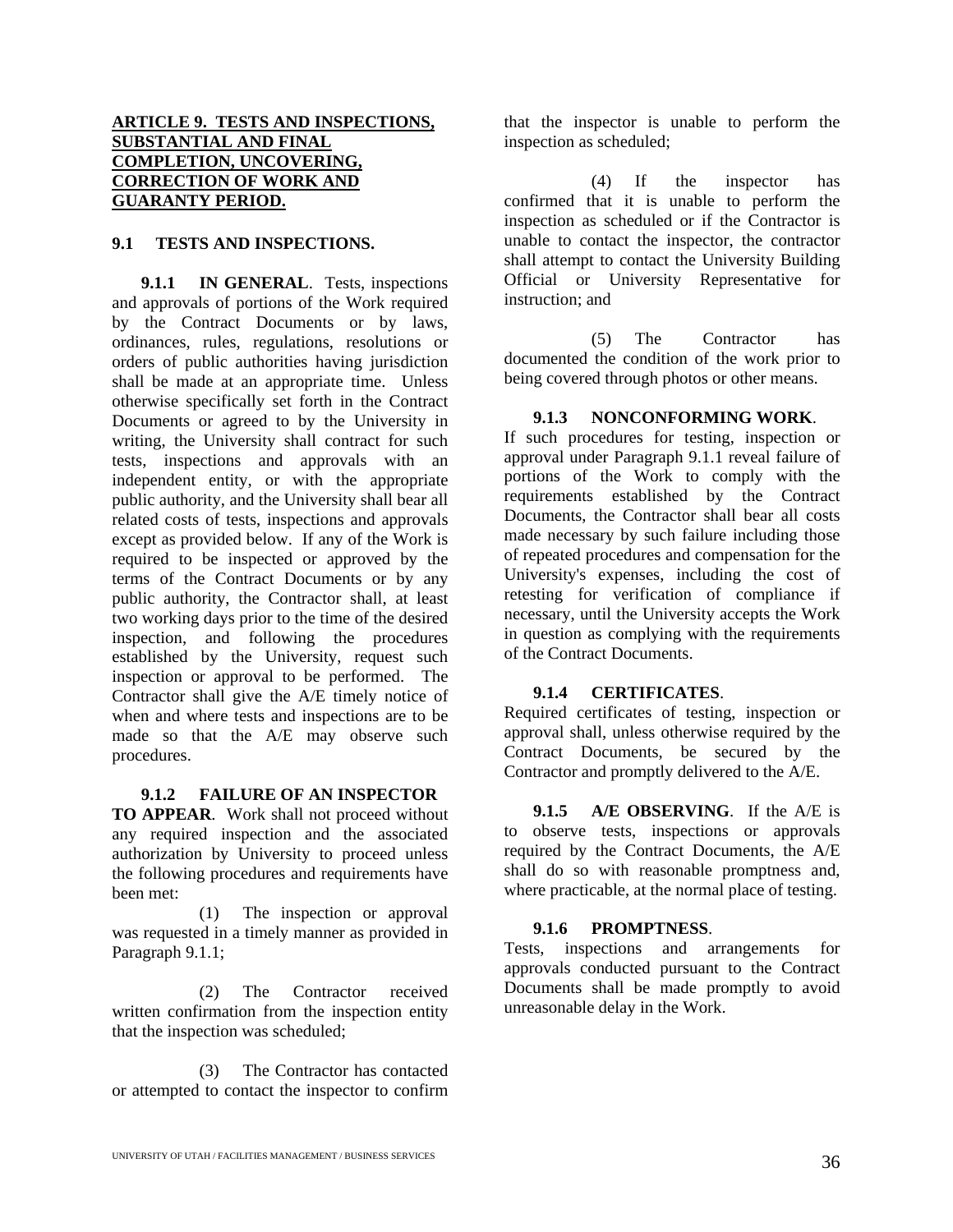#### **9.2 INSPECTIONS: SUBSTANTIAL AND FINAL.**

**9.2.1 SUBSTANTIAL COMPLETION INSPECTION**. Prior to requesting a substantial completion inspection, the Contractor shall prepare a comprehensive initial punch-list,<br>including unresolved items from prior unresolved items from prior inspections, for review by the University and A/E to determine if the Project is ready for a substantial completion inspection. If the University determines that the initial punch-list indicates that the Project is not substantially complete, the initial punch-list will be returned to the Contractor with written comments. If the University determines that the initial punch-list indicates that the Project may be substantially complete, the A/E shall promptly organize and perform a Substantial Completion inspection in the presence of the University and all appropriate authorities.

(1) If the A/E reasonably determines that the initial punch-list prepared by the Contractor substantially understates the amount of the Work remaining to be completed and the Project is not substantially complete, the A/E shall report this promptly to the University, and upon concurrence of the University, the Contractor will be assessed the costs of the inspection and punch-list preparation incurred by the A/E and the University.

(2) When the Work or designated portion thereof is Substantially Complete, the A/E shall prepare a Certificate of Substantial Completion which shall establish the date of Substantial Completion; shall establish responsibilities of the University and Contractor for security, maintenance, heat, utilities, damage to the work and insurance; and shall fix the time within which the Contractor shall finish all items on the punch-list accompanying the Certificate. The Certificate of Substantial Completion shall require approval by the University Representative. If there is a punch-list, the Contractor shall proceed promptly to complete and correct items on the list. Failure to include an item on the punch-list does not alter the responsibility of the Contractor to complete all

Work in accordance with the Contract Documents.

(3) Warranties required by the Contract Documents shall commence on the date of Substantial Completion of the Work or designated portion thereof except to the extent as provided otherwise in the Contract Documents or if such warranty is related to an item where the work is not complete. Such warranty documents shall state the length of the warranty, which must comply with the Contract Documents.

(4) The Certificate of Substantial Completion shall be submitted by the A/E to the University and Contractor for their written acceptance of responsibilities assigned to them in such Certificate.

(5) Except to the extent the University Representative otherwise approves in advance and in writing, the Contractor shall submit the following documents in order to achieve Substantial Completion: written warranties, guarantees, operation and maintenance manuals, and all complete as-built drawings. The Contractor must also provide or obtain any required approvals for occupancy. The Contractor is responsible for the guaranty of all Work, whether performed by it or by its Subcontractors at any tier.

#### **9.2.2 FINAL COMPLETION**

**INSPECTION**. Prior to requesting a final inspection, the Contractor shall verify all punchlist items are corrected/completed. Once all punch-list items are corrected/completed the Contractor shall notify the University and request a final inspection. The University shall notify the A/E and perform a final inspection. Two final inspections may be allowed due to required weather changes required to complete some items. When all punch-list items are completed a final pay request will be provided by the Contractor, authorized by the A/E and processed by the University.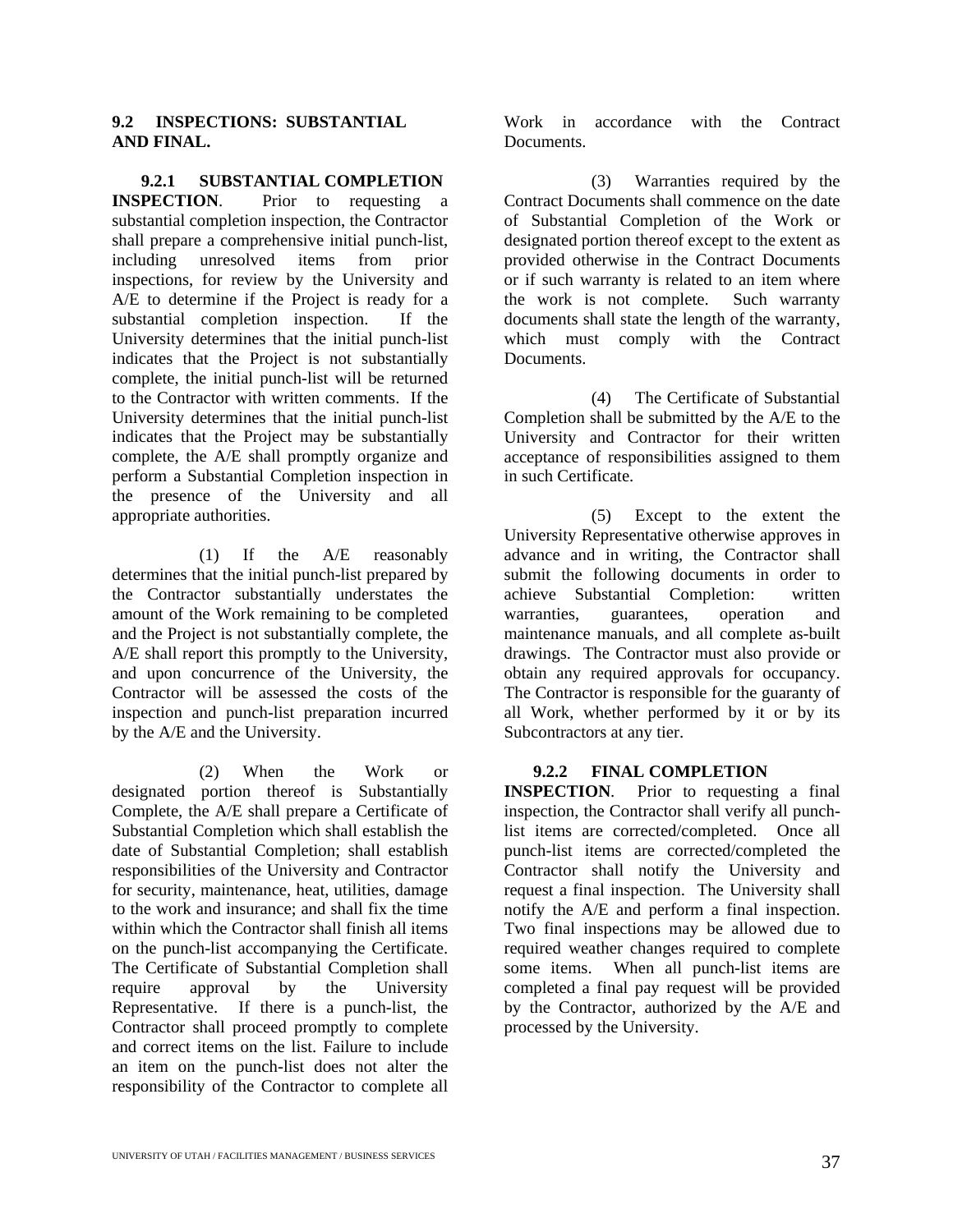#### **9.3 UNCOVERING OF WORK.**

#### **9.3.1 UNCOVER UN-INSPECTED**

**WORK**. Except as provided in Paragraph 9.3.3, if a portion of the Work is covered prior to an Inspector's approval to proceed, it must, be uncovered for the Inspector's inspection and be replaced at the Contractor's expense without change in the Contract Time.

#### **9.3.2 OBSERVATION PRIOR TO**

**COVERING**. Except as provided in Paragraph 9.3.3, if the University or the A/E has requested in writing to observe conditions prior to any Work being covered or if such observation is specified in the Contract Documents, and the Work is covered without such observation, the Contractor shall be required to uncover and appropriately replace the Work at the Contractor's expense without change in the Contract Time. If the Contractor requests an inspection and the University or A/E, including any inspector of each, does not appear, the Contractor shall immediately notify the University of such lack of appearance, but shall not cover the Work without such inspection.

#### **9.3.3 WHEN AN INSPECTOR FAILS TO APPEAR OR A/E OR THE UNIVERSITY DID NOT MAKE PRIOR**

**REQUEST**. If Work is performed by the Contractor without an inspection as provided in Paragraph 9.1.2 or if a portion of the Work has been covered which the A/E or University has not specifically requested to observe prior to its being covered or such observation is not specified by the Contract Documents, the A/E or University may request to see such Work and it shall be uncovered by the Contractor. If such Work is in accordance with the Contract Documents, costs of uncovering and replacement, shall, by appropriate Change Order, be charged to the University. If such Work is not in accordance with the Contract Documents, the Contractor shall pay such costs unless the condition was caused by the University or a separate contractor in which event the University shall be responsible for payment of such costs.

#### **9.4 CORRECTION OF WORK AND GUARANTY PERIOD.**

#### **9.4.1 CONTRACTOR CORRECT**

**THE WORK**. The Contractor shall correct Work rejected by the A/E, Inspector or University, or failing to conform to the requirements of the Contract Documents, whether observed before or after Substantial Completion and whether or not fabricated, installed or completed. The Contractor shall bear the costs of correcting such rejected Work, including additional testing and inspections and compensation for the A/E's and Inspector's services and expenses made necessary thereby.

#### **9.4.2 GUARANTY AND CORRECTION AFTER SUBSTANTIAL**

**COMPLETION**. If within one year after the date of Substantial Completion of the Work or designated portion thereof, or after the date for commencement of warranties established under Paragraph 9.2.1 or by terms of an applicable special warranty or guaranty required by the Contract Documents, any of the Work is found to be not in accordance with the requirements of the Contract Documents, including failure to perform for its intended purpose, the Contractor shall correct it promptly after receipt of written notice from the University to do so unless the University has previously given the Contractor a written acceptance of such condition. The period of one year shall be extended with respect to portions of the Work first performed after Substantial Completion by the period of time between Substantial Completion and the actual performance of the Work. This obligation of the Contractor under this Paragraph 9.4.2 shall be operative notwithstanding the acceptance of the Work under the Contract, the final certificate of payment, partial or total occupancy and/or termination of the Contract. The University shall give notice of observed defects with reasonable promptness, however, failure to give such notice shall not relieve the Contractor of its obligation to correct the Work at the cost that the Contractor would have incurred if the University did so report with reasonable promptness. All corrected Work shall be subject to a one-year guaranty period the same in all respects as the original Work, except that such guaranty period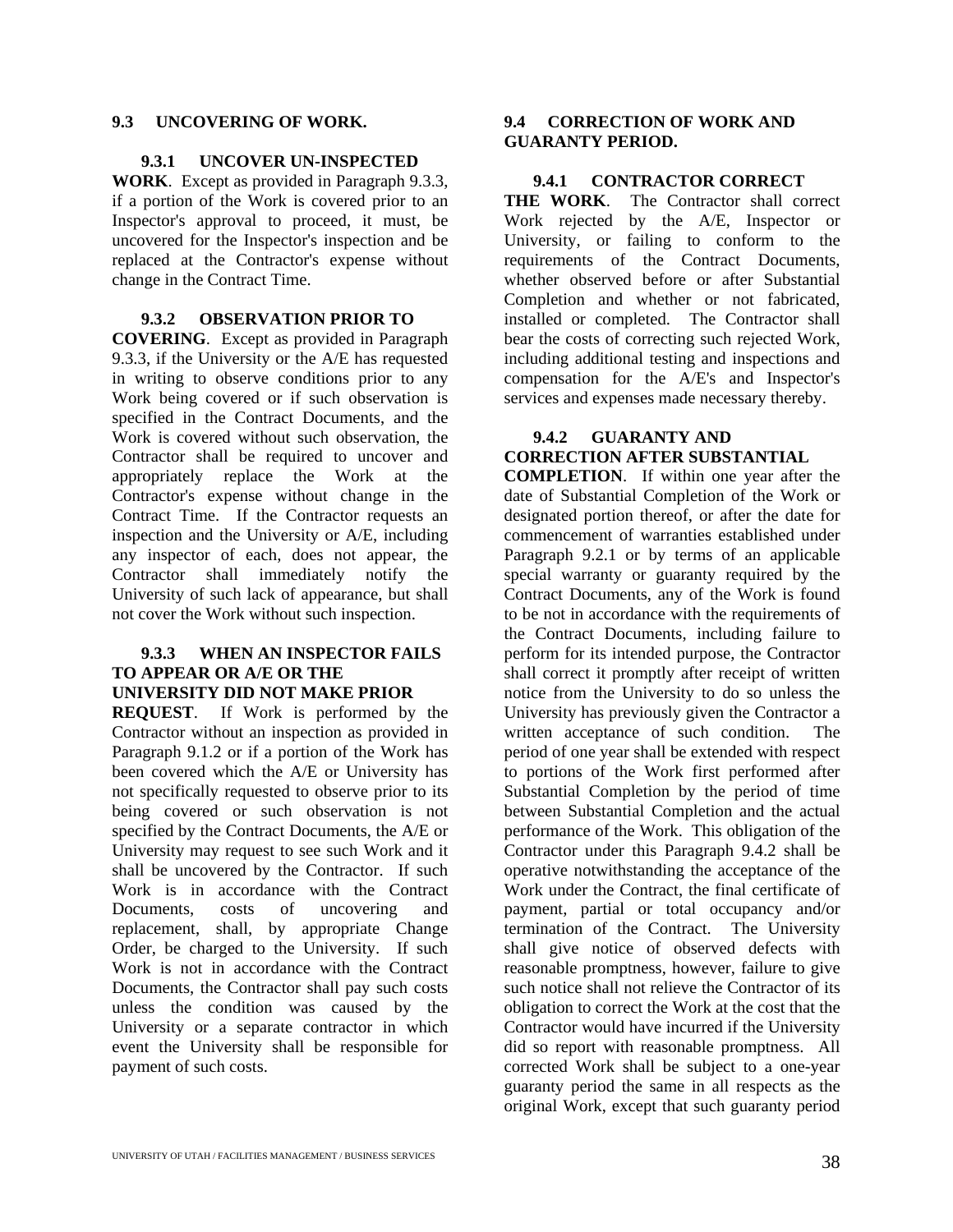shall commence from the time of Substantial Completion of the corrected Work. This guaranty period does not affect the University's right to pursue any available remedies against Contractor.

#### **9.4.3 REMOVAL OF WORK**.

(1) The Contractor shall promptly remove from the premises all Work that the University and/or the A/E determines as being in nonconformance with the Contract Documents, whether incorporated or not.

(2) The Contractor shall promptly replace and re-execute the Work in accordance with the Contract Documents and without expense to the University.

(3) The Contractor shall bear the expense of correcting destroyed or damaged construction, whether completed or partially completed, of the University or of other contractors destroyed or damaged by such removal or replacement.

(4) If the Contractor does not remove such rejected Work within a reasonable time, fixed by written notice, the University may have the materials removed and stored at the expense of the Contractor.

(5) If the Contractor does not correct the nonconforming Work within a reasonable time, fixed by written notice, the University may correct it in accordance with Paragraph 12.2.2 of these General Conditions.

#### **9.4.4 NOT LIMIT OTHER**

**OBLIGATIONS**. Nothing contained in this Article 9.4 shall be construed to establish a period of limitation with respect to other obligations which the Contractor may have under the Contract Documents. Establishment of the time period of one year as described in Paragraph 9.4.2 relates only to the specific obligation of the Contractor to correct the Work, and has no relationship to the time within which the obligation to comply with the Contract Documents may be sought to be enforced, nor to the time within which proceedings may be

commenced to establish the Contractor's liability with respect to the Contractor's obligations other than specifically to correct the Work.

#### **9.5 ADDITIONAL WARRANTIES.**

**9.5.1 IN GENERAL**. In addition to any other provisions of this Article 9, the following warranties shall apply:

(1) The Contractor warrants to the University that materials and equipment furnished under the Contract will be of good quality and new, except to the extent otherwise required or expressly permitted by the Contract Documents.

(2) The Contractor also warrants to the University that the Work will be free from defects not inherent in the quality required or permitted and that the Work will conform with the requirements of the Contract Documents. Work not conforming to said requirements, including substitutions not properly approved and authorized, may be considered defective at the University's option.

**9.5.2 EXCLUSION**. Unless due to the negligent or intentional act or omission of the Contractor or those under the Contractor's control, or as otherwise stated in the Contract Documents, the Contractor's guaranty excludes remedy for damage or defect caused by abuse, modifications not executed by the Contractor, improper or insufficient maintenance, improper operation, or normal wear and tear under normal usage.

#### **9.5.3 FURNISH EVIDENCE ON**

**REQUEST**. If requested by the A/E or University, the Contractor shall furnish satisfactory evidence as to the type and quality of materials and equipment.

#### **9.6 ACCEPTANCE OF NONCONFORMING WORK.**

If the University prefers to accept Work which is not in accordance with the requirements of the Contract Documents, the University may do so in writing instead of requiring its removal and correction, in which case the Contract Sum shall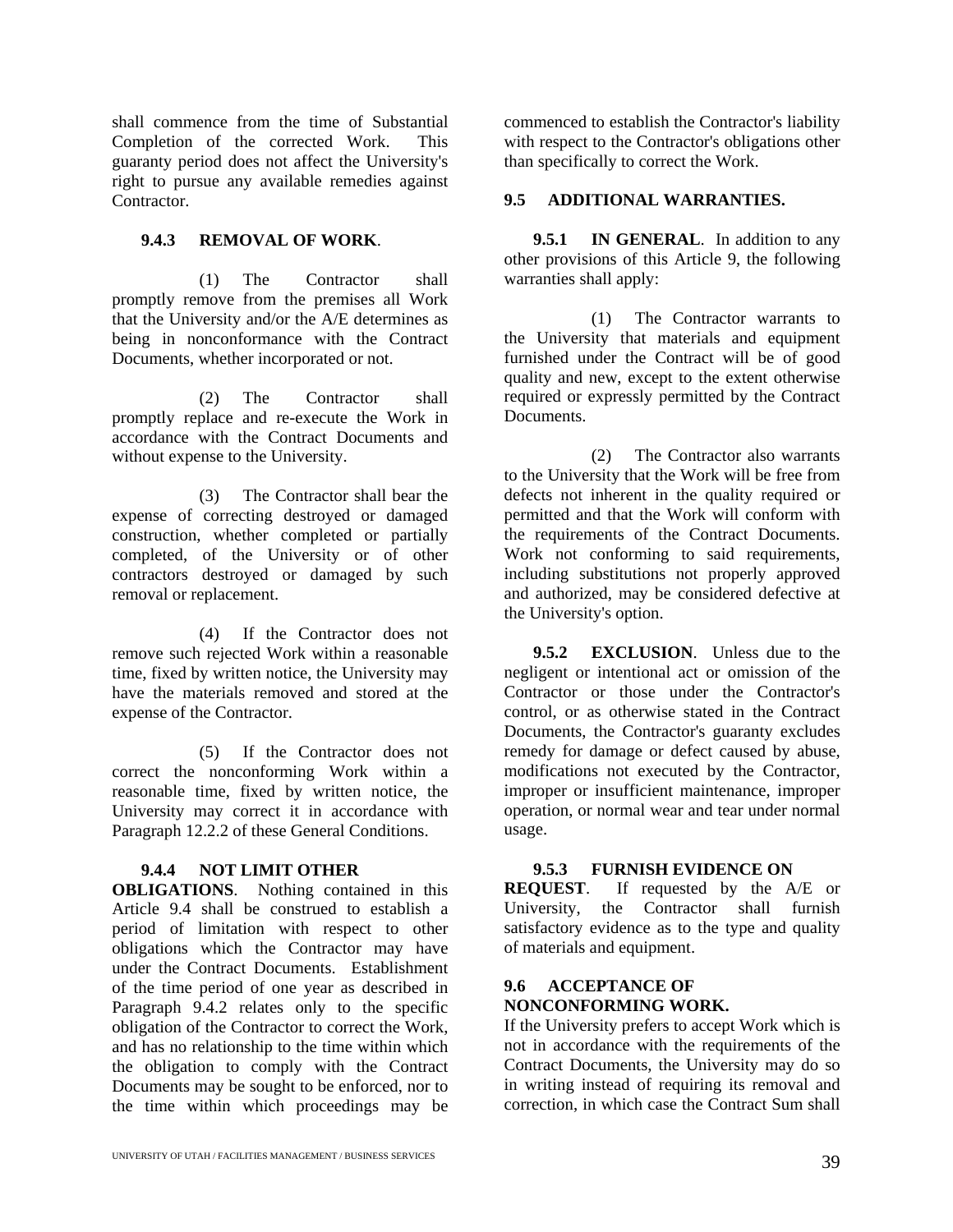be reduced as appropriate and equitable. Such adjustment shall be effected whether or not final payment has been made.

#### **ARTICLE 10. INSURANCE AND BONDS.**

#### **10.1 LIABILITY INSURANCE.**

**10.1.1 IN GENERAL**. To protect against liability, loss and/or expense arising from damage to property or injury or death of any person or persons incurred in any way out of, in connection with or resulting from the Work provided hereunder, Contractor shall obtain and maintain in force during the entire period of this Contract without interruption, at its own expense, the following insurance from insurance companies authorized to do business in the State of Utah in a form and content satisfactory to the University and rated "A-"or better with a financial size category of (a) Class X or larger where the Contract Sum is \$1,000,000 or greater or (b) Class VII or larger where the Contract Sum is under \$1,000,000. Said rating and financial size category shall be as published by A.M. Best Company at the time the Contract is executed.

(1) Workers' Compensation Insurance and Employers' Liability Insurance. Worker's Compensation Insurance shall cover full liability under the Worker's Compensation Laws of the jurisdiction in which the Project is located at the statutory limits required by said jurisdiction's laws. Employer's Liability Insurance shall provide the following limits of liability: \$100,000 for each accident; \$500,000 for Disease-Policy Limit; and \$100,000 for Disease-Each Employee. The Contractor shall require all Subcontractors to take and maintain similar policies of Workers' Compensation Insurance.

(2) Commercial General Liability Insurance.

(a) Commercial General Liability Insurance, on an "occurrence basis," including insurance for operations, independent contractors, subcontractors at any tier, products/completed operations and contractual liability specifically designating the Indemnity

provisions of these General Conditions as an insured contract on the Certificate of Insurance. Such Commercial General Liability Insurance must be endorsed with a Broad Form Property Damage Endorsement (including Completed Operations) and afford coverage for explosion, collapse and underground hazards. Such Commercial General Liability Insurance shall be in limits not less than the following:

\$2,000,000 General Aggregate, plus:

1. If the Construction Value is \$25,000,000 or more, an additional \$5,000,000 umbrella policy (which covers aggregate and per occurrence) is required; or

2. if the Construction Value is \$10,000,000 or more but less than \$25,000,000, an additional \$2,000,000 umbrella policy (which covers aggregate and per occurrence) is required.

#### **\$1,000,000 Products-Completed Operations Aggregate \$1,000,000 Personal and Advertising Injury \$1,000,000 Each Occurrence**

(b) For purposes of this subparagraph 2(a), Construction Value means:

1. the Contract Sum if the work is being performed under a Standard Construction Contractor's Agreement;

2. the Fixed Limit of Construction Costs if the work is being performed under a Construction Manager/General Contractor Agreement; or

3. the Guaranteed Fixed contract Amount if the work is to be performed under a Design/Build Agreement.

(3) Automobile liability insurance for claims arising from the ownership, maintenance, or use of a motor vehicle. The insurance shall cover all owned, non-owned, and hired automobiles used in connection with the Work, with the following minimum limits of liability: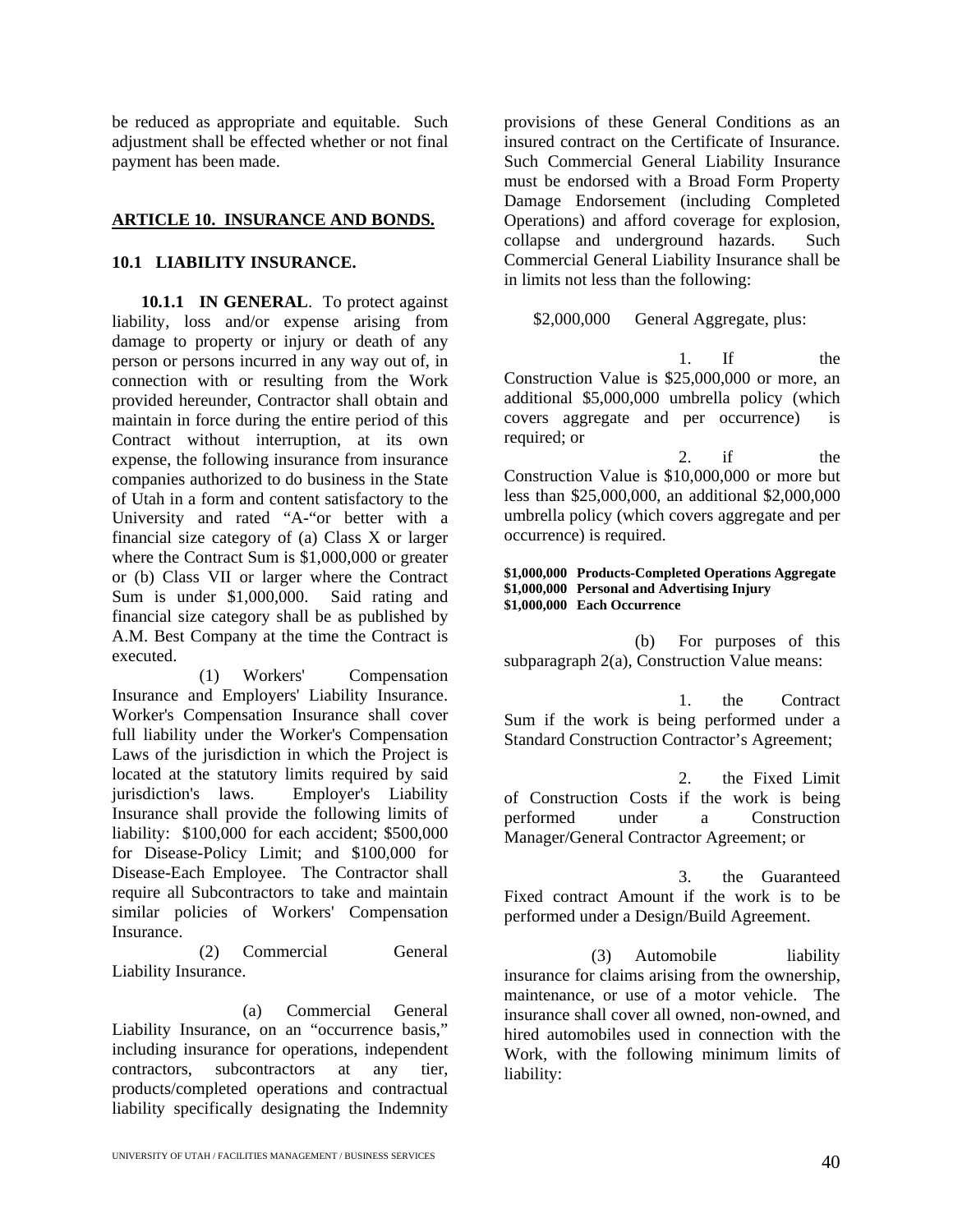\$1,000,000 Combined Single Limit Bodily Injury and Property Damage Per Occurrence

(4) Aircraft Use. Contractor using its own aircraft, or employing aircraft in connection with the Work performed under this Agreement shall maintain Aircraft Liability Insurance with a combined single limit of not less than \$1,000,000 per occurrence. Said certificate shall state that the policy required by this paragraph has been endorsed to name the University of Utah as Additional Insureds.

(5) Unless otherwise provided by the procurement documents, the insurance requirements in 10.1.1(1) through (4) above do not apply to subcontractors or suppliers at any tier under the Contractor and any insurance requirements of subcontractors and suppliers at any tier is a matter between the General Contractor and such subcontractor or supplier.

**10.1.2 CONFIGURATIONS**. Any policy required by this Article may be arranged under a single policy for the full limit required, or by a combination of underlying policies with the balance provided by an Excess or Umbrella Liability Policy.

#### **10.1.3 CONTRACTOR LIABILITY**.

Irrespective of the requirements as to insurance to be carried by Contractor as provided herein; insolvency, bankruptcy or failure of any insurance company to pay all claims accruing, shall not be held to relieve Contractor of any obligations hereunder.

#### **10.1.4 CERTIFICATE, NOTICE REQUIREMENTS, ADDITIONAL**

**INSURED**. Before the Contract Agreement is executed, certificates evidencing coverages as specified above are in effect, shall be furnished to the University. Such insurance certificates shall contain provisions that no cancellation, material change therein or non-renewal shall become effective except upon thirty (30) days prior written notice to the University as evidenced by return receipt, certified mail sent to the University. The Contractor shall notify the University within thirty (30) days of any claims(s) against the Contractor, and if such

claim(s) exceed 20% of the applicable required insured limits, the University may require the Contractor to re-instate the policy to provide full protection at the original limits. For any risk not covered by the Worker's Compensation Policy, the University of Utah shall be named as additional insured parties. All insurance policies provided shall be primary and non-contributing with, and not in excess of, any other insurance or self-insurance available to the University of Utah.

#### **10.1.5 DEDUCTIBLE LIABILITY**.

Any and all deductibles in the above described policies shall be assumed by, for the account of, and at sole risk of Contractor. The allowable deductible for any of the policies required by these General Conditions shall be no more than \$1,000 or 0.1 percent of the Contract Amount. whichever is greater. When there is an FLCC, the FLCC shall be the Contract Amount for purposes of calculating the allowable deductible.

#### **10.1.6 ADDITIONAL REQUIREMENTS:**

(1) Any type of insurance or any increase of limits of liability not described in this Agreement which the Contractor requires for its own protection or on account of any statute, rule or regulation, shall be its own responsibility and at its own expense.

(2) The carrying of any insurance required by this Agreement shall in no way be interpreted as relieving the Contractor or Subcontractors of any other responsibility or liability under this Agreement or any applicable law, statute, rule, regulation or order.

(3) Contractor shall not violate or knowingly permit to be violated any of the provisions of the policies on insurance required under these General Conditions.

#### **10.2 "BUILDER'S RISK" PROPERTY INSURANCE.**

**10.2.1 IN GENERAL**. The University shall provide "Builder's Risk" property insurance to protect the University, as well as all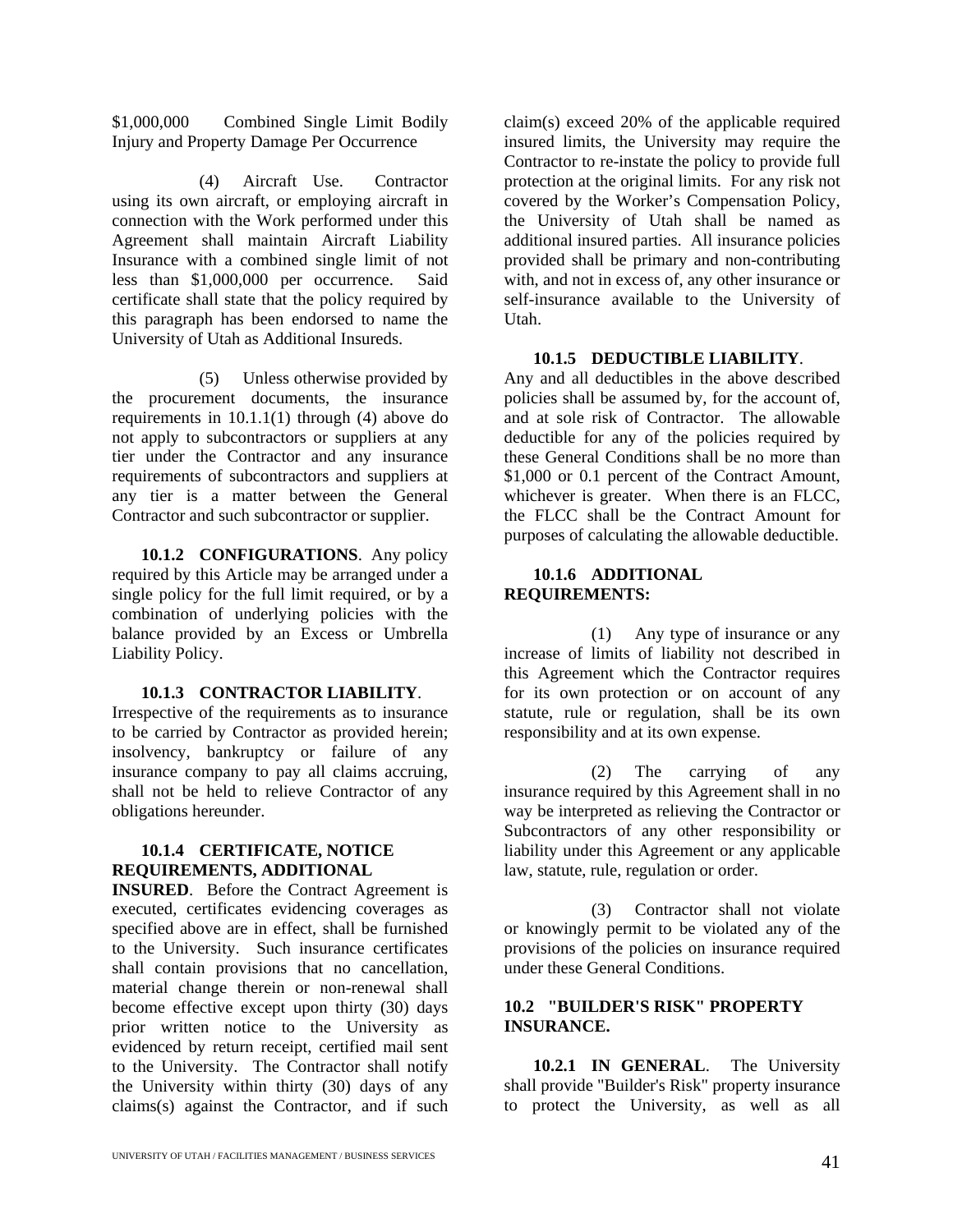Contractors and Subcontractors, and include them as insureds, with respect to Work performed hereunder at the University's own cost and expense, according to the policies and forms currently in force with insurance carriers selected by the University's Risk Manager. The University of Utah's Risk Manager shall furnish, upon request, all parties in interest with copies of said policies.

#### **10.2.2 INSPECTIONS,**

**RECOMMENDATIONS**. The University, the state Division of Risk Management and the Builder's Risk insurers shall have the right to inspect the Work. The Contractor shall comply with reasonable risk control recommendations made by insurers or the state Division of Risk Management. Such inspections or recommendations do not relieve the Contractor of any of its responsibilities under the Contract Documents.

**10.2.3 DEDUCTIBLE**. The above described "Builders Risk" policies shall be subject to a total deductible of \$5,000 per loss occurrence, which shall be assumed by all Contractors or Subcontractors, in proportion to their share of the total amount of an insured loss occurrence.

#### **10.2.4 ADJUSTED WITH AND PAYABLE TO RISK MANAGER AS**

**TRUSTEE**. Any insured property loss is to be adjusted with the State of Utah Risk Manager, and made payable to the State of Utah Risk Manager as trustee for the Contractor and Subcontractors, as their interests may appear, subject to the requirements of any applicable loss payable clause.

**10.2.5 WAIVER**. Contractor, including all Subcontractors, and University hereby waive all rights against each other for damages caused by perils insured against under the "Builder's Risk" insurance provided by the University, except such rights as Contractor may have to the proceeds of such insurance held by the State of Utah's Risk Manager as trustee. The University and the Contractor each shall require similar waivers from their contractors, subcontractors, subconsultants and agents, at any tier.

#### **10.2.6 SPECIAL HAZARDS**.

The University shall bear the risk of loss, delay and/or damage due to earthquake and/or flood and may either insure or self-insure that risk. If the Contractor requests in writing that insurance for other special hazards be included in the "Builder's Risk" policy, the State of Utah's Risk Manager shall, if possible, include such insurance in the policy and the cost thereof shall be charged to the Contractor by Change Order.

#### **10.3 PERFORMANCE BOND AND PAYMENT BOND.**

The Contractor shall submit and maintain in full force and effect as required by law and the Contract Documents, at its own expense, on forms provided by the University, and include as part of the quoted total all costs involved in securing and furnishing, the bonds listed below, based on the completed cost of the Contract and effective upon execution of the Contract. Said bonds shall be from surety companies which are authorized to do business in the State of Utah, listed in the U. S. Department of Treasury Circular 570, Companies Holding Certificates of Authority as Acceptable Sureties on Federal Bonds and as Acceptable Reinsuring Companies, and acting within the limitation listed therein.

10.3.1 A full 100 percent performance bond covering the faithful execution of the Contract in accordance with the Contract Documents; and

10.3.2 A full 100 percent payment bond covering payment of all obligations arising under the Contract Documents, for the protection of each person supplying labor, service, equipment, or material for the performance of the Work.

10.3.3 Any required insurance required under the U.S. Terrorism Risk Insurance Act of 2002, any similar applicable law, or as such Act may be amended.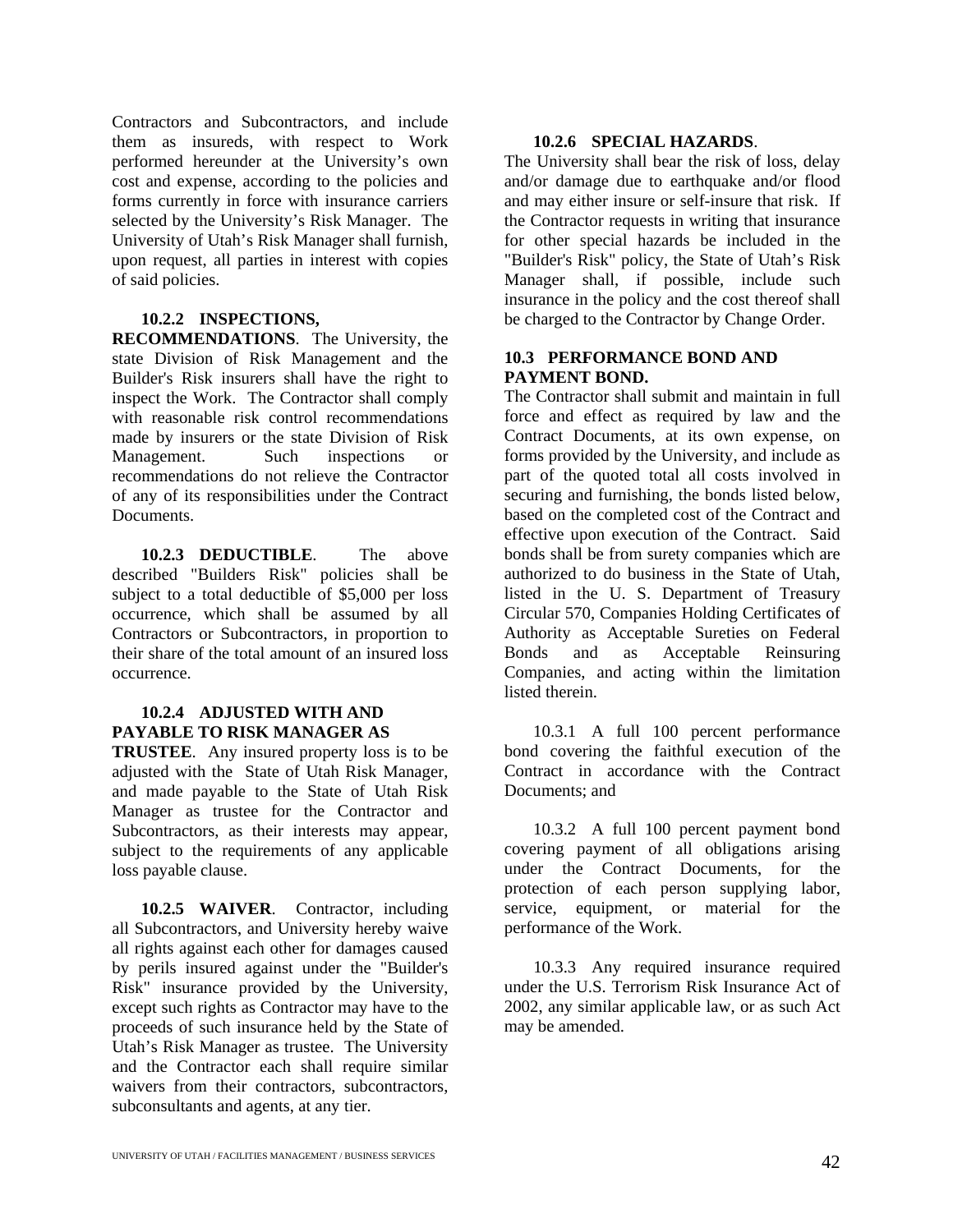#### **ARTICLE 11. MISCELLANEOUS PROVISIONS.**

#### **11.1 A/E'S RESPONSIBILITIES.**

These General Conditions are not intended to provide an exhaustive or complete list of the A/E's responsibilities. A separate agreement between the University and A/E incorporates these General Conditions by reference and includes additional Design responsibilities.

#### **11.2 SUCCESSORS AND ASSIGNS.**

The University and Contractor respectively bind themselves, their partners, successors, assigns and legal representatives to the other party hereto and to partners, successors, assigns and legal representatives of such other party in respect to covenants, agreements and obligations contained in the Contract Documents. The Contractor shall not assign the Contract without the prior written consent of the University, nor shall the Contractor assign any amount due or to become due as well as any rights under the Contract, without prior written consent of the University.

#### **11.3 WRITTEN NOTICE.**

#### **11.3.1 PERSONAL DELIVERY AND REGISTERED OR CERTIFIED MAIL**.

Written notice shall be deemed to have been duly served if delivered in person to the individual or a member of the firm or entity or to an officer of the corporation for which it was intended, or if delivered at or sent by registered or certified mail, return receipt requested, to the last business address known to the party giving notice.

**11.3.2 FAX**. Notwithstanding any other provision of these General Conditions, written notice shall also be deemed to have been duly served by verified use of a FAX system by using the known and operative calling number. Service by use of the FAX system is encouraged when timely notice will benefit the University, A/E or Contractor. Notice shall be considered complete and verified upon the sending and confirmation of delivery using the FAX system, if on the same day notice is also sent by registered or certified mail, return receipt

requested, to the last business address known to the party giving notice, confirming the FAX delivery.

#### **11.4 RIGHTS AND REMEDIES.**

**11.4.1 NOT LIMIT**. Duties and obligations imposed by the Contract Documents and rights and remedies available thereunder shall be in addition to and not a limitation of duties, obligations, rights and remedies otherwise imposed or available by law.

**11.4.2 NOT WAIVER**. Except as expressly provided elsewhere in the Contract Documents, no action or failure to act by the University, A/E or Contractor shall constitute a waiver of a right or duty afforded them under the Contract Documents, nor shall such action or failure to act constitute approval or acquiescence in a breach thereunder, except as any of the above may be specifically agreed to in writing. In no case shall the Contractor or any Subcontractors be entitled to rely upon any waiver of any of these General Conditions unless agreed to in writing by the University.

#### **11.5 COMMENCEMENT OF STATUTORY LIMITATION PERIOD.**

#### **11.5.1 BEFORE SUBSTANTIAL**

**COMPLETION**. Except as provided in 11.5.4 below, as to acts or failures to act occurring prior to the relevant date of Substantial Completion, any applicable statute of limitations shall commence to run and any alleged cause of action shall be deemed to have accrued in any and all events not later than such date of Substantial Completion.

#### **11.5.2 BETWEEN SUBSTANTIAL COMPLETION AND FINAL CERTIFICATION FOR PAYMENT**.

Except as provided in Paragraph 11.5.4 below, as to acts or failures to act occurring subsequent to the relevant date of Substantial Completion and prior to issuance of the final Certification for Payment, any applicable statute of limitations shall commence to run and any alleged cause of action shall be deemed to have accrued in any and all events not later than the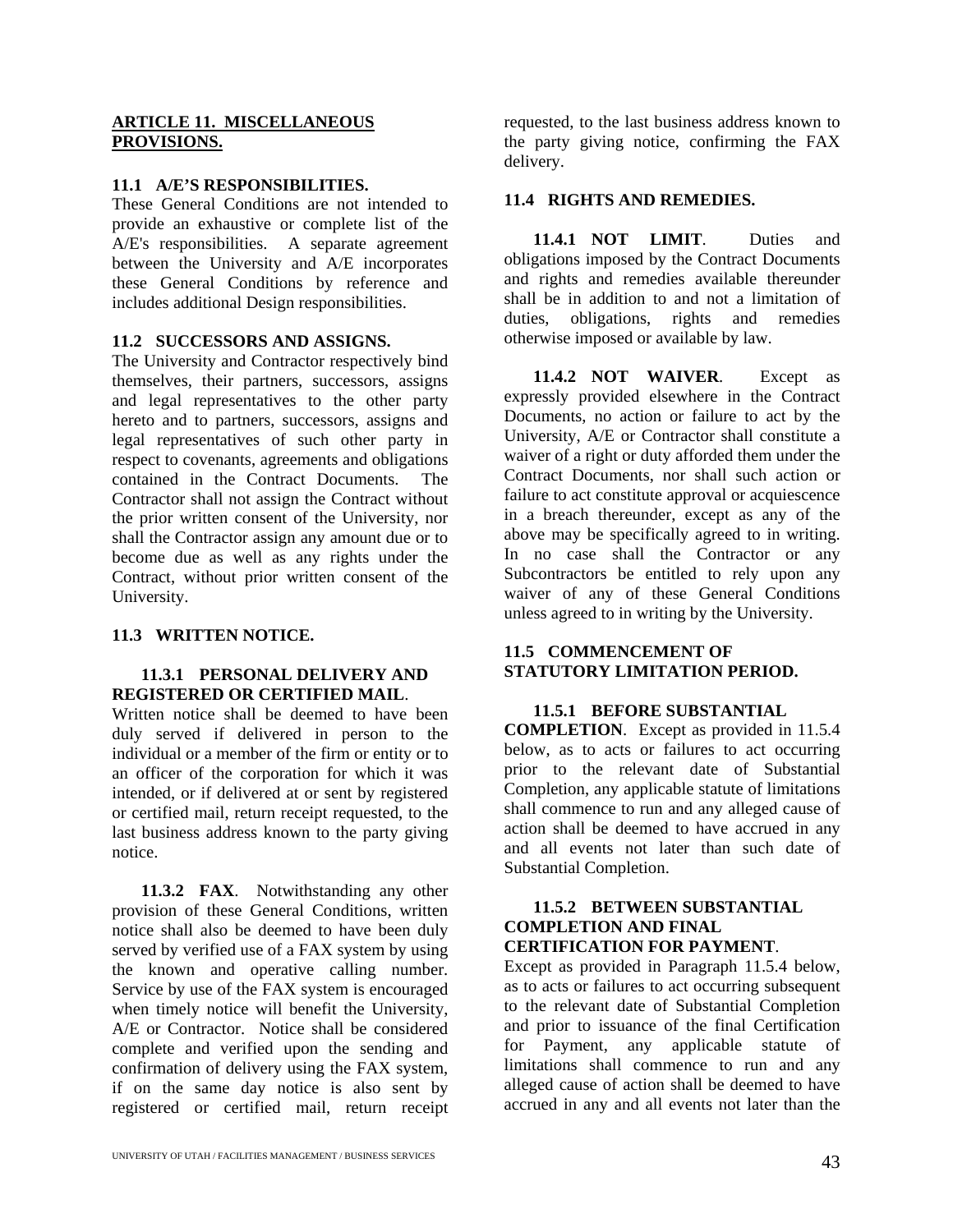date of issuance of the final Certification for Payment.

#### **11.5.3 AFTER FINAL CERTIFICATION FOR PAYMENT**.

Except as provided in Paragraph 11.5.4 below, as to acts or failures to act occurring after the relevant date of issuance of the final Certificate for Payment, any applicable statute of limitations shall commence to run and any alleged cause of action shall be deemed to have accrued in any and all events not later than the date of any act or failure to act by the Contractor pursuant to any guaranty provided under Article 9 the date of any correction of the Work or failure to correct the Work by the Contractor under Paragraph 9.4.2, or the date of actual commission of any other act or failure to perform any duty or obligation by the Contractor or the University, whichever occurs last.

**11.5.4 EXCEPTION**. Notwithstanding any other provision of this Article 11.5 to the contrary, no applicable statute of limitations shall be deemed to have commenced with respect to any portion of the Work which is not in accordance with the requirements of the Contract Documents, which would not be visible or apparent upon conducting a reasonable investigation, and which is not discovered by the University until after the date which, but for this Paragraph 11.5.4, would be the date of commencement of the applicable statute of limitations; the applicable statute of limitations instead shall be deemed to have commenced on the date of such discovery by the University.

#### **11.6 NOT DISCRIMINATE, NO SEXUAL HARASSMENT.**

Pursuant to the laws of the State of Utah, the Contractor, Subcontractors, or anyone for whose act any of them may be liable, will take affirmative action to not discriminate against any employee or applicant for employment because of race, creed, color, sex, religion, ancestry or national origin. To the extent applicable, said persons will comply with all provisions of Executive Order No. 11246 dated September 24, 1965 and rules, regulations, orders, instructions, designations and other directives promulgated pursuant thereto.

Contractor, Subcontractors, or anyone for whose act any of them may be liable, shall not act in any manner as would violate the laws, regulations and policies of the United States or the State of Utah prohibiting sexual harassment.

#### **11.7 APPLICABLE LAWS.**

The applicable laws and regulations of the State of Utah, as well as any applicable local laws and regulations not superseded or exempted by State law, shall govern the execution of the Work embodied in the Contract Documents as well as the interpretation of the Contract Documents.

#### **11.8 INTERPRETATION.**

In the interest of brevity, the Contract Documents frequently omit modifying words such as "all" and "any" and articles such as "the" and "an", but the fact that a modification or an article is absent from the statement and appears in another is not intended to affect the interpretation of either statement.

#### **11.9 VENUE.**

In case of any dispute, which may arise under the Contract Documents, the place of venue shall be in the County of Salt Lake, Utah, unless otherwise agreed to by all the parties in writing.

#### **11.10 SEVERABILITY.**

The invalidity of any part, paragraph, subparagraph, phase, provision or aspect of the Contract documents shall not impair or affect in any manner the validity, enforceability or effect of the remainder of the Contract Documents.

#### **11.11 CONSTRUCTION OF WORDS.**

Unless otherwise stated in the Contract Documents, words, which have well-known technical or construction industry meanings, shall be construed as having such recognized meanings. Unless the context requires otherwise, all other technical words shall be construed in accordance with the meaning normally established by the particular, applicable profession or industry. All other words, unless the context requires otherwise, shall be construed with an ordinary, plain meaning.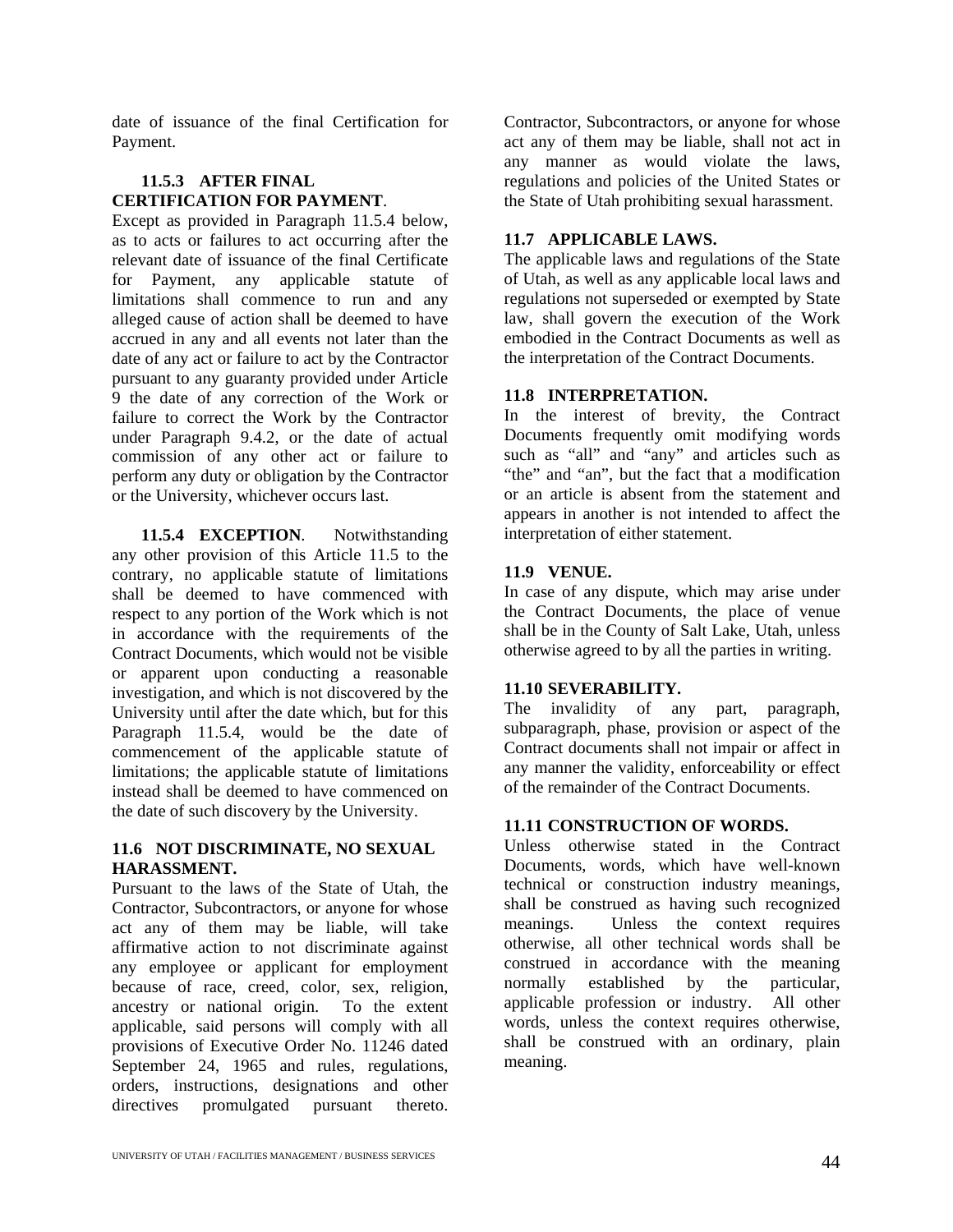#### **11.12 NO THIRD PARTY RIGHTS.**

These General Conditions create rights and duties only as between the University and Contractor, and the University and A/E. Nothing contained herein shall be deemed as creating third party beneficiary contract rights or other actionable rights or duties as between Contractor and A/E, or as between the University, Contractor, or A/E on the one hand, and any other person or entity.

#### **ARTICLE 12. TERMINATION OR SUSPENSION OF THE CONTRACT.**

#### **12.1 TERMINATION BY CONTRACTOR.**

**12.1.1 IN GENERAL**. If the Work is stopped for a period of sixty (60) days through no act or fault of the Contractor or a Subcontractor, or their agents or employees or any other persons performing portions of the Work under contract with any of the above, the Contractor, may terminate the Contract in accordance with 12.1.2 hereinbelow for any of the following reasons:

(1) Because the University has persistently failed to fulfill fundamental University obligations under the Contract Documents with respect to matters important to the progress of the Work;

(2) Issuance of an order of a court or other public authority having jurisdiction which necessitates such termination, except that where the Contractor has standing, the Contractor must cooperate in efforts to stay and/or appeal such order;

(3) An act of government, such as a declaration of national emergency, making material unavailable; or

(4) Unavoidable casualties or other similar causes as listed in Paragraph 12.2.2(2) hereinbelow.

**12.1.2 NOTICE**. If one of the reasons for termination in Paragraph 12.1.1 hereinabove exist, the Contractor may, upon ten (10)

additional days' written notice to the University and A/E, and such condition giving cause for termination still not cured, terminate the Contract and recover from the University payment for Work executed and for proven loss with respect to materials, equipment, tools, and<br>construction equipment and machinery, construction equipment and machinery, including reasonable overhead, profit and damages associated only with work completed prior to the notice of termination.

#### **12.2 TERMINATION BY THE UNIVERSITY FOR CAUSE.**

**12.2.1 IN GENERAL**. The Director or Designee may terminate the Contract if the Contractor fails to cure any of the following within a period of ten (10) days (or longer if the University so approves in writing) after receipt of notice from the University specifying the cause for termination:

(1) The Contractor persistently or repeatedly refuses or fails to supply enough properly skilled workers or proper materials;

(2) The Contractor fails to make payment to Subcontractors for materials or labor in accordance with the respective agreements between the Contractor and the Subcontractors;

(3) The Contractor persistently disregards laws, ordinances, or rules, regulations, resolutions or orders of a public authority having jurisdiction; or

(4) The Contractor fails to perform the Work within the time specified in the Contract Documents or any authorized extension thereof or the Contractor fails to make progress with the Work as to endanger such compliance;

(5) The Contractor fails to perform the Work or is otherwise in breach of a material provision of the Contract Documents;

(6) The Contractor fails to respond promptly to the financial responsibility inquiry under the Contractor's Agreement;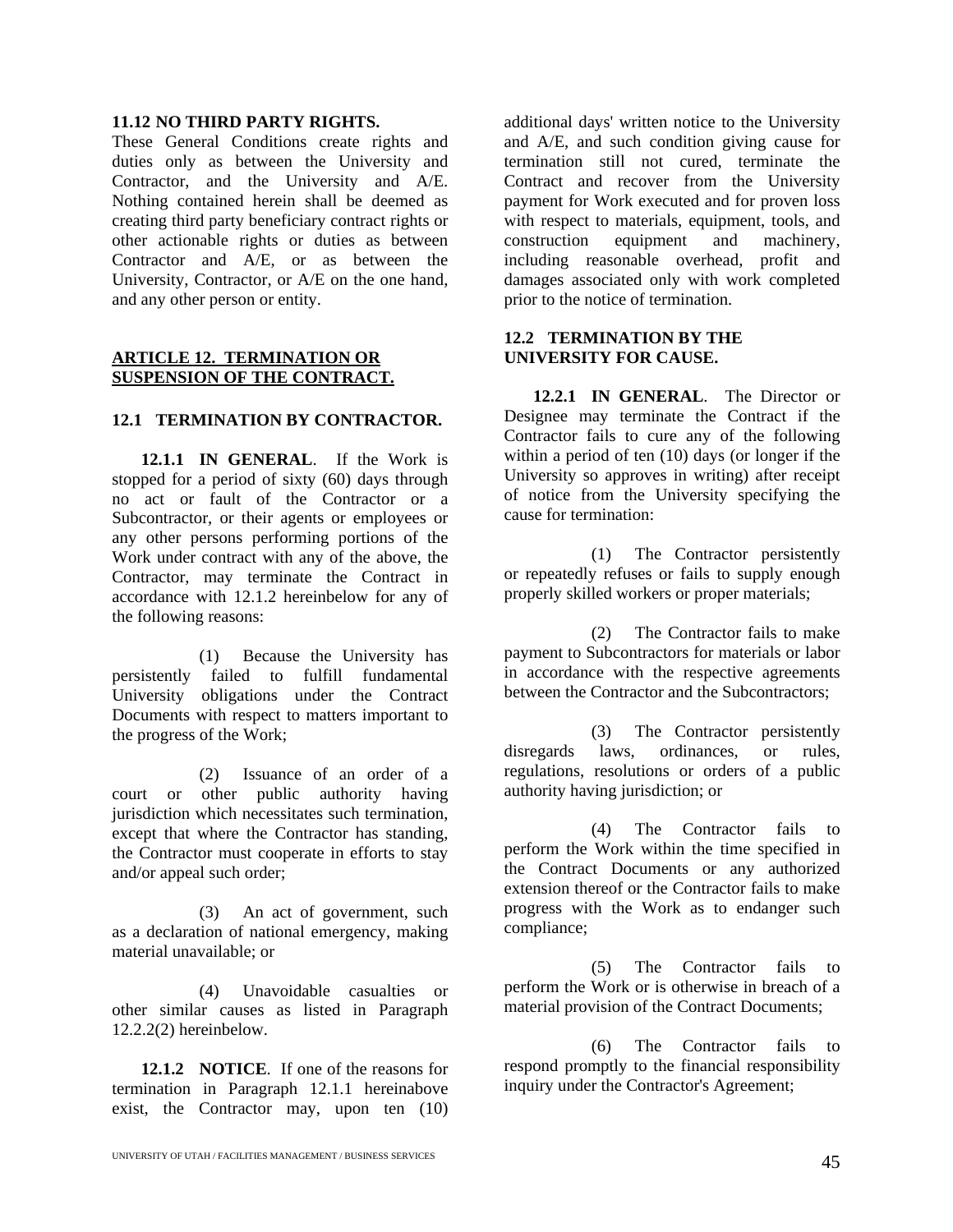(7) As permissible by law for a reason to terminate, the Contractor is adjudged bankrupt;

(8) As permissible by law for a reason to terminate, the Contractor should make a general assignment for the benefit to creditors;

(9) As permissible by law for a reason to terminate, the Contractor should have a receiver appointed on account of the Contractor's insolvency; or

(10) The Contractor fails to follow the material safety requirements and precautions either as expressly provided in the Contract Documents or as consistent with the customary practices in the industry.

#### **12.2.2 UNIVERSITY'S RIGHT TO CARRY OUT THE WORK**.

(1) If the Contractor defaults or neglects to carry out the Work in accordance with the Contract Documents and fails within a ten (10) day period (or longer if approved by the University in writing) after receipt of written notice from the University to cure such default or neglect, the University may without prejudice to other remedies the University may have, correct such deficiencies, including taking over the Work and prosecuting the same to completion, by contract or otherwise, and may take possession of, and utilize in completing the Work, such materials, appliances, and facilities as may be on the site of the Work as well as the site as necessary for its proper completion. In such case, the University shall offset from payments then or thereafter due the Contractor the cost of correcting such deficiencies, including compensation for the A/E, the University's staff and legal counsel's additional services and expenses made necessary by such default, neglect or failure. If payments then or thereafter due the Contractor are not sufficient to cover such amounts, the Contractor shall pay the difference to the University. The Contractor shall continue performance of the Contract to the extent not terminated.

(2) Except with respect to defaults of Subcontractors, the Contractor shall not be liable for any excess costs if the failure to perform the Contract arises out of causes beyond the control and without the fault or negligence of the Contractor or anyone for whom the Contractor may be liable. Such causes may include, but are not limited to, acts of God or of the public enemy, acts of the University of Utah, State of Utah or federal government in either their sovereign or contractual capacity, fires, floods, epidemics, quarantine restrictions, strikes, freight embargoes, and unusually severe weather; but in every case the failure to perform must be beyond the control and without the fault or negligence of the Contractor or anyone for whom the Contractor may be liable. If the failure to perform is caused by the default of a Subcontractor, and if such default arises out of causes beyond the control of both the Contractor and the Subcontractor, and without the fault or negligence of either of them or anyone for whom either may be liable, the Contractor shall not be liable for any excess costs for failure to perform unless the supplies or services to be furnished by the Subcontractor were obtainable from other sources in sufficient time to permit the Contractor to meet the required delivery or completion schedule.

#### **12.2.3 ITEMS REQUIRED TO BE TRANSFERRED OR DELIVERED**.

The University may require the Contractor to transfer title and deliver to the University, in the manner and to the extent directed by the University:

(1) Any completed portion of the Work; and

(2) Any partially completed portion of the Work and any parts, tools, dies, jigs, fixtures, drawings, information, and contract rights (hereinafter called "construction materials") as the Contractor has specifically produced or specifically acquired for the performance of such part of this Contract as has been terminated; and the Contractor shall, upon direction of the University, protect and preserve property in the possession of the Contractor in which the University has an interest.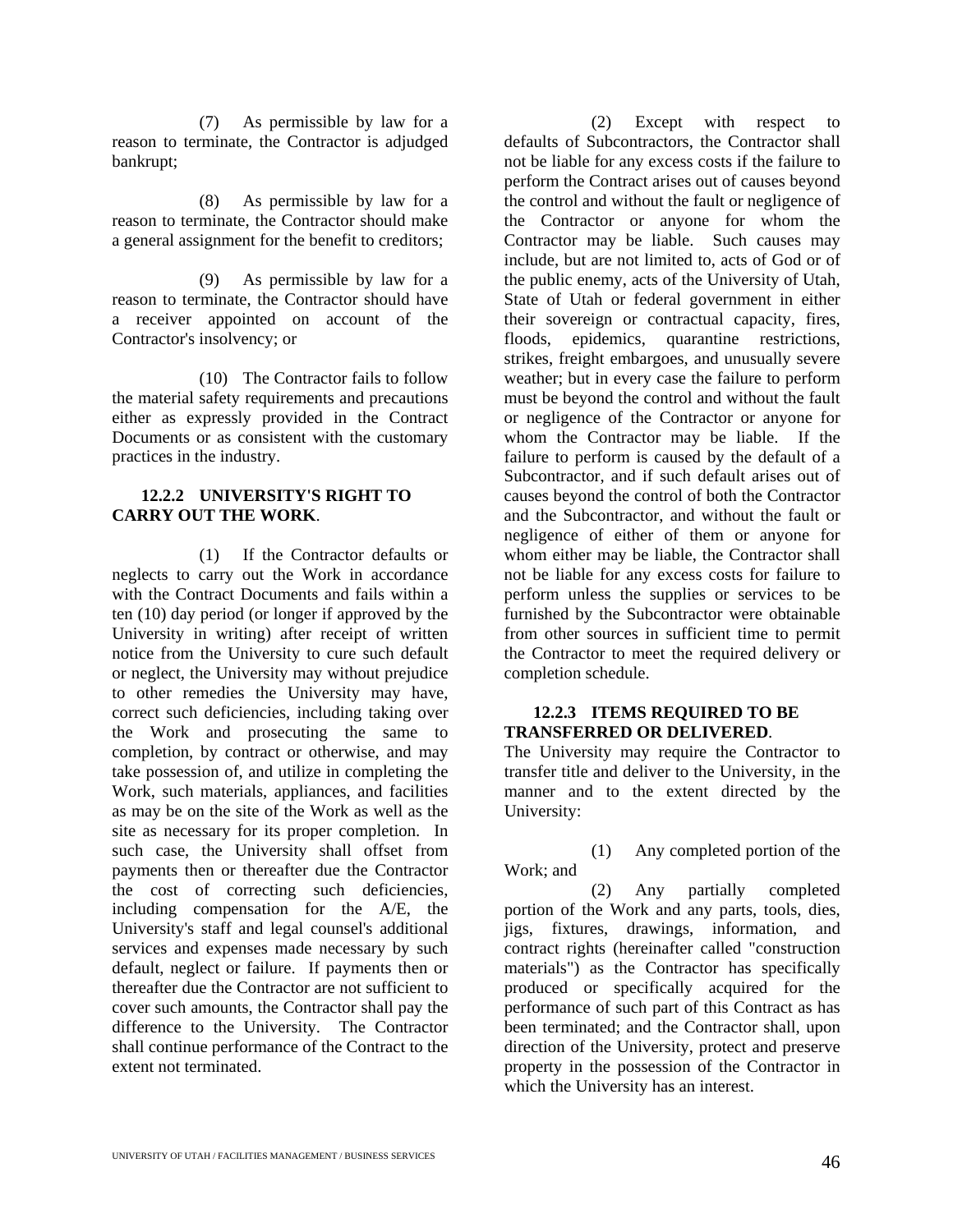**12.2.4 PAYMENT**. When the University terminates the Contract for one or more of the reasons stated in Paragraph 12.2.1, the University may withhold payment and/or pursue all available remedies.

**12.2.5 UNIVERSITY PROTECTION IF LIENABLE**. When the subject property is lienable, the University may withhold from amounts otherwise due the Contractor for such completed Work or construction materials such sum as the University determines to be necessary to protect the University and the State against loss because of outstanding liens or claims for former lien holders.

#### **12.2.6 CREDITS AND DEFICITS**.

If the unpaid balance of the Contract Sum exceeds the full cost of finishing the Work, including compensation for the A/E's services and expenses made necessary thereby, such excess shall be paid to the Contractor. If such cost exceeds the unpaid balance, the Contractor shall pay the difference to the University this obligation for payment shall survive the termination of the Contract.

#### **12.2.7 IF CONTRACTOR FOUND NOT IN DEFAULT OR EXCUSABLE**.

If, after notice of termination of the Contract under the provisions of this Article, it is determined for any reason that the Contractor was not in default under the provisions of this Article, or that the default was excusable under the provisions of this Article, the rights and obligations of the parties shall be the same as if the notice of termination had been issued pursuant to the termination for convenience provisions.

#### **12.2.8 RIGHTS AND REMEDIES**

**NOT EXCLUSIVE**. The rights and remedies of the University provided in this Article 12.2 shall not be exclusive and are in addition to any other rights and remedies provided by law or under this Contract.

#### **12.3 SUSPENSION, DELAY OR INTERRUPTION OF WORK BY THE UNIVERSITY FOR CONVENIENCE.**

#### **12.3.1 BY THE UNIVERSITY IN**

**WRITING**. The University may in writing and without cause, order the Contractor to suspend, delay or interrupt the Work in whole or in part for such period of time as the University may determine to be appropriate for the convenience of the University.

#### **12.3.2 TIME PERIOD FOR CLAIMS**.

Any PRE by the Contractor for adjustment under this Article 12.3 must be asserted by the Contractor, in writing, within twenty-one (21) days from the date of termination of such suspension, delay or interruption; provided that the University may, in its sole discretion, receive and act upon any such PRE asserted at any time prior to final payment under this Contract.

#### **12.3.3 ADJUSTMENTS**.

Any adjustment in Contract Sum and Time shall be in accordance with Articles 3, 4, and 7.

#### **12.4 TERMINATION FOR CONVENIENCE OF THE UNIVERSITY.**

**12.4.1 IN GENERAL**. The performance of Work under this Contract may be terminated by the University in accordance with this Article 12.4 in whole, or from time to time, in part, whenever the University shall determine that such termination is in the best interest of the University or any person for whom the University is acting under this Contract. Any such termination shall be effected by delivery to the Contractor of a notice of termination specifying the extent to which performance of Work under the Contract is terminated, and the date upon which such termination becomes effective.

#### **12.4.2 CONTRACTOR**

**OBLIGATIONS**. After receipt of a notice of termination, and except as otherwise directed by the University in writing, the Contractor shall: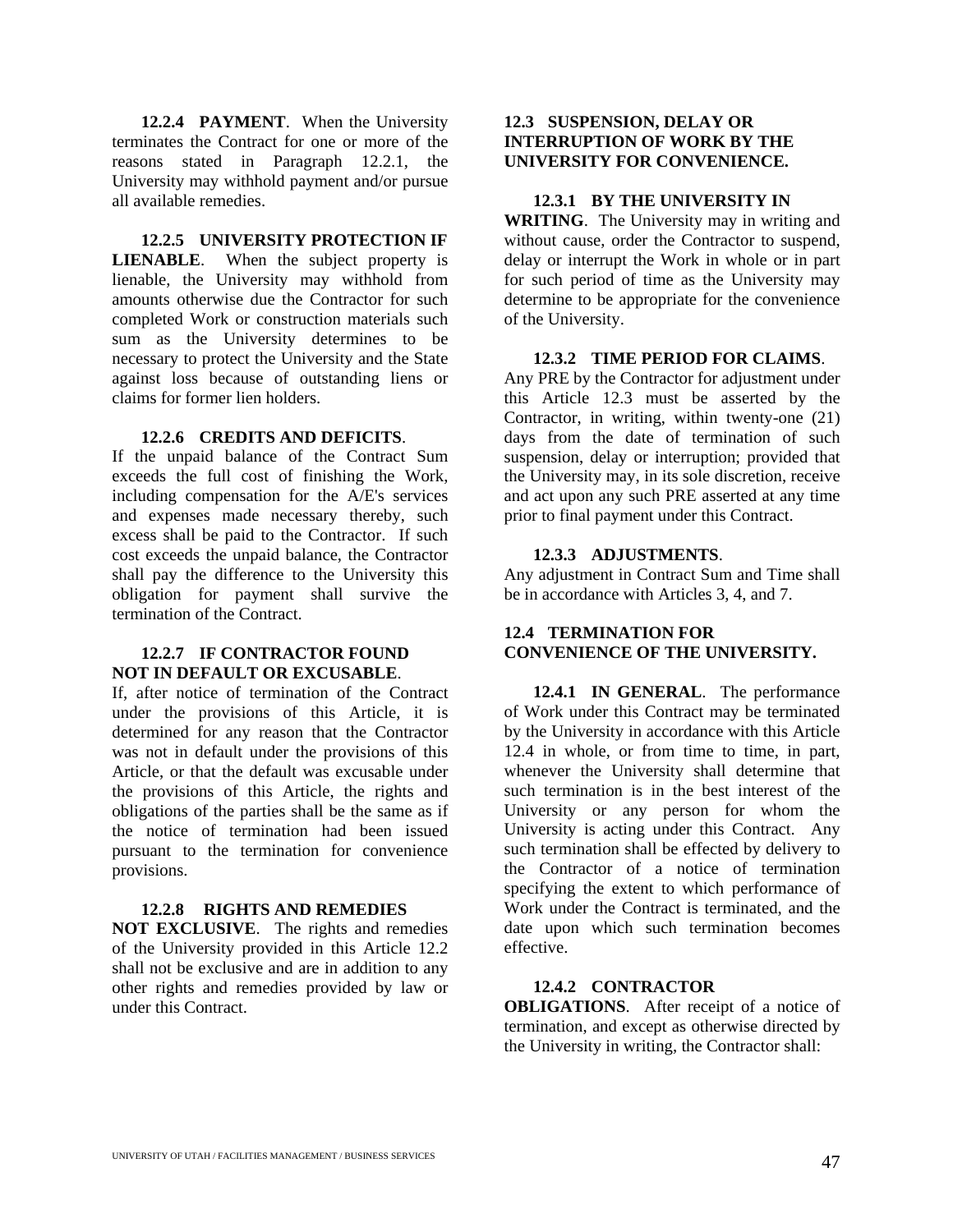(1) Stop work under the Contract on the date and to the extent specified in the notice of termination;

(2) Place no further orders or subcontracts for materials, services or facilities, except as may be necessary for completion of such portion of the Work under the Contract as is not terminated;

(3) Terminate all orders and subcontracts to the extent that they relate to performance of Work terminated by the notice of termination;

(4) Assign to the University in the manner, at the times, and to the extent directed by the University, all of the right, title and interest of the Contractor under the orders and subcontracts so terminated, in which case the University shall have the right, in its discretion, to settle or pay any or all claims arising out of the termination of such orders and subcontracts;

(5) Settle all outstanding liabilities and all claims arising out of such termination of orders and subcontracts, with the approval or ratification of the University, which approval or ratification shall be final for all the purposes of this Article 12.4;

(6) Transfer title and deliver to the University in the manner, at the times, and to the extent, if any, directed by the University:

(a) The fabricated or unfabricated parts, work in process, completed work, supplies, and other material produced as a part of, or acquired in connection with the performance of the Work terminated by the notice of termination; and

(b) The completed or partially completed drawings, information, and other property which, if the Contract had been completed, would have been required to be furnished to the University;

(7) Use best efforts to sell, in the manner, at the times, to the extent, and at the

price or prices directed or authorized by the University, any property of the types referred to in Paragraph 12.4.2(6) above; provided, however, that the Contractor:

(a) Shall not be required to extend credit to any purchaser; and

(b) May acquire any such property under the conditions prescribed by and at a price or prices approved by the University; and provided further that the proceeds of any such transfer of or disposition shall be applied in reduction of any payments to be made by the University to the Contractor under this Contract or shall otherwise be credited to the price or cost of the Work covered by this Contract or paid in such other manner as the University may direct;

(8) Complete performance of such part of the Work as shall not have been terminated by the notice of termination; and

(9) Take such action as may be necessary, or as the University may direct, for the protection and preservation of the property related to this Contract which is in the possession of the Contractor in which the University or State has or may acquire an interest.

#### **12.4.3 TERMINATION CLAIM**.

After receipt of a notice of termination, the Contractor may submit to the University a PRE, in the form and with certification prescribed by the University. Such PRE shall be submitted promptly but in no event not later than sixty (60) days from the effective date of termination.

#### **12.4.4 AGREED UPON PAYMENT**.

Subject to the provisions of Paragraph 12.4.3 above, the Contractor and the University may agree upon the amount to be paid to the Contractor by reason of the total or partial termination of Work pursuant to this Article 12.4.

#### **12.4.5 PAYMENT NOT AGREED**

**UPON**. In the event of the failure of the Contractor and the University to agree, as provided in Paragraph 12.4.4, upon the whole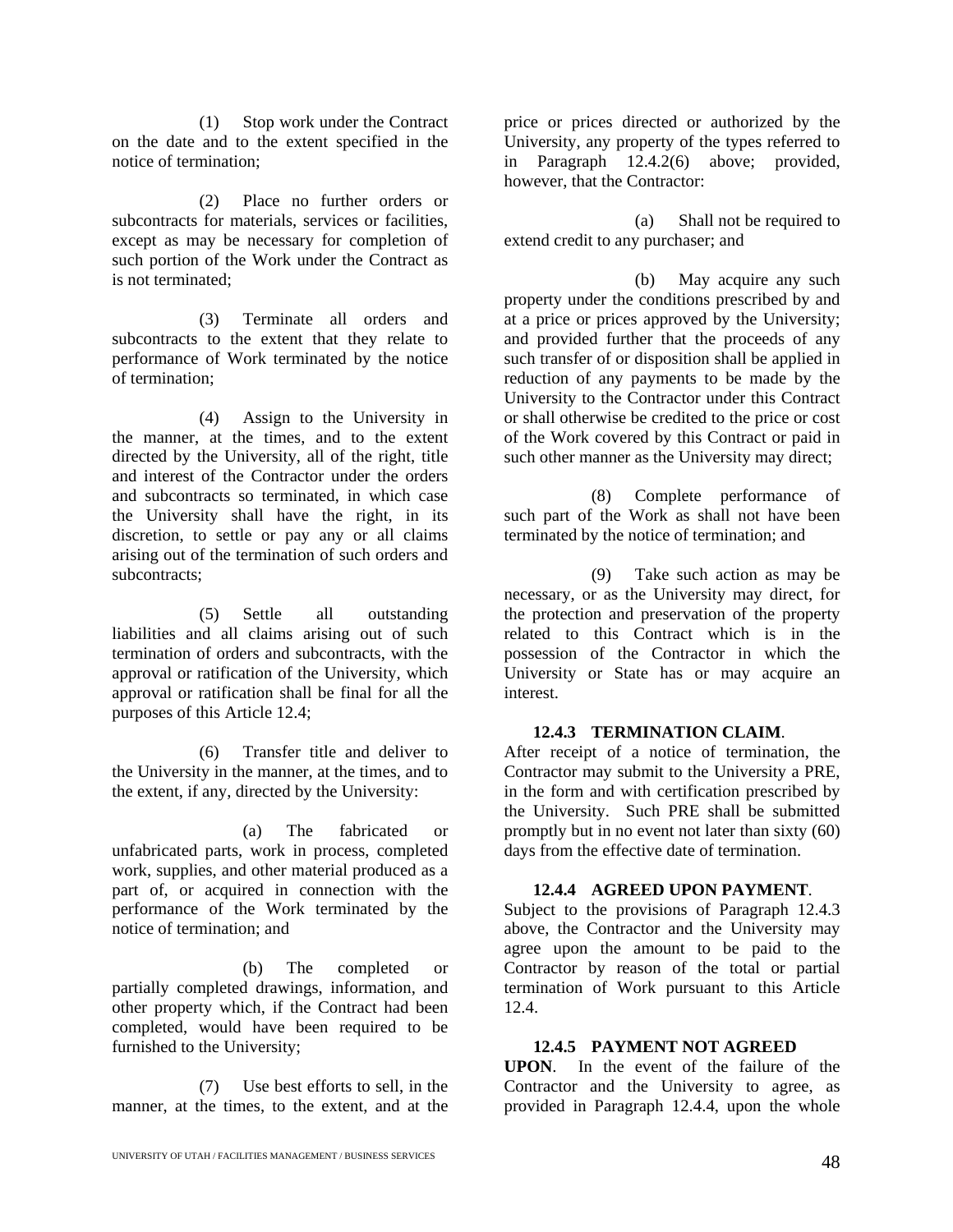amount to be paid to the Contractor by reason of the termination of Work pursuant to this Article 12.4, the University shall pay to the Contractor the amounts determined by the University as follows, but without duplication of any amounts agreed upon in accordance with Paragraph 12.4.4:

(1) With respect to all Contract Work performed prior to effective date of the notice of termination, the total (without duplication of any items) of:

(a) The cost of such Work including undisputed Claim amounts;

(b) The cost of terminating, settling and paying claims arising out of the termination of Work under subcontracts or orders as provided in Paragraph 12.4.2(5) above, exclusive of the amounts paid or payable on account of supplies or materials delivered or services furnished by Subcontractors prior to the effective date of the notice of termination under this Contract, which amounts shall be included in the cost on account of which payment is made under Paragraph  $12.4.5(1)(a)$  above;

(c) A sum, as overhead and profit on Paragraph 12.4.5(1)(a) above, determined by the University to be fair and reasonable;

(d) The reasonable cost of the preservation and protection of property incurred pursuant to Paragraph 12.4.2(9); and any other reasonable cost incidental to termination of Work under this Contract, including expenses incidental to the determination of the amount due to the Contractor as the result of the termination of Work under this Contract.

(2) The total sum to be paid to the Contractor under Paragraph 12.4.5(1) above shall not exceed the total Contract Sum as reduced by the amount of payments otherwise made and as further reduced by the Contract price of work not terminated. Except for normal spoilage, and except to the extent that the University shall have otherwise expressly assumed the risk of loss in writing, there shall be

excluded from the amounts payable to the Contractor under Paragraph 12.4.5(1) above, the fair value of property which is destroyed, lost, stolen, or damaged so as to become undeliverable to the University, or to a buyer pursuant to Paragraph 12.4.2(7).

**12.4.6 DEDUCTIONS**. In arriving at the amount due the Contractor under this-Article 12.4, there shall be deducted:

(1) All unliquidated advance or other payments on account theretofore made to the Contractor, applicable to the terminated portion of this Contract;

(2) Any Claim which the University may have against the Contractor in connection with this Contract; and

(3) The agreed price for, or the proceeds of sale of, any materials, supplies, or other things acquired by the Contractor or sold, pursuant to the provisions of this Article 13.4, and not otherwise recovered by or credited to the University.

#### **12.4.7 PARTIAL TERMINATION**.

If the termination is partial, the Contractor may file with the University a PRE for the amounts specified in the Contract relating to the continued portion of the Contract and such equitable adjustment as may be agreed upon shall be made in such amounts. Any PRE under this Paragraph 12.4.7 must be filed within twenty-one (21) days from the effective date of the notice of termination.

#### **12.4.8 PARTIAL PAYMENTS**.

The University may, from time to time, under such terms and conditions as it may prescribe, make partial payments and payments on account against costs incurred by the Contractor in connection with the terminated portion of this Contract whenever, in the opinion of the University the aggregate of such payments shall be within the amount to which the Contractor will be entitled hereunder. If the total of such payments is in excess of the amount finally agreed or determined to be due under this Article 12.4, such excess shall be payable by the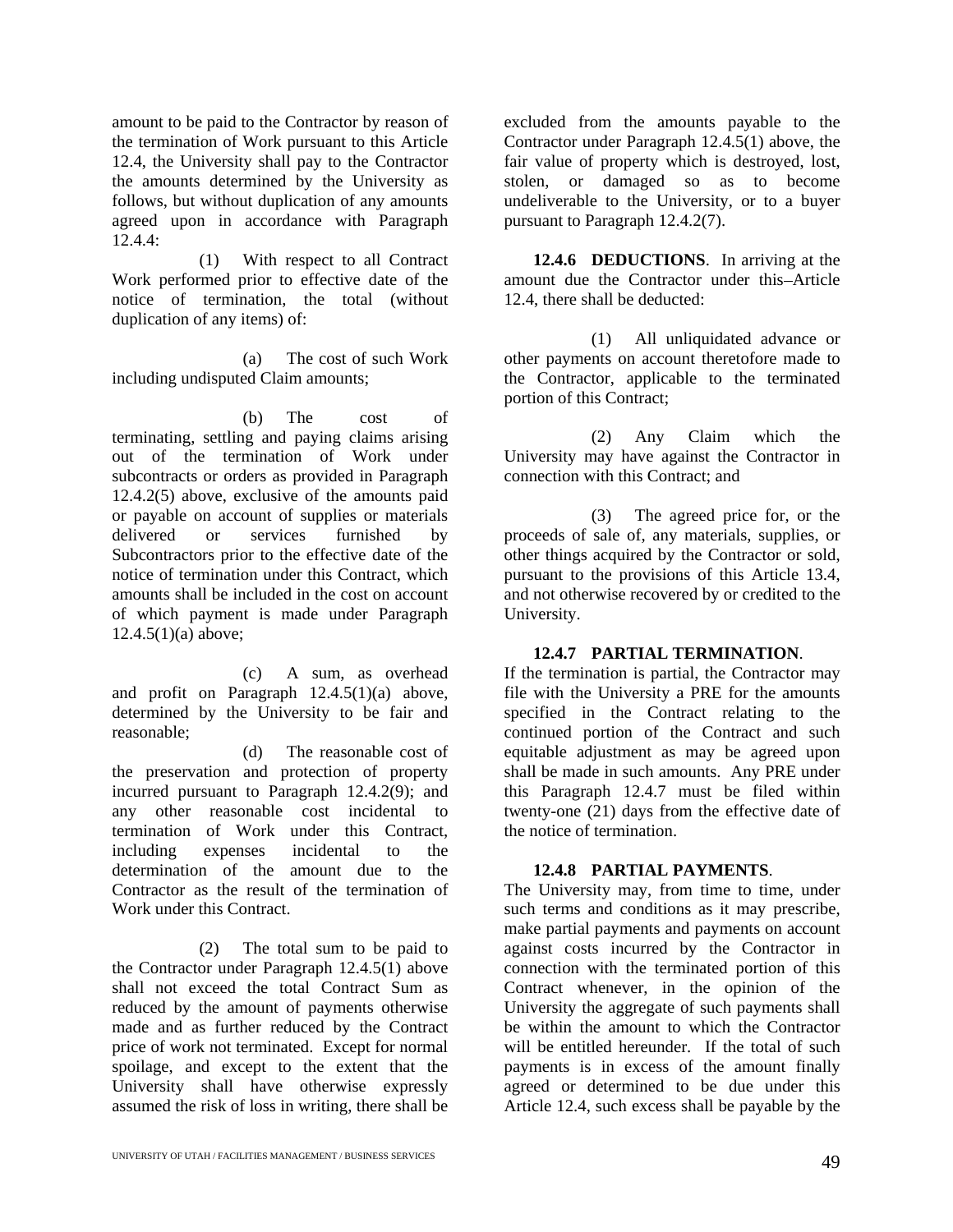Contractor to the University upon demand, together with interest at a rate equal to the average rate at the time being received from the investment of state funds, as determined by the State Treasurer, for the period until the date such excess is repaid to the University; provided, however, that no interest shall be charged with respect to any such excess payment attributable to a reduction in the Contractor's claim by reason of retention or other disposition of termination inventory until ten (10) days after the date of such retention or disposition, or such later date as determined by the University by reason of the circumstances.

#### **12.4.9 PRESERVE AND MAKE**

**AVAILABLE RECORDS**. Unless otherwise provided for in this Contract, or by applicable law, the Contractor shall, from the effective date of termination until the expiration of three years after final settlement under this Contract, preserve and make available to the University at all reasonable times at the office of the Contractor, but without direct charge to the University, all books, records, documents and other evidence bearing on the costs and expenses of the Contractor under this Contract and relating to the Work terminated hereunder, or, to the extent approved by the University Representative, photographs, micrographs, or other authentic reproductions thereof.

#### **12.5 UNIVERSITY'S RIGHT TO STOP THE WORK.**

If the Contractor fails to correct Work or fails to carry our Work, as required by the Contract Documents or fails to comply with all required and customary safety precautions; the University, by written order signed personally or by an agent specifically so empowered by the University in writing, may order the Contractor to stop the Work, or any portion thereof, until the cause for such order has been eliminated; however, the right of the University to stop the Work shall not give rise to a duty on the part of the University to exercise this right for the benefit of the Contractor or any other person or entity.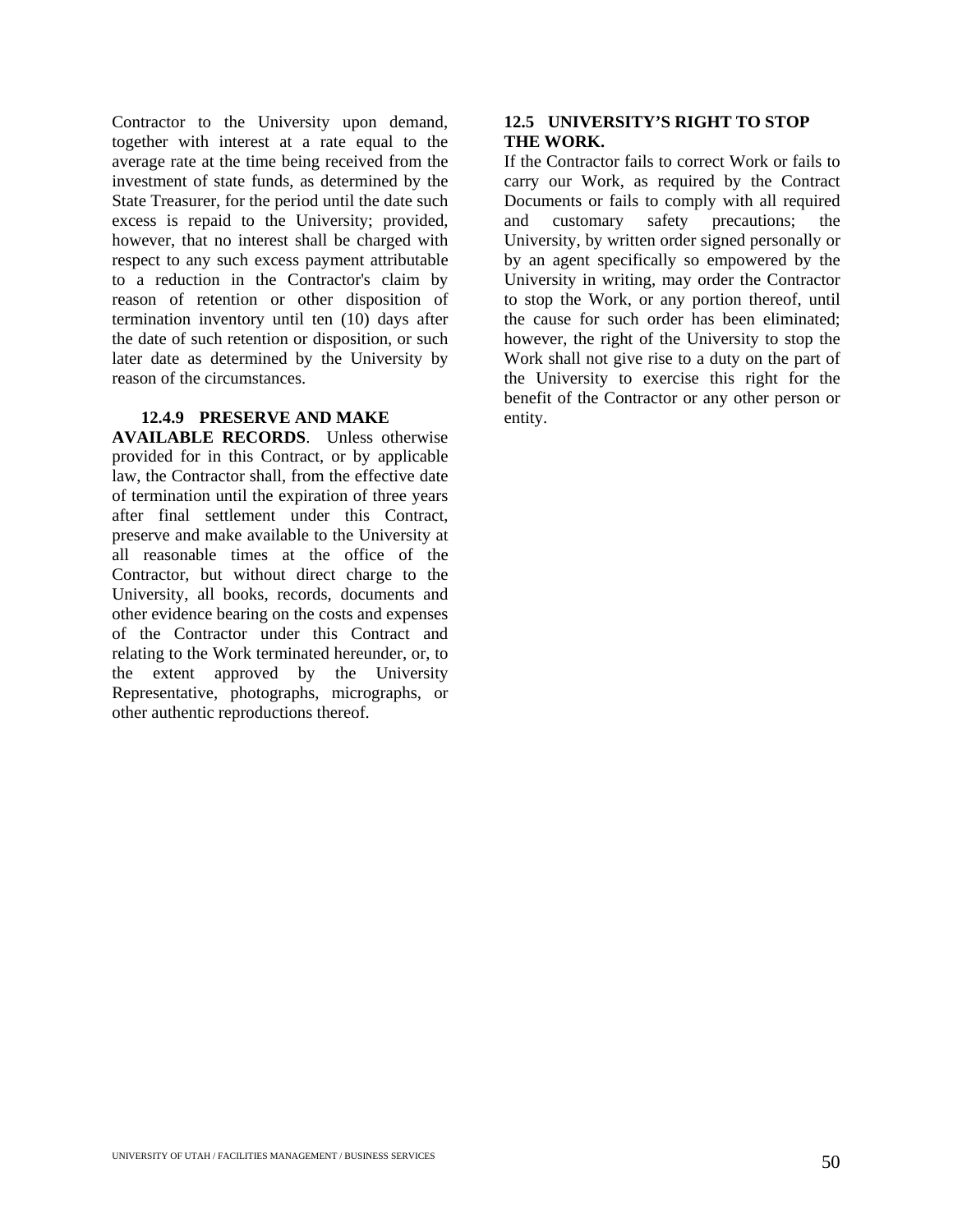# **The University of Utah FACILITIES MANAGEMENT**

# **S U P P L E M E N T A L G E N E R A L C O N D I T I O N S**

September 30, 2005

### **TABLE OF CONTENTS**

- **1. AFFIRMATIVE ACTION**
- **2. DEMOLITION**
- **3. DIGGING PERMITS and COMMUNICATIONS MANHOLE ACCESS PERMITS**
- **4. DRUG-FREE WORKPLACE**
- **5. HAZARDOUS CHEMICALS**
- **6. INTEGRITY OF FIRE RATED PARTITIONS**
- **7. SAFEGUARDS DURING CONSTRUCTION**
- **8. INTERIM LIFE SAFETY MEASURES (ILSM)**
- **9. KEYS**
- **10. NO SMOKING AREA**
- **11. OPERATING and MAINTENANCE MANUALS**
- **12. PARKING REGULATIONS**
- **13. REQUEST FOR UTILITY CONNECTION/SHUT-DOWN PERMIT**
- **14. SEXUAL HARASSMENT**
- **15. SITE LIGHTING**
- **16. TAX EXEMPTION**
- **17. WAGE MINIMUMS (WHEN THE DAVIS-BACON ACT IS APPLICABLE)**
- **18. WATER USE ON CAMPUS**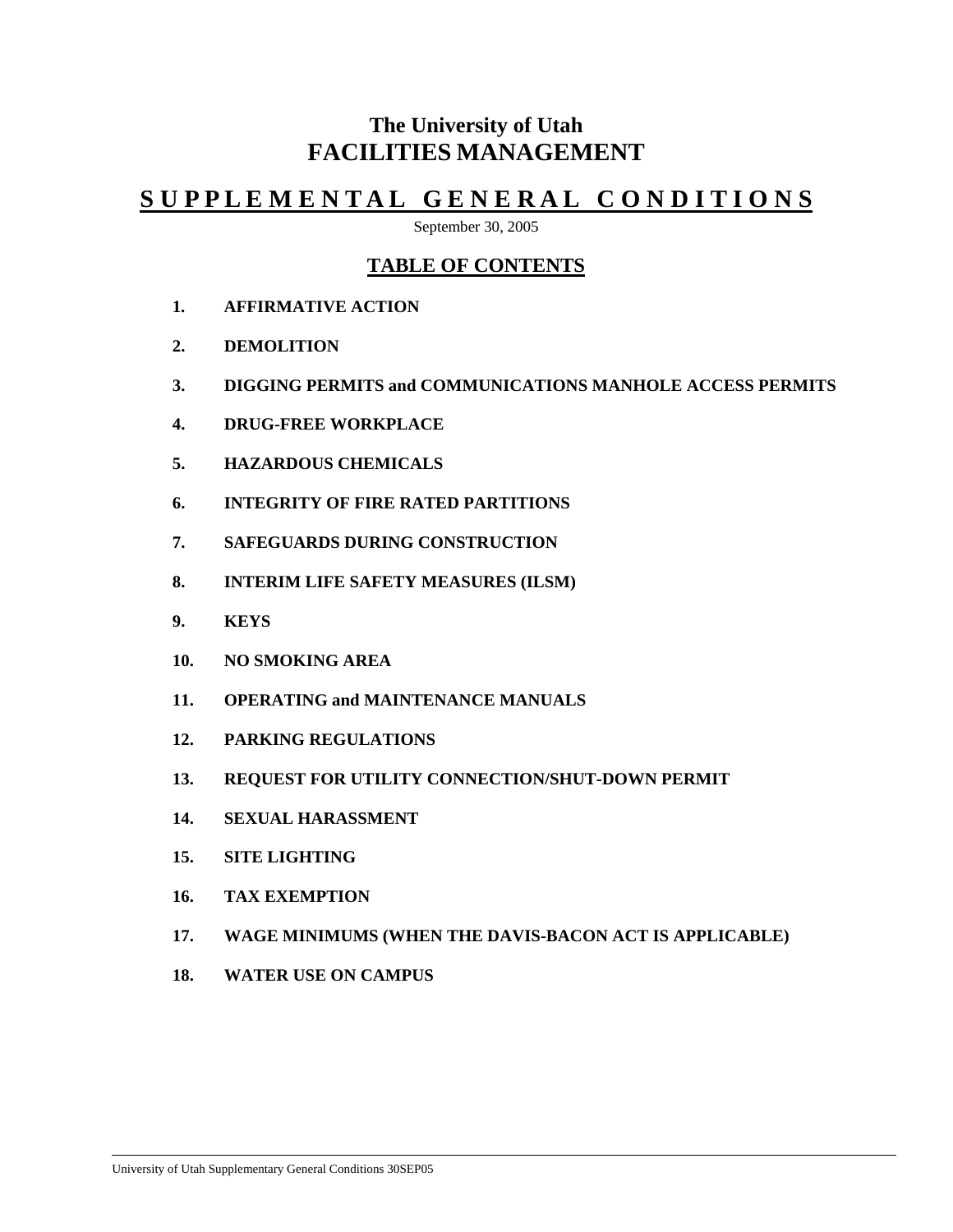# **The University of Utah FACILITIES MANAGEMENT**

# **S U P P L E M E N T A L G E N E R A L C O N D I T I O N S**

September 30, 2005

#### **1. AFFIRMATIVE ACTION.**

The Contractor is encouraged to utilize the services of Small Business Enterprises, Disabled Veteran-Owned Business Enterprises, Minority-Owned Business Enterprises, Woman-Owned Business Enterprises, and Small Disadvantage Business Enterprises as Subcontractors and/or Suppliers for this Project. The Contractor may be required to survey and provide information on contracts and utilization of these services.

#### **2. DEMOLITION.**

All items that are removed and deemed reusable by the Owner shall remain the property of the University of Utah. The Project Manager will make arrangements for disposition. All locks and door hardware removed from the Project Site shall be salvaged and turned over to the University Facilities Key Shop for storage. All material not wanted by the University will become the property of the Contractor and will be removed from the Campus by the Contractor.

#### **3. DIGGING PERMITS and COMMUNICATIONS MANHOLE ACCESS PERMITS.**

**(1)** A Digging Permit shall be required for all underground digging including (but not limited to) installation of new utilities, repairs, relocations of existing utilities, foundations and footings, landscaping, and sprinkler work. Permits can be obtained from the Project Manager or the Utility Support Section of Campus Utility Services (Plant Operations), Building 350, telephone 581-8670. Digging without a Permit will make the Contractor liable to the University for correction of any deficiencies and/or resulting problems, including (but not limited to) health, safety, and financial problems. Submit requests for Permits **at least five (5) working days before digging begins**. All persons digging on campus must have a Digging Permit in their possession. General Contractors must provide copies of Digging Permits to their Subcontractors digging on Campus. Note that the University does not warrant the accuracy or completeness of Owner's utility maps and surveys. The University shall be held harmless for any and all property damage and/or injury to persons resulting from the Contractor's activities.

**(2)** A Permit will be required for access to communications system manholes. The Plant Operations Electronics Shop will operate as the approval agency for all Contractors or their Subcontractors who need access to communications system manholes. The Electronics Shop will issue Access Permits to the specific area per the individual requests. **Access to communications areas without an authorization Access Permit will not be allowed.** Permits will be issued as quickly as possible upon request by the Contractor to the University's Project Manager.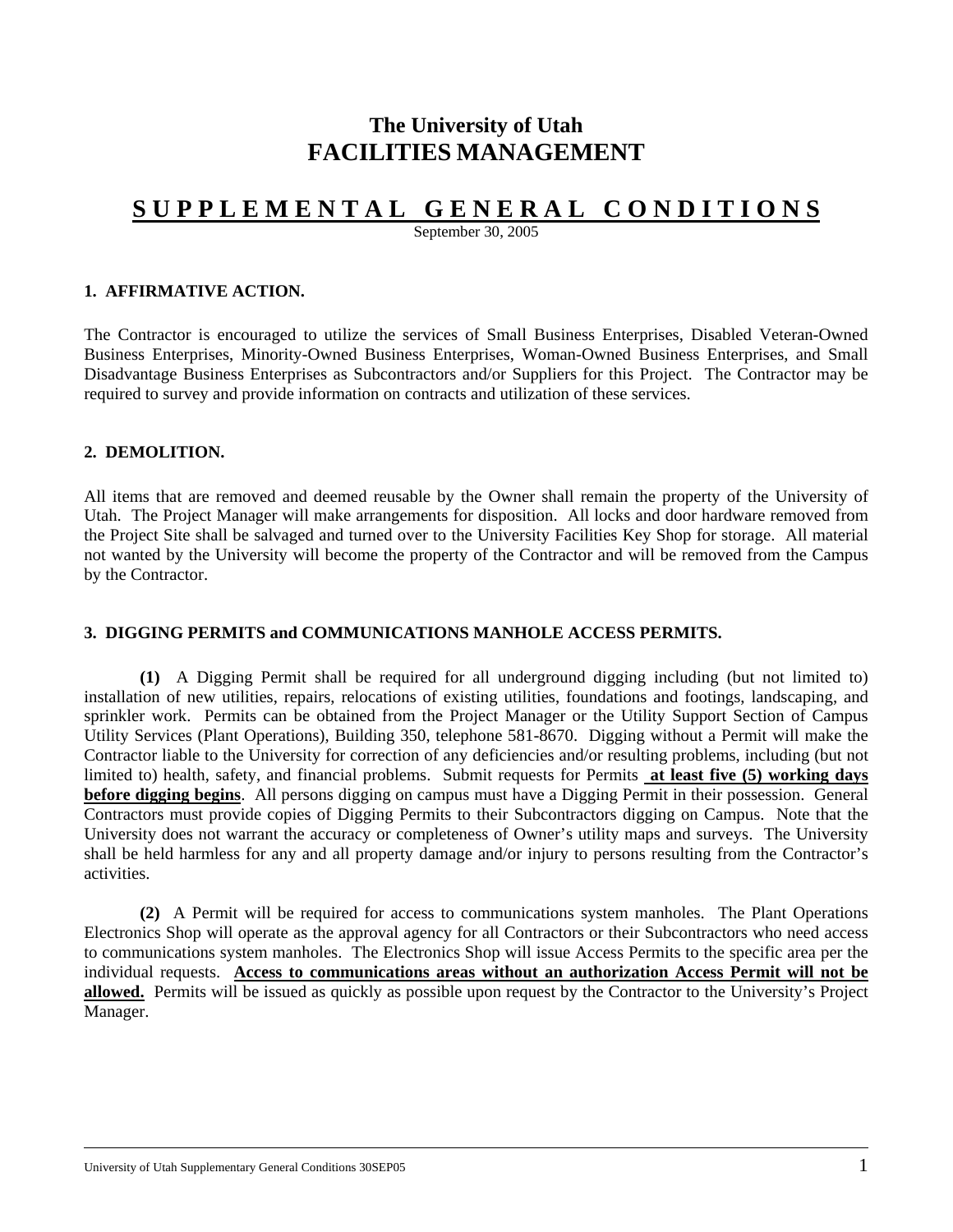#### **4. DRUG-FREE WORKPLACE.**

It is the policy of the University that "...the unlawful manufacture, distribution, dispensation, possession, or use of a controlled substance on University property is prohibited." Violations of this policy will result in disciplinary action, termination of contract, and possible legal consequences. All Contractors, Subcontractors, and their employees, while under contract with the University must abide by the terms of the above policy. Violators will have their Contract terminated, and the University will prosecute violators of this policy to the fullest extent possible.

#### **5. HAZARDOUS CHEMICALS.**

Under the Hazard Communication Standard, the University of Utah shall inform Contractors of hazardous chemicals their employees may be exposed to while working on this Project. Conversely, all Contractors shall inform the University of Utah of all hazardous chemicals the Contractor will bring on Campus that University of Utah employees may be exposed to. This exchange of information shall occur through the Campus Design  $\&$ Construction Office and specifically through the Project Manager for this project.

#### **6. INTEGRITY OF FIRE RATED PARTITIONS.**

Unless specifically shown on the drawings, neither the Contractor nor any Subcontractor (or Sub-Subcontractor or Vendor) shall allow holes, cuts, or any other type of penetration in any floor slab, partition above the ceiling, or any otherwise concealed partition, without first notifying the Owner or the owner's representative of every such occurrence. The purpose of this notification is to enable the Owner to verify that each such penetration is properly sealed according to the requirements of current UBC and NFPA codes ( as part of the Work of the Contractor) if required by the Owner. Prior to covering concealed locations, and prior to Substantial Completion, the Contractor shall be responsible to arrange an inspection with the Owner or owner's representative where personal inspection will verify that each such penetration is properly sealed.

#### **7. SAFEGUARDS DURING CONSTRUCTION.**

The Contractor is responsible for all Safeguards to Construction found in Chapter 33 of the International Building Code and Chapter 14 of the International Fire Code as these apply to the Project. A copy of these chapters may be obtained from the A/E, the University's Code Official, or the Owner's Designated Representative.

#### **8. INTERIM LIFE SAFETY MEASURES (ILSM)** *(*Required for Hospital Clinic Construction.*)*

The Contractor must observe the following interim life safety measures during construction of the project. The Owner must approve any variance or exception in writing.

**(1)** All exits will provide free and unobstructed egress.

**(2)** Free and unobstructed access to emergency departments, and for emergency forces will be maintained.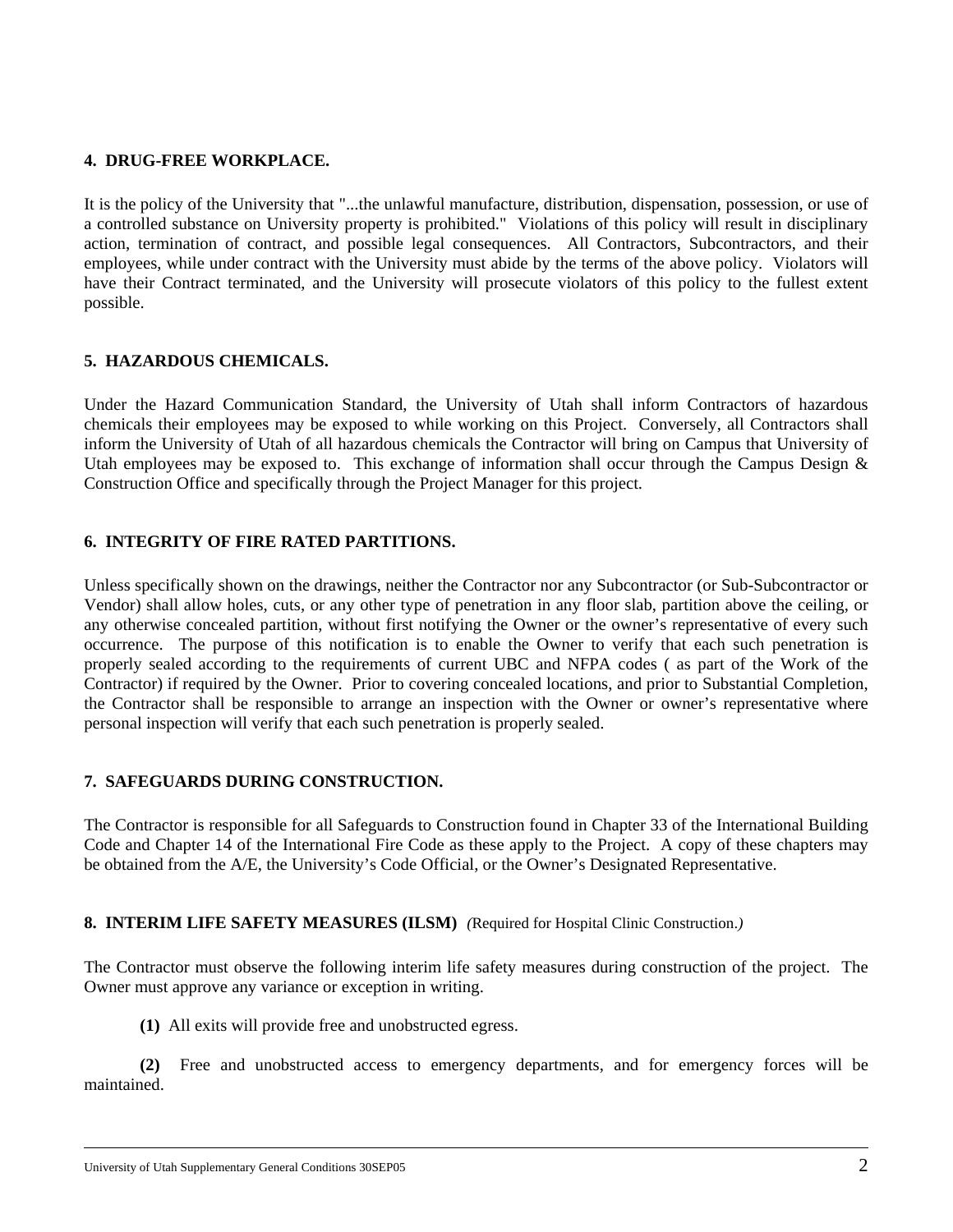**(3)** Fire alarm, detection, and suppression systems will not be impaired. ln the event of disruption, alternative systems shall be provided which are satisfactory to the authority having jurisdiction.

**(4)** Temporary construction partitions will be smoke tight and built of non-combustible or limited combustible materials that will not contribute to the development or spread of a fire.

**(5)** The Contractor will provide appropriate additional fire fighting equipment (such as fire extinguishers) on the construction site.

**(6)** Smoking is prohibited in or adjacent to construction areas.

**(7)** The Contractor will develop and enforce storage, housekeeping, and egress removal practices that reduce the flammable and combustible fire load of the building to the lowest level necessary for daily operation.

**(8)** When structural or compartmentation features of fire safety are compromised, the Contractor will notify the Architect or Owner so that the Owner can develop alternate fire safety procedures.

#### **9. KEYS.**

**(1)** Should the Contractor require key(s), (as decided by the Project Manager) to provide access to the Project Site, the Project Manager shall arrange to obtain such key(s) for the Contractor.

**(2)** At the completion of the Project and before final payment is made, the Contractor shall return such key(s) to the Project Manager. Should he be unable to do so because of loss, theft, or for any reason, the cost of replacement key(s) and/or re-keying of any locks deemed necessary shall be deducted from the Contractor's final payment. Loss or theft of keys is to be reported to Campus Design & Construction and the Key Shop immediately.

**(3)** At the time of occupancy but before final payment is made, the Contractor shall deliver to the Project Manager all keys for new locks that have been installed as called for on the Bidding Documents.

#### **10. NO SMOKING AREA.**

In order to comply with the Utah State Clean Air Act, which prohibits smoking in public buildings and construction premises, a strict no smoking policy shall be enforced at any job site that is located within the confines of any University of Utah building, or within 25 feet of any building opening or entrance. This policy will apply to all prime Contractors, their employees and Subcontractors.

#### **11. OPERATING and MAINTENANCE MANUALS.**

Operating &Maintenance Manuals / Warranties & Guarantees are due from the Contractor on or before the date of the Substantial Completion Inspection. These are to be submitted separately. Submit three sets of each manual (formatted as described below) for the University (plus any additional sets required by DFCM for their projects). For both manuals, information is to be organized by discipline (architectural, mechanical, electrical, etc., and segregated within each manual). Note that architectural items and any special equipment, which would require University maintenance, are to include information describing paint color and material lists.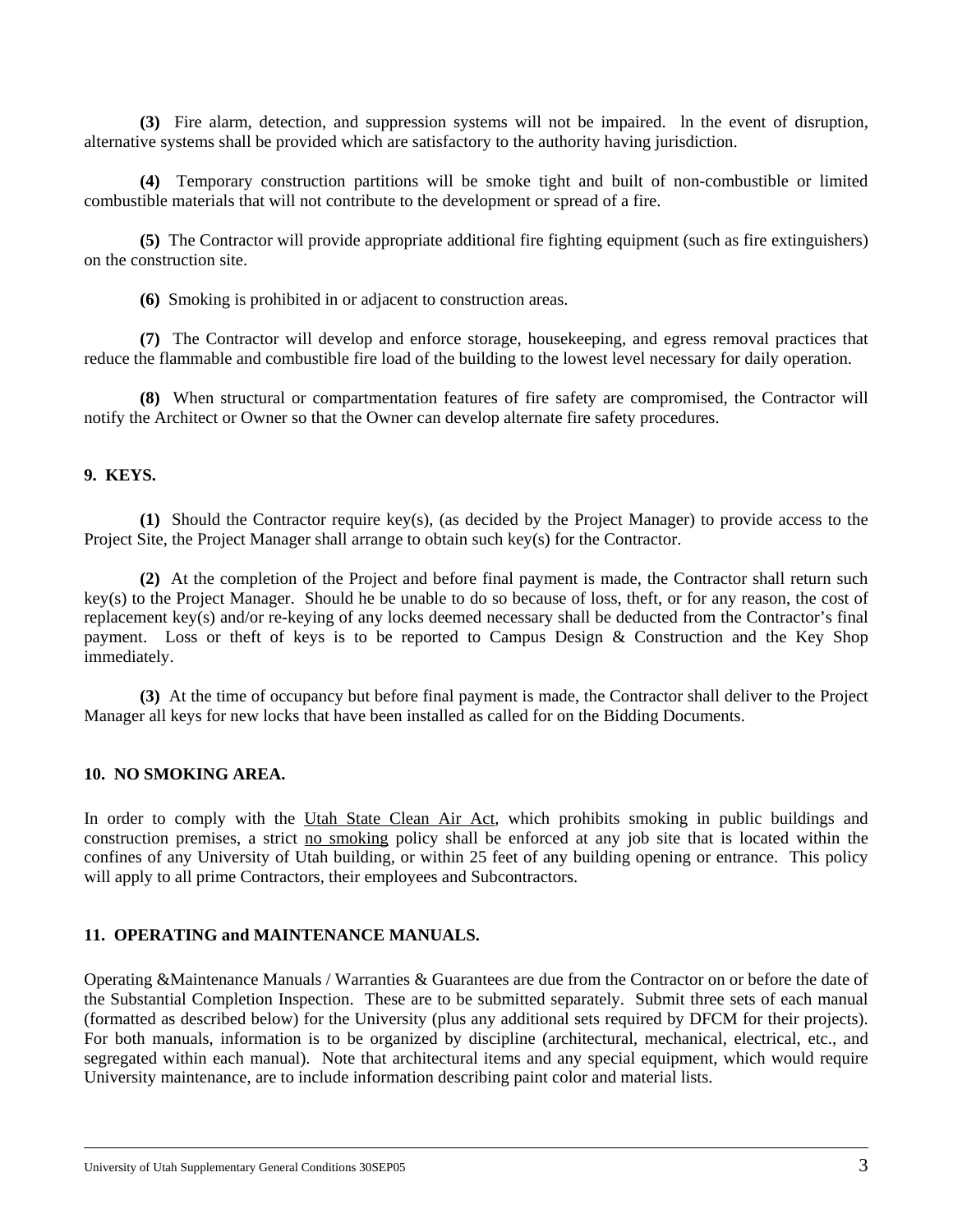Written *Warranties and Guarantees* are to be submitted separately as a) paper originals bound in a binder clearly identified with the title warranties and guarantees, the project name, project number, Contractor's business name; and, b) electronically in \*.pdf format.

*Operating and Maintenance Manuals* are to be submitted electronically in a self executable, searchable \*.pdf format.

**(1)** These are to be submitted for approval to the A/E at or prior to the Substantial Completion inspection.

**(2)** All data and instruction sheets shall be marked to indicate the plan symbol, model, number, and options installed for each item of equipment furnished and installed. These data sheets shall either be reviewed and approved submittals or shall be accompanied by such.

**(3)** The serial numbers of each item of equipment installed are to be listed with the model numbers and plan symbols.

**(4)** Additionally, the following information is to be included:

**(a)** A table of contents.

**(b)** A complete parts list(s) and source of supply for each piece of equipment, marked with model, size, and plan symbol.

**(c)** A copy of the approved submittals for each piece of equipment.

**(d)** The balance report, where applicable.

**(e)** Performance curves and capacity data, marked with model & size and plan symbol.

**(f)** Wiring diagrams, marked with model and size and plan symbol.

**(g)** Contact lists for each item with complete contact information (addresses and phone numbers).

**(5)** The following information shall appear on the front cover of the CD submittal:

**(a)** "Operation and Maintenance Manual"

**(b)** Project Name (and volume number if more than one volume)

**(c)** Project number (seven digit University number)

**(d)** Building name, number, and street address

- **(e)** "University of Utah"
- **(f)** A/E's name
- **(g)** Applicable Sub-A/E's name
- **(h)** General Contractor's name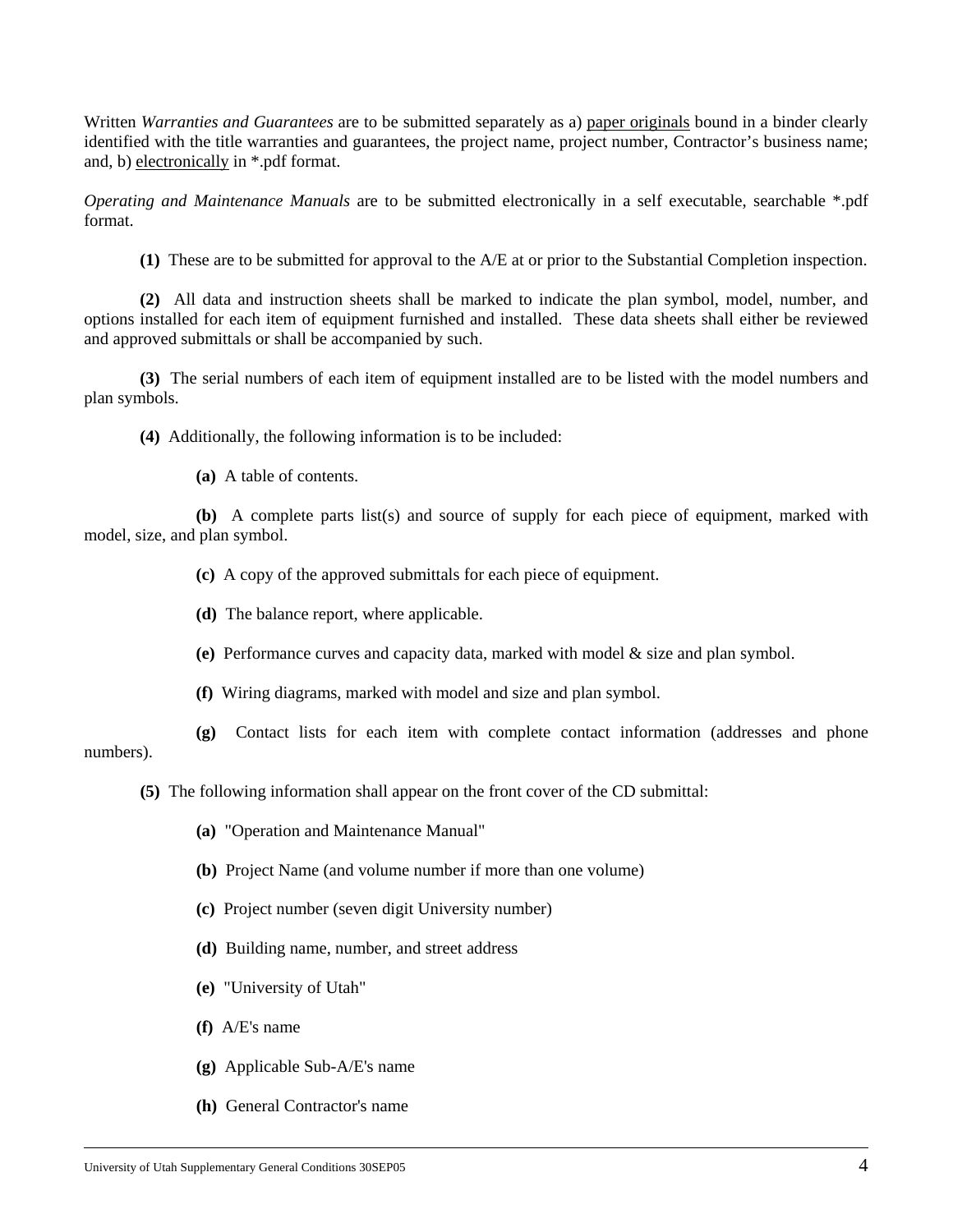#### **(i)** Mechanical & Electrical Contractor's name

#### **12. PARKING REGULATIONS.**

Parking on the University of Utah Campus requires a permit and is based on a first-come / first-served basis. The following is a list of Contractor HangTag Permit types and costs. Note that the Owner reserves the right to changes prices at any time, but the following costs represent the current prices at time of printing.

| <b>PERMIT</b>                   | <b>DESIGNATED</b>                                                   | <b>REFERENCE</b> | <b>PERMIT</b>                                                                                                      |  |
|---------------------------------|---------------------------------------------------------------------|------------------|--------------------------------------------------------------------------------------------------------------------|--|
| <b>TYPE</b>                     | <b>AREA</b>                                                         | <b>NOTE</b>      | <b>COST</b>                                                                                                        |  |
| E                               | Any $E$ Lot                                                         | ❷                | \$10 per Month                                                                                                     |  |
| V                               | Any A, U, or E Lot, and<br>meters except LOAD<br><b>ZONE METERS</b> | 00               | \$25 per Month<br>(Generally not used -<br>restricted to the discretion of<br>the University's Project<br>Manager) |  |
| T                               | Any <b>Terrace</b><br>except North                                  | $\bullet$        | \$40 per Month                                                                                                     |  |
| R                               | <b>Reserved Stall</b>                                               |                  | \$77 per Month                                                                                                     |  |
| M                               | <b>Maintenance Stall</b>                                            | ❺                | \$25 per Month                                                                                                     |  |
| S                               | <b>Staging Areas</b><br>and large projects                          | 0                | No Charge                                                                                                          |  |
| <b>USA</b>                      | <b>Student Apartments</b>                                           | ❼                | No Charge                                                                                                          |  |
| <b>VALIDATIONS</b>              | Any PayLot                                                          | ❸                | \$50 per 100 Tickets                                                                                               |  |
| <b>METER DAY</b><br><b>PASS</b> | Any meter except<br><b>LOAD ZONE METERS</b>                         | ◉                | <b>Prevailing Rate</b>                                                                                             |  |
| <b>MOTORCYCLE</b>               | motorcycle stall                                                    | ◍                | <b>Prevailing Rate</b>                                                                                             |  |

*Reference Notes*:

 "V" Permits may not be available for sale; and, the Owner reserves the right to recall these permits once sold. Availability will be determined at time of request. The majority of the work force will be limited to "E" Permits for perimeter parking lots, or directed to off-campus locations. The Contractor will be responsible to arrange special shuttle transportation from the perimeter or off-campus lots. Existing University shuttle service may be used.

Any requests for "V" Permits must be approved by two separate departments and will require **advance notice** to the Project Manager, prior approval from Commuter Services, and receipt of an authorization order before Permits can be sold.

- On large projects where several permits are required, the University will only allow the majority of workers "E" Permits for the University's perimeter lots or "S" Permits for staging areas within contract limits.
- Elevator Repair Companies only. No other trade will be issued a "V" Permit.
- North Terrace HangTags must be approved by either the Director of Commuter Services, the Assistant Director, or the Commuter Services Field Supervisor.
- Maintenance Stall HangTags must be approved by the designated Commuter Services Field Supervisor. The Parking Lot Number or Area must be identified on the HangTag.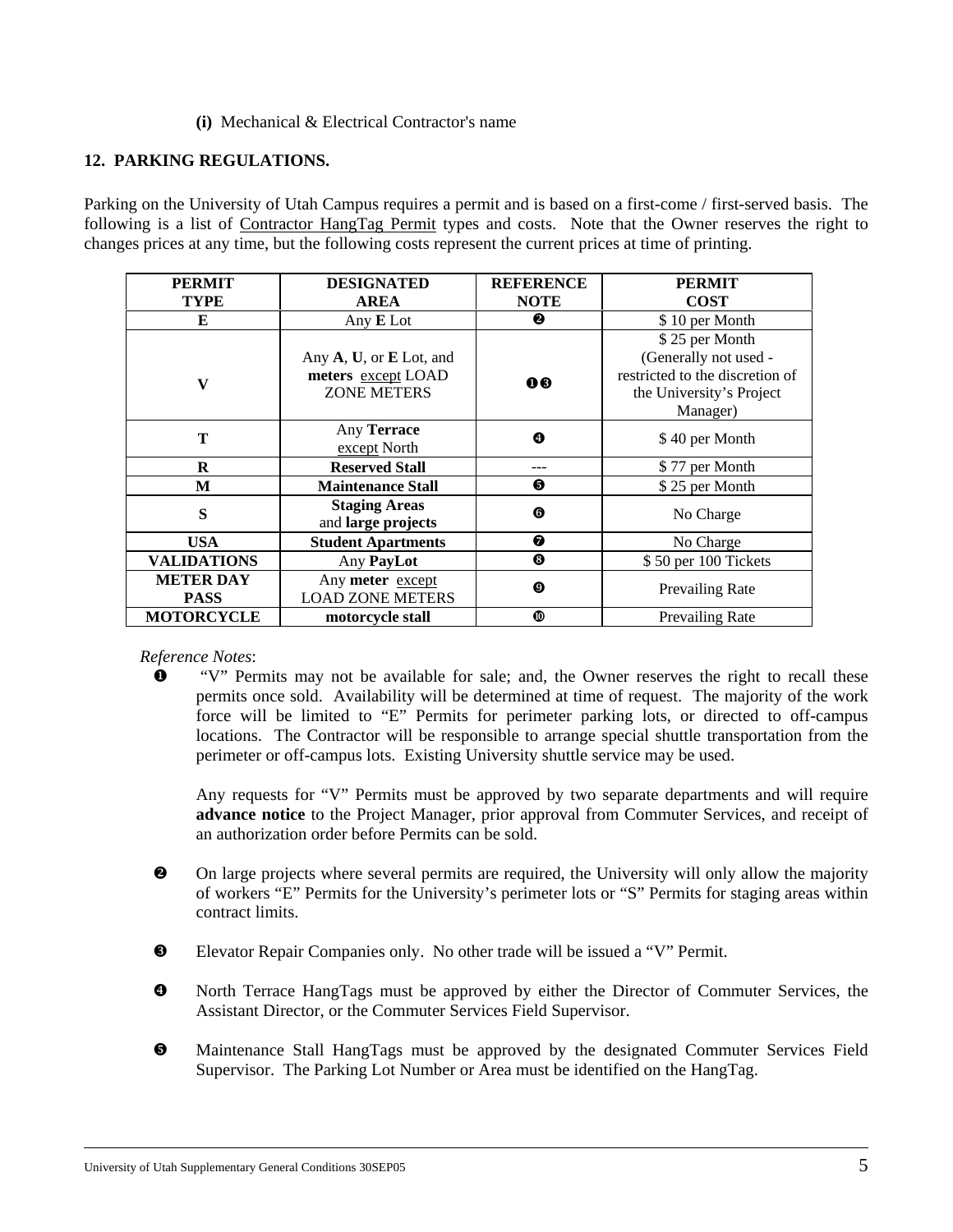- Issued for parking in the Job Site staging area within the contract limits. See Reference Notes (1) and (2) for information regarding parking outside the contract limits on large projects.
- Arrange with University Student Apartments when parking approval is required in USA lots.
- **8** In Visitor PayLots:
	- (a) Contractors using the PayLot Validations should be aware that one validation ticket represents one hour of parking. Additional hours of parking require additional validation tickets; and, there is no daily limit placed on the number of validation tickets used.
	- (b) On large projects requiring several workmen, Contractors are encouraged to direct their workmen to park in the University's perimeter parking lots (with proper permits) rather than overload a PayLot.
	- (c) On projects where a motorized contractor gate is authorized for parking access, a gate opener will be issued by Commuter Services as needed to designated supervisors of the project. Vehicles using the contractor gate must park inside the construction area only. Any vehicle found using the gate to park in the PayLot will be impounded, towed, and stored at the owner's expense.
- Meter day passes are valid for only one day at a time. If multiple days are required, the issuing office will modify the hang tag accordingly, and the requestor will be charged for the number of days desired.
- Standard motorcycle permits will be issued when requested.
- **(1)** Contractors using University parking facilities must observe the following rules:
	- **(a)** HangTags are valid only in the areas listed above.

**(b)** Fire lanes, red curbs, maintenance stalls, disabled parking stalls, or any other space designated as reserved or no parking shall not be used for parking of construction vehicles unless specifically authorized by the Commuter Services Field Supervisor.

**(c)** Construction vehicles may not park on University landscaped areas or sidewalks unless within the established construction perimeter. Sidewalk parking or driving must be authorized by the University Department of Plant Operations. Authorization may be obtained from the Project Manager and will be a letter or HangTag issued by Plant Operations. The letter or HangTag will state applicable restrictions and will be placed on the vehicle's dashboard or interior mirror, fully visible through the windshield at all times.

**(d)** Free 20 minute loading zone meters are located throughout the Campus and may be used by Suppliers delivering materials to the job site. Maximum time is 20 minutes.

**(e)** Contractors with valid Contractor Parking Permits are allowed to park in the parking lot located directly south of the University Services Building, Building 350 (serving Campus Design & Construction and Plant Operations). Contractors may park in any stall (except disabled or regular visitor pay meters) as long as a valid Contractor Parking Permit is displayed. Contractors are allowed the use of this lot only for the business of coordinating their work with Campus Design & Construction and/or Plant Operations.

**(f)** Payment for parking permits will be made by the General Contractor.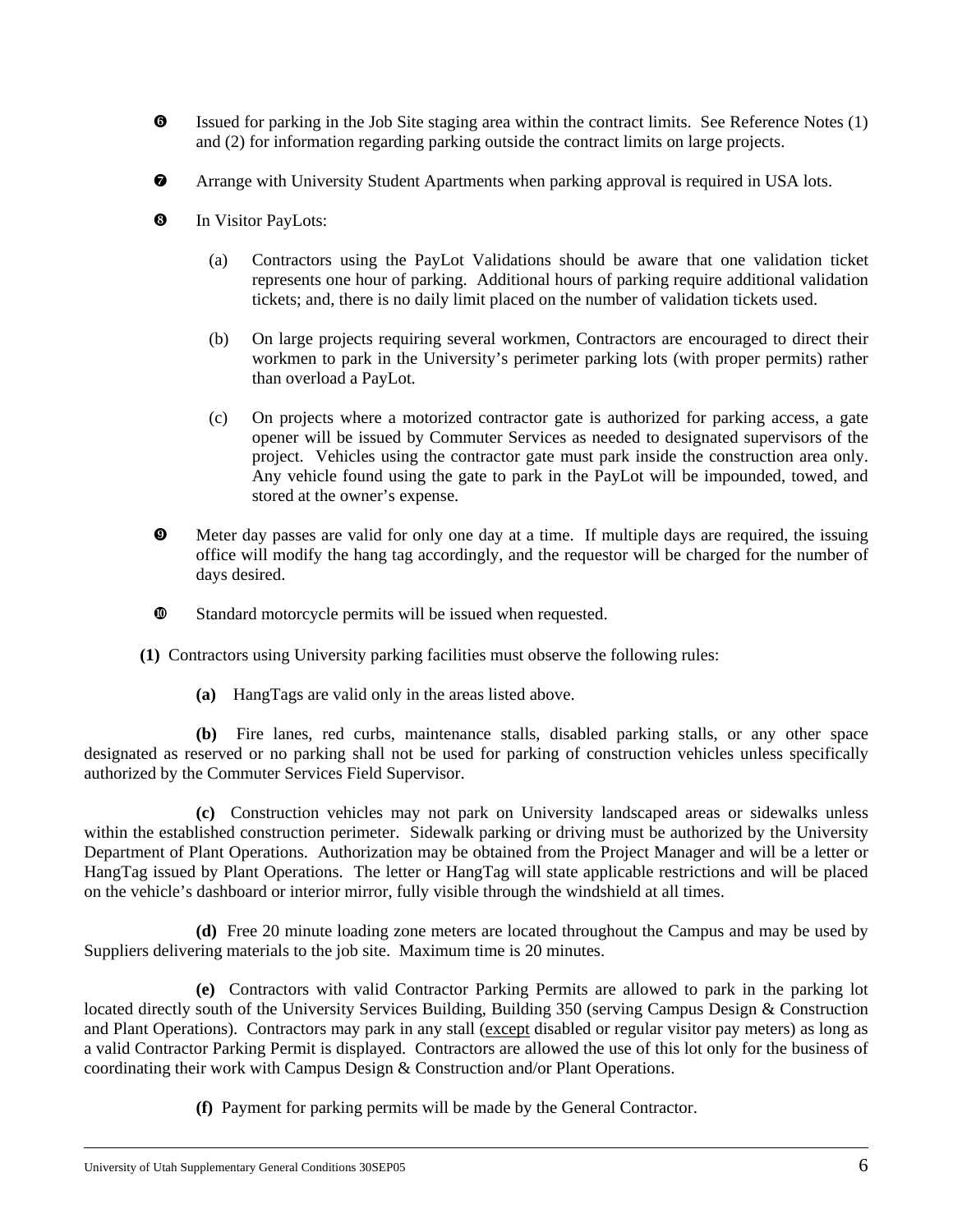#### **13. REQUEST FOR UTILITY CONNECTION/SHUT-DOWN PERMIT.**

A Request for Shutdown shall be required whenever connections are made to any utility line, including electric power and communication lines; gas, water, distilled water, steam and high-temperature water lines; and sanitary sewers or storm sewers. Utility shutdown request forms can be obtained from the Project Manager or the Utility Support Section of Campus Utility Services (Plant Operations), Building 350, telephone 581-8670. Connections to any utility without an approved Request will make the Contractor liable to the University for correction of any deficiencies and/or resulting problems, including (but not limited to) health, safety, and financial problems. The applicant shall notify the Project Manager at completion of work related to the Request for University inspection and approval. **The Contractor shall request permission at least 72 hours prior to the day of any utility shut**down (longer lead time will be required for large utility grids, scientific experiment disruption, and other **special cases)**. All utility shut-downs are subject to approval by Campus Design & Construction, Plant Operations, and the departments occupying the building.

#### **14. SEXUAL HARASSMENT.**

Sexual harassment of any kind is taken very seriously at the University. All Contractors will be held responsible for the actions of their employees and Subcontractors while working on University property. Any Contractor, Subcontractor, or employee thereof participating in verbal or other sexual intimidation of any kind toward any other individual or group (e.g., making "catcalls") shall be held in violation of Federal Law, Title VII, Section 703 (sexual harassment) and will be prosecuted to the fullest extent possible. University sanctions of convicted violators may include, but not be limited to, termination of Contract.

#### **15. SITE LIGHTING.**

New and existing site lighting along walkways and around the perimeter of the construction site shall be operational for all hours of darkness during extent of construction. Upon notification of lighting failure, the contractor shall respond and initiate repair of the failed system within four hours of notification. If the response time is exceeds four hours, the University reserves the right to repair the system and the contractor will then be responsible for the repair costs.

#### **16. TAX EXEMPTION.**

Do not include Utah State Sales and Use Tax on materials purchased for the Work, and do not include this tax on materials for proposed changes or invoices. The University of Utah is exempt from Federal Excise Taxes and Utah Sales and Use Taxes. The Contractor is responsible for complying with all Utah State Sales and Use Tax exemption requirements. The Contractor is responsible for payment of all Utah State Sales and Use Tax obligations that arise from the Contractor's failure to comply with exemption requirements.

#### *The Utah State Tax Commission Exemption Certificate (Number N21318) is provided on page 9.*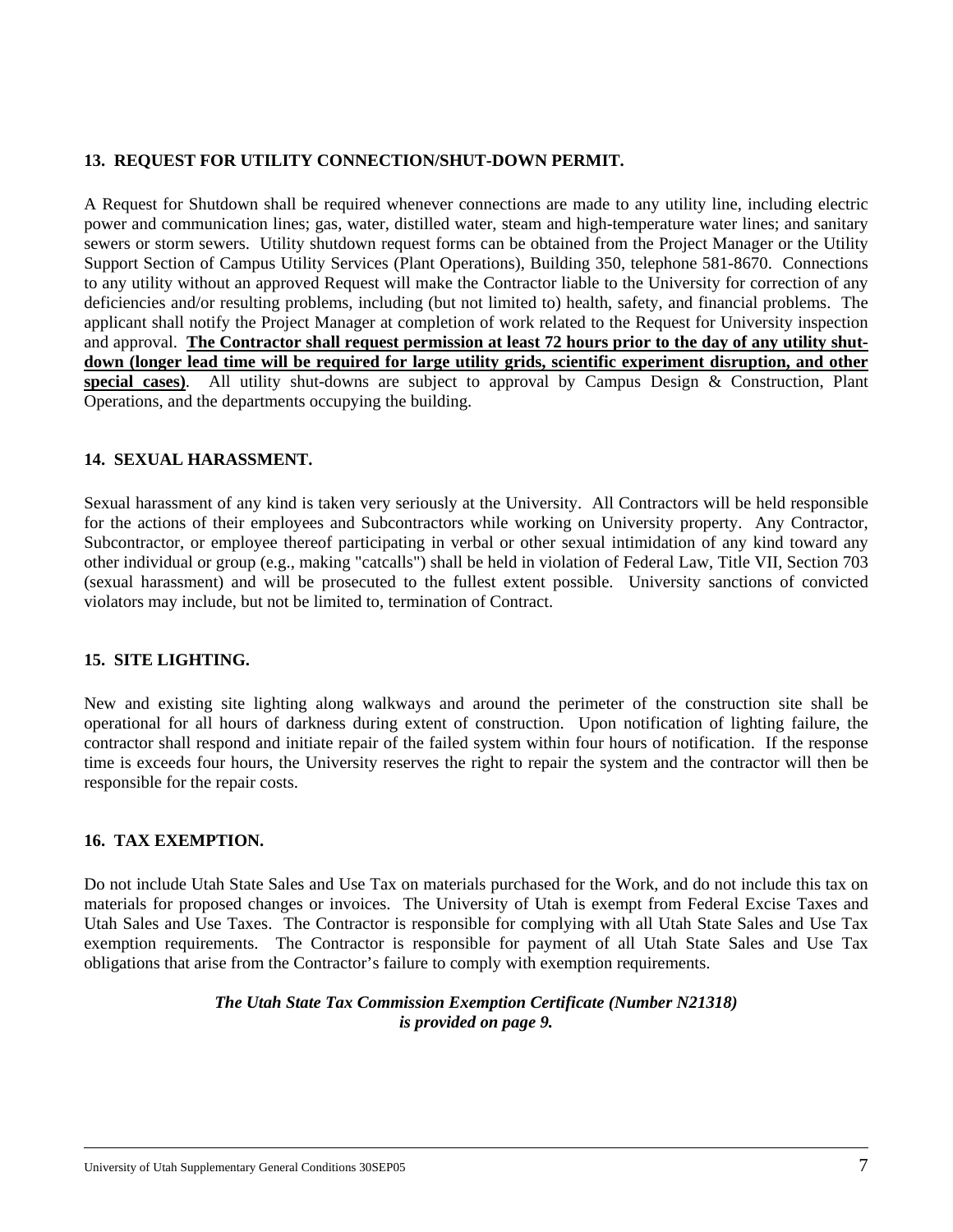#### **17. WAGE MINIMUMS (WHEN THE DAVIS-BACON ACT IS APPLICABLE).**

If this project is applicable to the Davis-Bacon Act, the Contractor is required to pay wages to laborers and mechanics at a rate not less than the minimum wages specified in a wage determination made by the Secretary of Labor (the current determination as of the date and time Bids are due). In addition, the Contractor is required to pay wages no less than once a week and comply with all procedural requirements of the act. All subcontractors are likewise required to comply with these provisions.

#### **18. WATER USE ON CAMPUS.**

Water use by the Contractor at the construction site must comply with IPC Code Section 608 to protect the public drinking water supplies from contamination and pollution. Common violations include placing the discharge end of a hose directly into storm drain or sanitary sewer systems, water tanks or storage vessels, ditches, and swimming pools. This is termed a "cross connection" and is strictly prohibited. An adequate approved air gap and or backflow protection must be used. Note that an "air gap" is defined as a physical separation between the free flowing discharge end of a hose or pipe and the overflow rim of an open or non-pressure receiving vessel or system, twice the diameter of the incoming supply hose or pipe but no less than 1".

**(1)** Fire hydrant connections are to occur within the construction site after obtaining permission from the Project Manager, and must be protected with an approved air gap or approved (currently tested) backflow assembly in accordance with Table 608.1 in the IPC Code. No water meter is required.

**(2)** If water trucks or tanks must be filled outside the construction area, the water station between Buildings 306 and 309 may be used. Fire hydrants on Campus may only be used with permission.